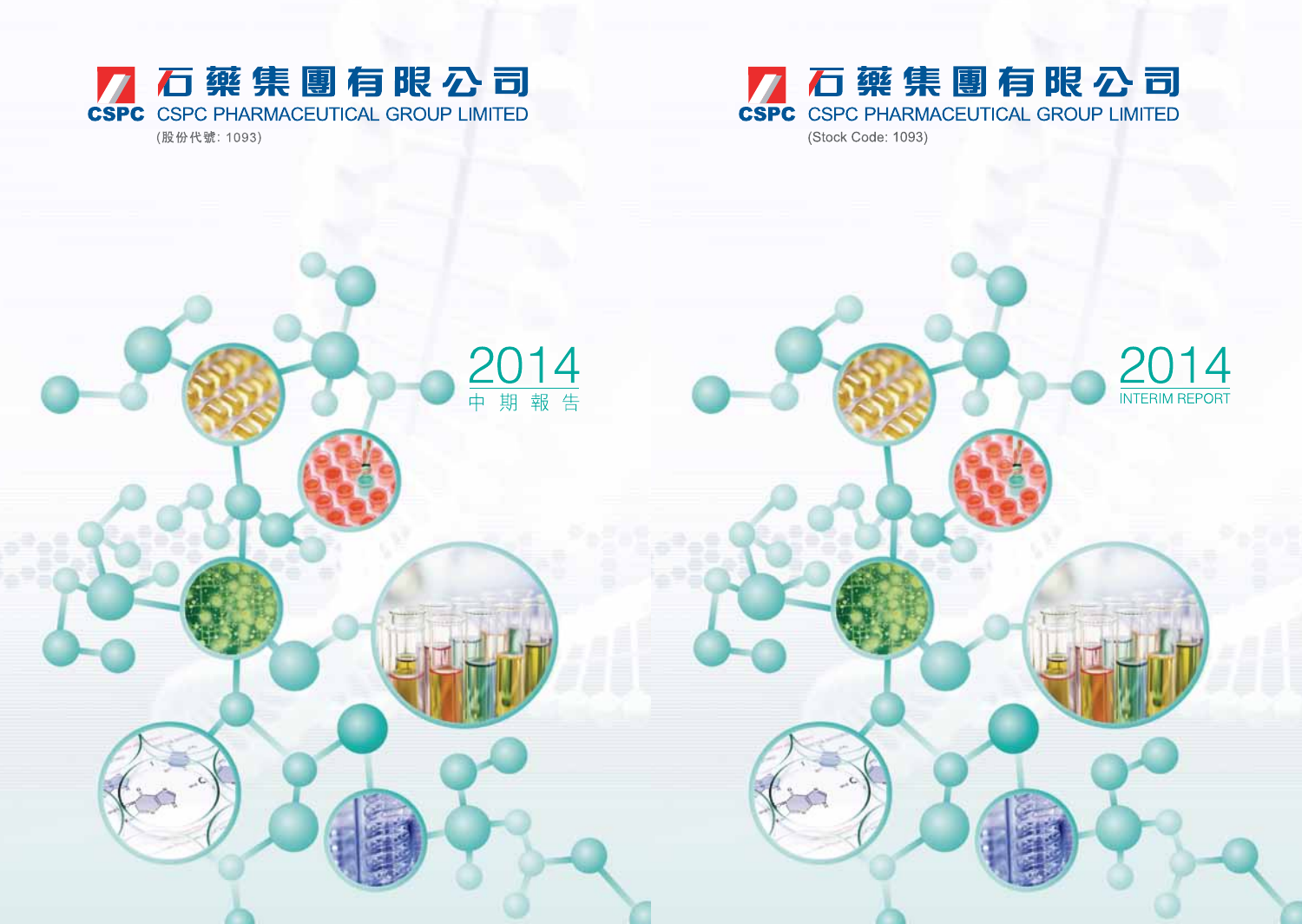| <b>CONTENTS</b>                                                                      | PAGE(S) |
|--------------------------------------------------------------------------------------|---------|
| <b>CORPORATE INFORMATION</b>                                                         | 2       |
| FINANCIAL HIGHLIGHTS                                                                 | 3       |
| MANAGEMENT DISCUSSION AND ANALYSIS                                                   | 4       |
| REPORT ON REVIEW OF CONDENSED CONSOLIDATED FINANCIAL STATEMENTS                      | 11      |
| CONDENSED CONSOLIDATED STATEMENT OF PROFIT OR LOSS AND<br>OTHER COMPREHENSIVE INCOME | 13      |
| CONDENSED CONSOLIDATED STATEMENT OF FINANCIAL POSITION                               | 15      |
| CONDENSED CONSOLIDATED STATEMENT OF CHANGES IN EQUITY                                | 17      |
| CONDENSED CONSOLIDATED STATEMENT OF CASH FLOWS                                       | 19      |
| NOTES TO THE CONDENSED CONSOLIDATED FINANCIAL STATEMENTS                             | 20      |
| OTHER INFORMATION                                                                    | 39      |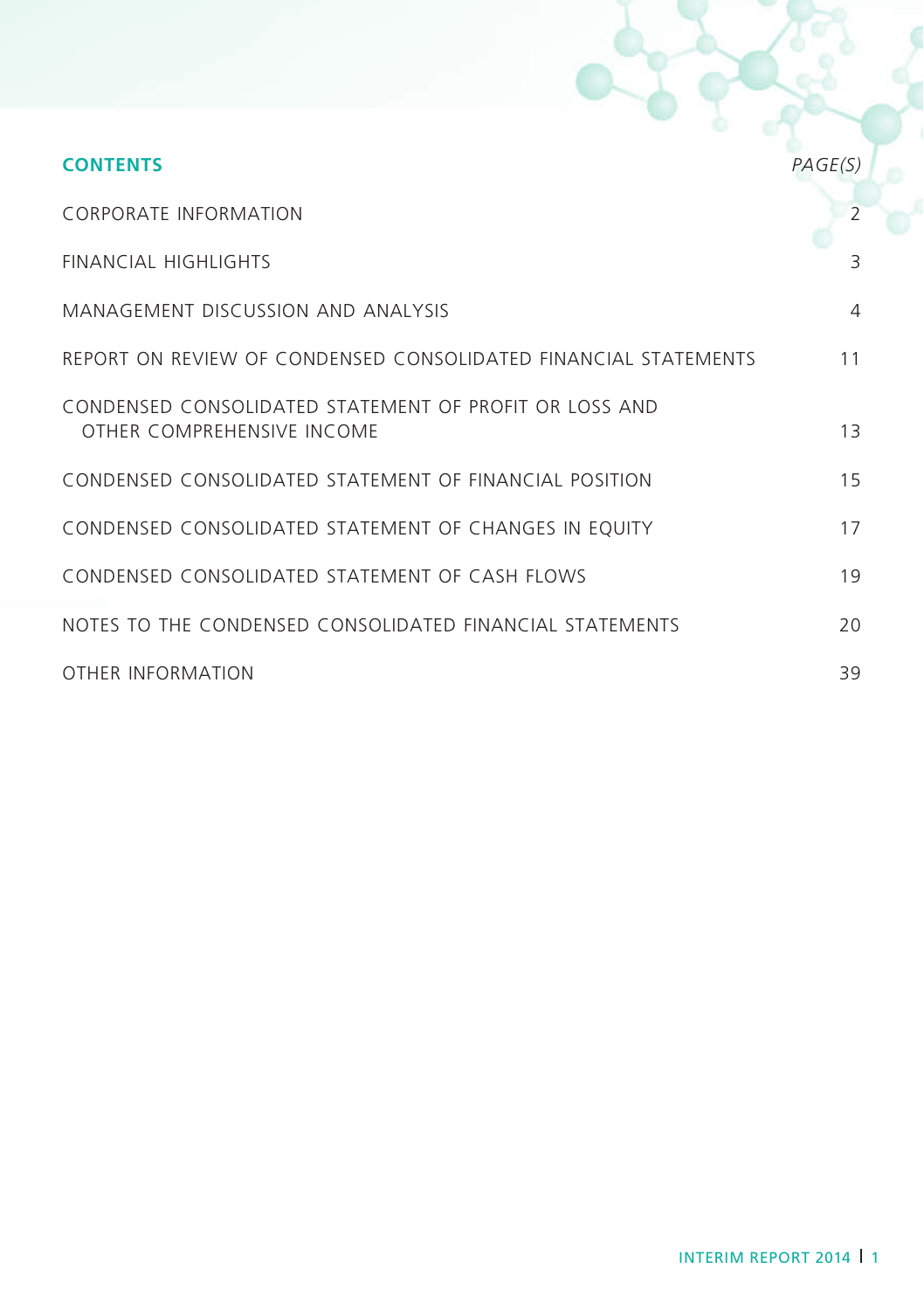### **Corporate Information**

### **Board of Directors**

### *Executive Directors*

CAI Dongchen *(Chairman and CEO)* FENG Zhenying CHAK Kin Man PAN Weidong ZHAO John Huan WANG Shunlong WANG Huaiyu LU Jianmin WANG Zhenguo WANG linxu

#### *Non-executive Director*

LEE Ka Sze, Carmelo

#### *Independent Non-executive Directors*

HUO Zhenxing (retired on 20 May 2014) QI Moujia (retired on 20 May 2014) GUO Shichang (resigned on 19 March 2014) CHAN Siu Keung, Leonard WANG Bo ZHANG Fawang (resigned on 1 June 2014) LO Yuk Lam (appointed on 1 June 2014) YU Jinming (appointed on 1 June 2014) CHEN Shilin (appointed on 1 June 2014)

### **Committees**

### *Audit Committee*

CHAN Siu Keung, Leonard *(Chairman)* LEE Ka Sze, Carmelo WANG Bo

### *Nomination Committee*

CAI Dongchen *(Chairman)* CHAN Siu Keung, Leonard LO Yuk Lam

### *Remuneration Committee*

CHAN Siu Keung, Leonard *(Chairman)* LEE Ka Sze, Carmelo WANG Bo

#### **Legal Advisers**

Woo, Kwan, Lee & Lo

### **Auditor**

Deloitte Touche Tohmatsu

### **Company Secretary**

LEE Ka Sze, Carmelo

### **Authorised Representatives**

CHAK Kin Man PAN Weidong

### **Registered Office**

Suite 3206 Central Plaza 18 Harbour Road Wan Chai Hong Kong

#### **Share Registrar and Transfer Office**

Tricor Secretaries Limited Level 22 Hopewell Centre 183 Queen's Road East Hong Kong

### **Website**

www.irasia.com/listco/hk/cspc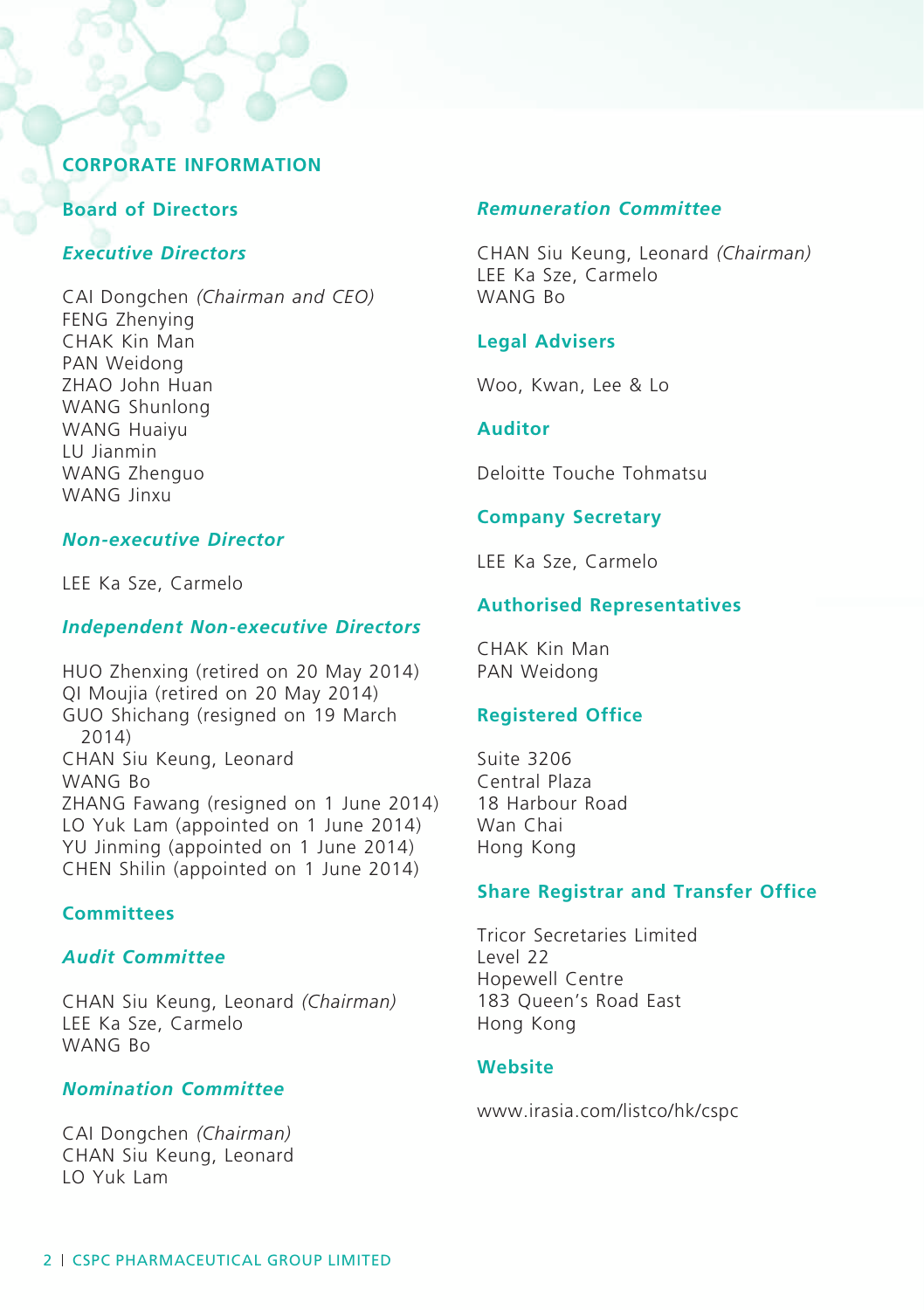# **FINANCIAL HIGHLIGHTS**

|                                                                                                                                                                                                        | For the six months<br>ended 30 June          |                                 |                     |
|--------------------------------------------------------------------------------------------------------------------------------------------------------------------------------------------------------|----------------------------------------------|---------------------------------|---------------------|
|                                                                                                                                                                                                        | 2014<br><b>HK\$'000</b><br>(Unaudited)       | 2013<br>HK\$'000<br>(Unaudited) | Change              |
| Revenue (Note 1)                                                                                                                                                                                       | 5,342,470                                    | 5,075,665                       | $+5.3%$             |
| Profit attributable to shareholders before<br>gain on disposal of subsidiaries and<br>share-based payment expense<br>Gain on disposal of subsidiaries (Note 2)<br>Share-based payment expense (Note 3) | 653,852<br>(53, 187)                         | 434,655<br>117,330<br>(36, 784) | $+50.4%$            |
| Profit attributable to shareholders                                                                                                                                                                    | 600,665                                      | 515,201                         | $+16.6%$            |
| Earnings per share<br>— Basic<br>- Diluted                                                                                                                                                             | <b>HK10.17 cents</b><br><b>HK10.07 cents</b> | HK9.30 cents<br>HK8.81 cents    | $+9.4%$<br>$+14.3%$ |

#### *Notes:*

- 1. The 2013 comparative comprises sales revenue of approximately HK\$381.20 million attributable to CSPC Zhongrun Pharmaceutical (Inner Mongolia) Co., Ltd. ("NMG Zhongrun"), CSPC Cenway (Tianjin) Pharmaceutical Co., Ltd. ("Tianjin Cenway") and their subsidiaries, which were principally engaged in the manufacture of bulk antibiotic products. The equity interests in NMG Zhongrun and Tianjin Cenway have been disposed of by the Company in June 2013 and September 2013 respectively. The 2013 comparative will become approximately HK\$4,694.47 million if revenue attributable to these companies which have been disposed of in 2013 is not accounted for. On this basis, revenue of the current period has increased 13.8%.
- 2. The 2013 comparative comprises the one-time gain of HK\$117.33 million arising from the disposal of the Company's equity interests in NMG Zhongrun in June 2013.
- 3. The share-based payment expense of HK\$53,187,000 (2013: HK\$36,784,000) represents the amount of expense recognised for the period in connection with the share options granted by the Company in April 2013.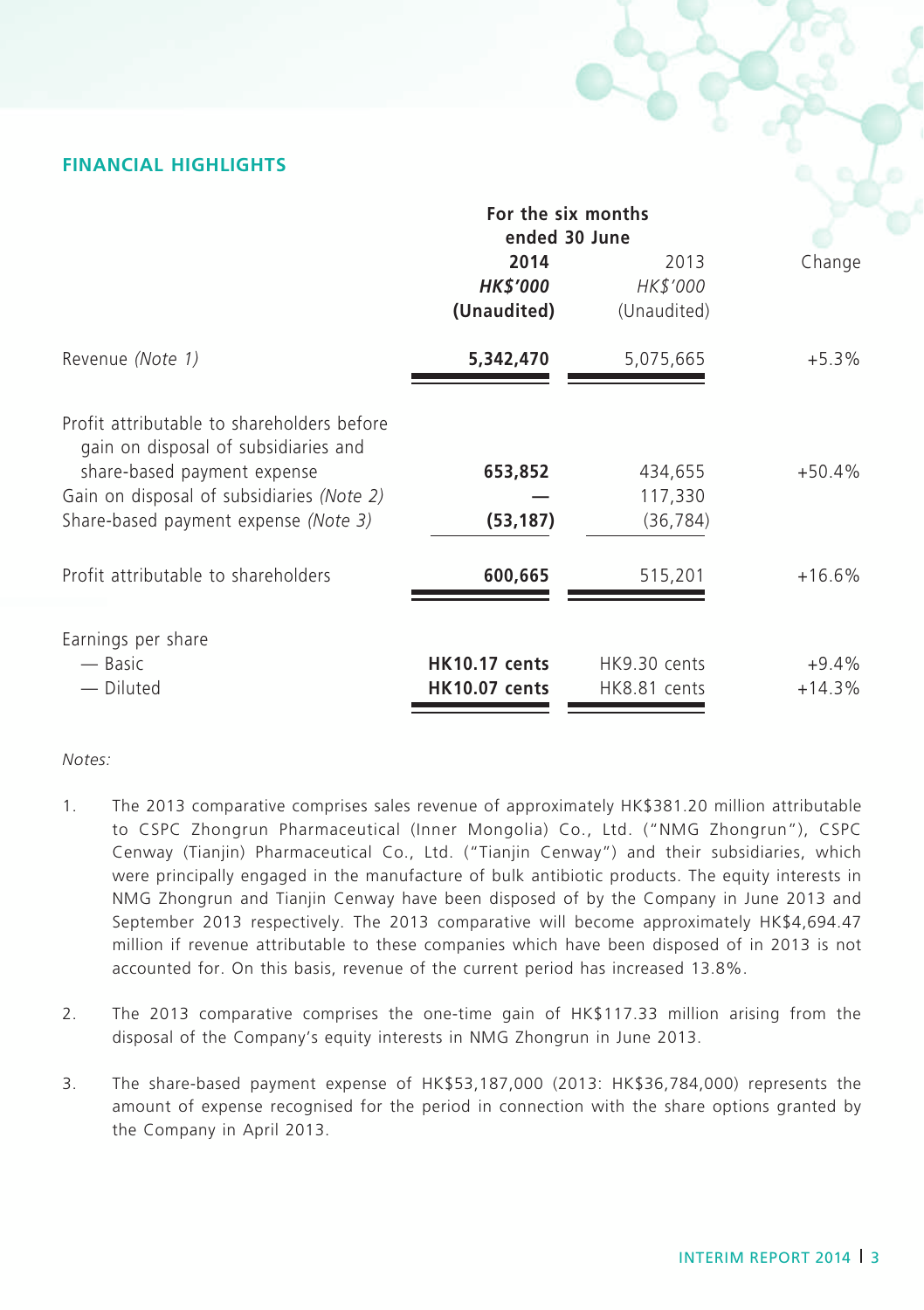### **MANAGEMENT DISCUSSION AND ANALYSIS**

# **Results**

For the first half of 2014, the Group recorded sales revenue of approximately HK\$5,342 million and profit attributable to shareholders of approximately HK\$601 million.

### **Finished Drug Business**

### *Innovative Drug Products*

During the period, the innovative drug business maintained strong growth momentum, with continuous expansion of market share and a stronger presence in the high-end market. Sales revenue of the innovative drug business for the period reached HK\$1,299 million, representing a 49.3% growth over the same period of last year.

Following is an overview of the Group's major innovative drug products:

*"NBP"*

"NBP" series is a Class I new drug in China and is also a patent-protected exclusive product. Its major ingredient is butylphthalide, and the drug is mainly used for the treatment of acute ischemic stroke. Its soft capsule and injection forms were launched in 2005 and 2010, respectively. This product has been awarded the State Science and Technology Progress Award (Second Class) and Golden Award for Outstanding Chinese Patented Invention. It was also awarded the China Grand Awards for Industry in 2014.

### *"Oulaining"*

"Oulaining" series is available in the forms of capsule and lyophilized powder injection. Its major ingredient is oxiracetam, and the drug is mainly used for the treatment of mild to moderate memory and mental impairment resulting from vascular dementia, senile dementia and brain trauma. "Oulaining" lyophilized powder injection is currently an exclusive preparation form in China, and was awarded the Hebei Province Science and Technology Progress Award (First Class) in 2013.

### *"Xuanning"*

"Xuanning" series is available in the forms of tablet and dispersible tablet. Its major ingredient is maleate levamlodipine, and the drug is mainly used for the treatment of hypertension. The product was awarded the State Technological Invention Award (Second Class) in 2013.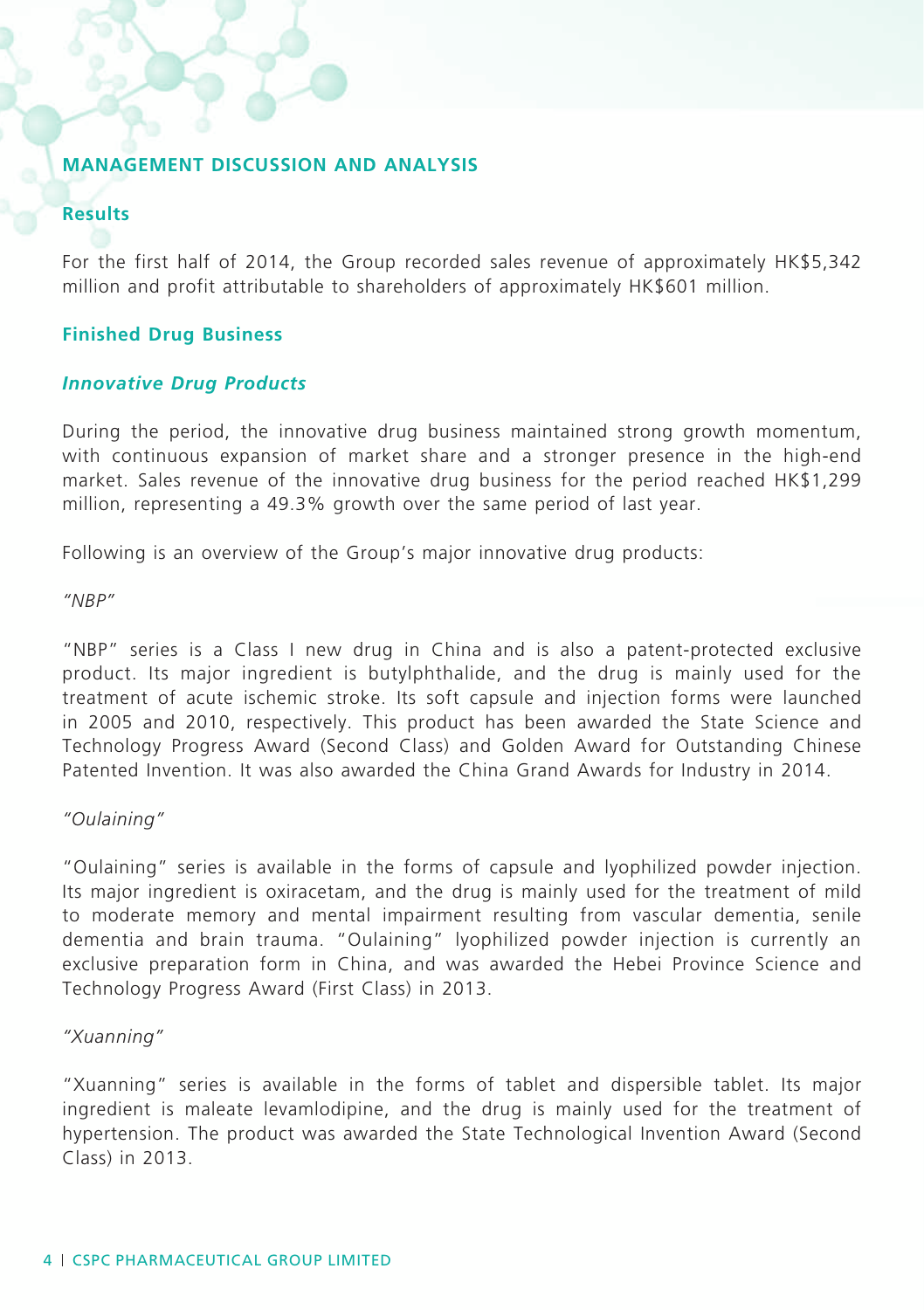**Finished Drug Business** *(Continued)*

## *Innovative Drug Products (Continued)*

*"Duomeisu", "Jinyouli" and "Ailineng"*

The oncology new drugs portfolio of the Group is currently at market introduction phase, with the existing portfolio including "Duomeisu", "Jinyouli" and "Ailineng". "Duomeisu" (Doxorubicin hydrochloride liposome injection) is a new anthracycline used as a first-line chemotherapy drug for the treatment of lymphoma, multiple myeloma, ovarian cancer and breast cancer. "Jinyouli" (PEG-rhG-CSF injection) is the first long-acting growth factor drug in China and is used for the prevention of leucopenia and infection induced by chemotherapy. "Ailineng" (Elemene injection) is a drug mainly used for the treatment of nerve glioma and brain metastases, and adjuvant treatment of malignant pleural and peritoneal effusion. Its unique liquid injection form has obtained patent in China.

As the academic-based promotion made progress and market recognition was enhanced, "Duomeisu", "Jinyouli" and "Ailineng" effectively expanded their market coverage and achieved satisfying growth. For the first half of 2014, the oncology drug products contributed a sales revenue of HK\$112 million in total.

With the expected commencement of the tendering process in various provinces and cities across the country, the Group will endeavour to ensure that the three oncology drugs will win the tenders with reasonable price in order to expand its market and boost the continuous growth of the products.

In addition, the Group has some other oncology drugs under research and development, among which "imatinib mesylate tablet" has passed technology assessment and on-site inspection of the China Food and Drug Administration ("CFDA"). It is expected that the production approval will soon be granted. In addition, "bortezomib injection" has already applied for production approval and "paclitaxel injection (albumin-bound)" has applied for clinical trial with technical information being assessed.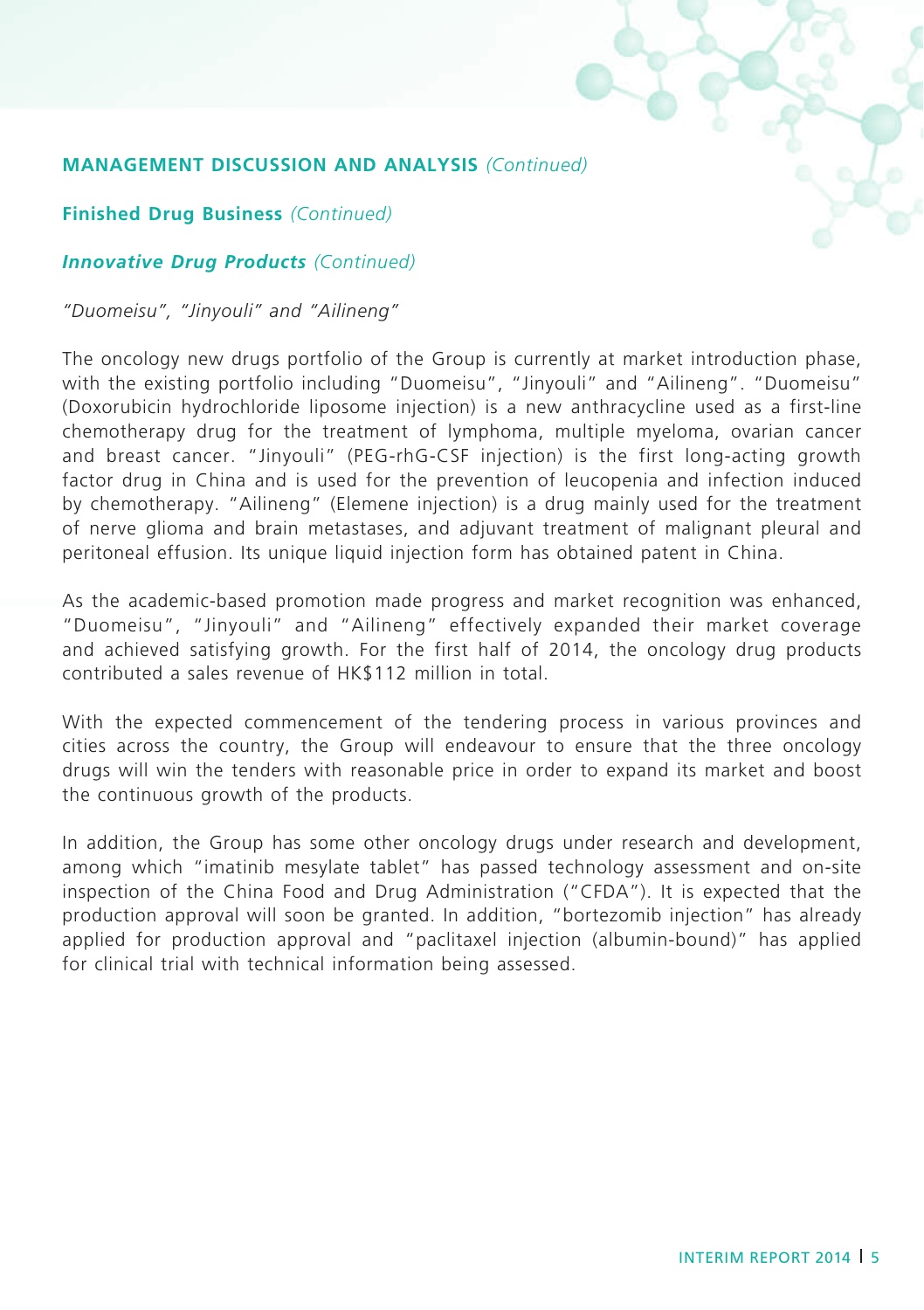### **Finished Drug Business** *(Continued)*

#### *Common Generic Drug Products*

In order to boost the performance of common generic drug products, the Group has signed strategic cooperation agreements with hundreds of medium-to-large chain enterprises in China to promote its branded drugs such as "Ouyi" and "Weihong" as highlight products. The Group's Chinese medicine soft capsule product series (including "Qingre Jiedu soft capsule (清熱解毒軟膠囊)", "Ganmao Qingre soft capsule (感冒清 熱軟膠囊)", "Yin Huang soft capsule (銀黃軟膠囊)", "Xiangsha Yangwei soft capsule (香砂養胃軟膠囊)" and "Huoxiang Qushu soft capsule (藿香祛暑軟膠囊)") have formed a brand portfolio and become another strong growth momentum of the Group.

During the first half of 2014, new essential drug tenders, new GMP and GSP authorization in China brought opportunities and challenges to the Group's production and operation. The Group rigorously fought against the unfavourable impact of the policies of restricted use of antibiotics and essential drug tenders. The Group further enhanced its sales strategies for common generic drugs, refined its product portfolio and expanded its sales channels. Both the lower-tier medical market and non-prescription drug market recorded a satisfactory growth and a continuous improvement on its return.

### **Bulk Drug Business**

### *Antibiotics*

During the first half of 2014, the demand for antibiotics was relatively stable and the market price showed a stabilized trend. In addition, the Group attained continuous decline in the production costs through technological upgrades, reinforced internal management and energy-saving measures, which enabled the Group to maintain its leading position in the industry and achieve earnings improvement.

### *Vitamin C*

During the first half of 2014, the market environment for vitamin C remained relatively weak, overcapacity lingered and competition in the market continued to be intense. Leveraging on its advantages in scale, quality and production costs, the Group continued to maintain its absolute competitiveness in the industry. However, this business still recorded a loss for the first half of 2014 due to fluctuation in price rebound.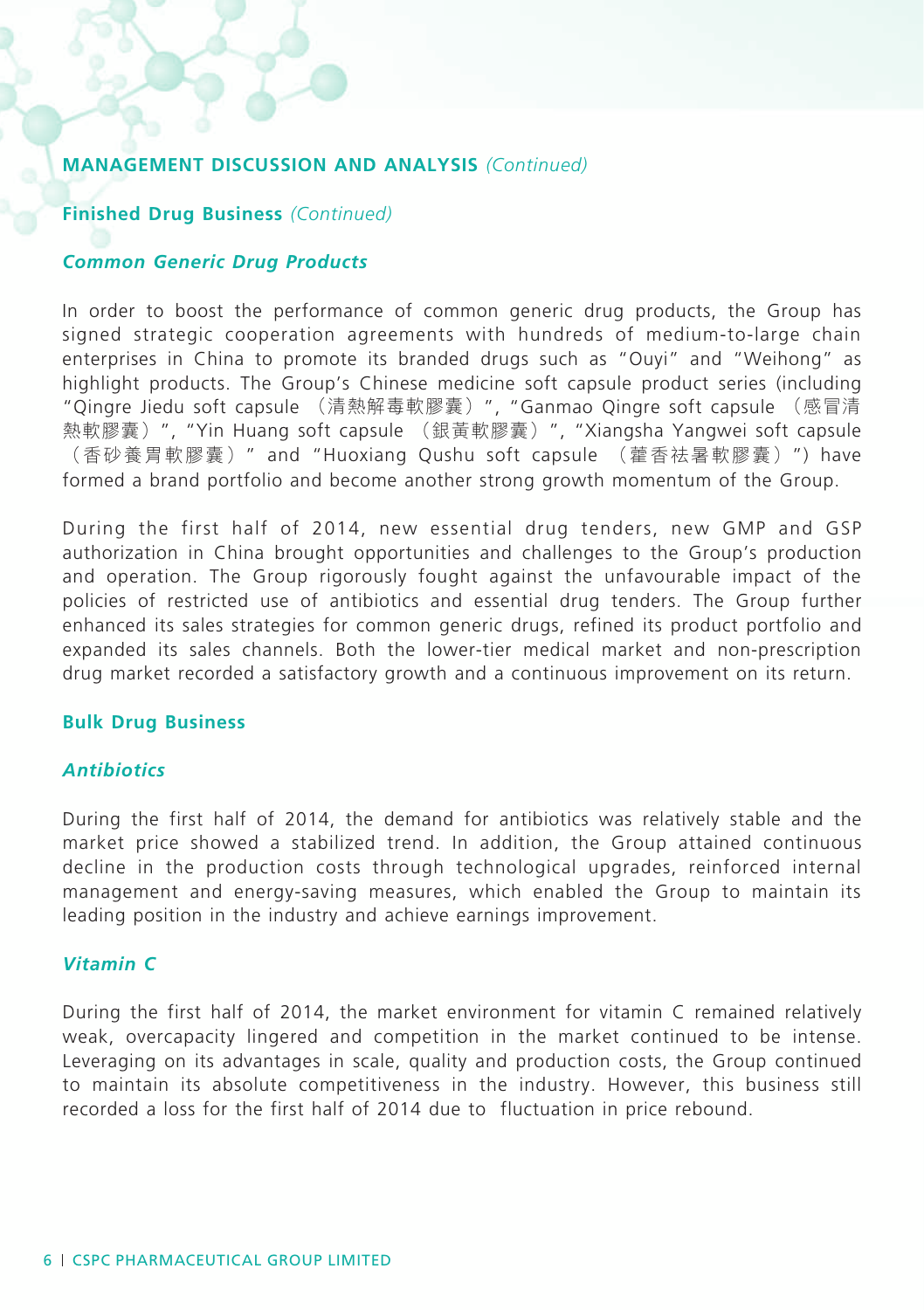### **Bulk Drug Business** *(Continued)*

# *Caffeine and Others*

During the first half of 2014, demand for caffeine was stable and the market price remained steady, this business continued to contribute stable earnings to the Group.

### **Research and Development**

The Group continued to capitalise on its technological advantages in the realm of drug research and development. Currently, the Group has over 170 products under research and development, with focus on the therapeutic areas of cardio-cerebrovascular, diabetes, oncology, neurology and anti-infective. Among those products, 14 are Class I new drugs and 41 are Class III new drugs (of which 29 products are among the first three applications).

5 of the 14 Class I new drugs are under clinical trial. Of which, "recombinant glucagonlike peptide-1 receptor agonist for injection (rE4)" has completed phase II clinical trial. The supplemental application for changing into an injection pen form is being evaluated by the Center for Drug Evaluation (CDE) and shall commence phase III clinical trial upon approval of the application. Phase III clinical trial protocol of "compound amlodipine and atorvastatin calcium tablet" is under ethical evaluation. "Pinocembrin injection" is under phase II clinical trial. "Baicalein tablet" is applying for phase II and III clinical trial. In addition, application for phase II and III clinical trial of "mitoxantrone hydrochloride liposome injection" has been submitted to the CDE.

During the first half of the year, applications for the clinical trial of 2 Class 1.1 new drugs ("SKLB1028" and "DBPR-108") have been submitted to the CDE. "SKLB1028" is a new drug to treat drug-resistant leukemia and non-small cell lung cancer, whilst "DBPR-108" is a new drug to treat type II diabetes. "DBPR-108" has completed the evaluation by CDE and obtained technical evaluation opinion. The Group is currently providing supplemental information in accordance with the requirement of the CDE. Apart from these, the Group has submitted applications for 23 drugs with the CFDA during the first half of the year (of which, 8 are production applications and 15 are clinical trial applications). 12 of the 23 drugs are among the first three applications.

In the overseas, the Group has submitted 2 Abbreviated New Drug Application ("ANDA") in the U.S. during the first half of the year. Currently, the Group has a total of 9 drugs applying for ANDA of the U.S. FDA. Meanwhile, the application for phase II clinical trial protocol of "butylphthalide soft capsule" has been approved by the U.S. FDA and is currently undergoing pharmacokinetic research in human subjects as requested by the U.S. FDA.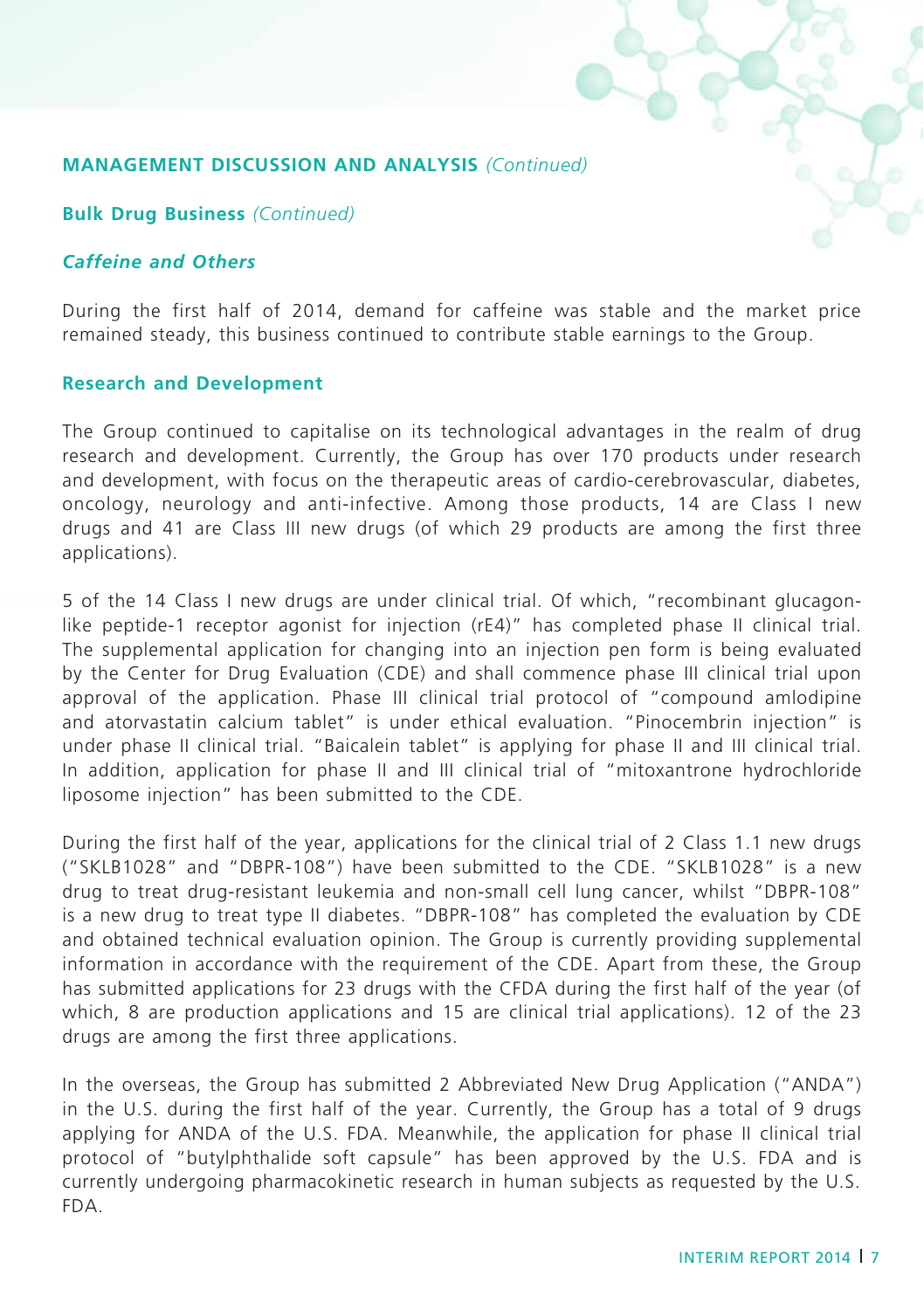### **Research and Development** *(Continued)*

In addition, three production lines of the Group used to manufacture "menatetrenone capsule", "cefotaxime sodium injection" and "cefixime tablet" have passed the U.S. FDA on-site inspection. "Imatinib mesylate raw material and tablet" has also passed the technology assessment and on-site inspection of CFDA.

The Group also continued to increase its efforts in research and development, registration and obtaining approval. During the period, 4 products of the Group have obtained approval for production in China. It is expected that by the end of 2014. 4 drug applications in China ("imatinib mesylate raw material and tablet", "cefcapene pivoxil hydrochloride raw material and tablet", "Qinggan Huayu soft capsule (清肝化瘀膠囊)", "cefoselis sulfate raw material and injection") and 4 drug applications for ANDA in the U.S. ("menatetrenone capsule", "cefixime tablet", "cefotaxime sodium for injection" and "clopidogrel hydrogen sulfate tablet") will receive approval.

### **Outlook**

With the further ageing of population, progress of national urbanisation and increase in people's income level in China, the demand for pharmaceutical products in China is expected to further increase over the coming decade. In view of that, the Group believes that its core products will have huge market potential prospect. The Group will continue to actively develop the new drug business, promote product internationalisation and consolidate the competitiveness of its bulk drug business, with the objective of ensuring sustainable growth of the Group.

#### **Financial Review**

#### **Liquidity and Financial Position**

For the first half of 2014, the Group's operating activities generated a net cash inflow of HK\$1,010 million. Debtor turnover period (ratio of the balance of trade receivables to sales, inclusive of value added tax for sales in China) decreased from 63 days in 2013 to 57 days. Inventory turnover period (ratio of inventory balance to cost of sales) increased from 105 days in 2013 to 111 days. As at 30 June 2014, current ratio of the Group slightly decreased to 1.6 as compared with 1.7 as at the end of 2013. Capital expenditure in relation to the additions of production facilities amounted to HK\$397 million for the current period.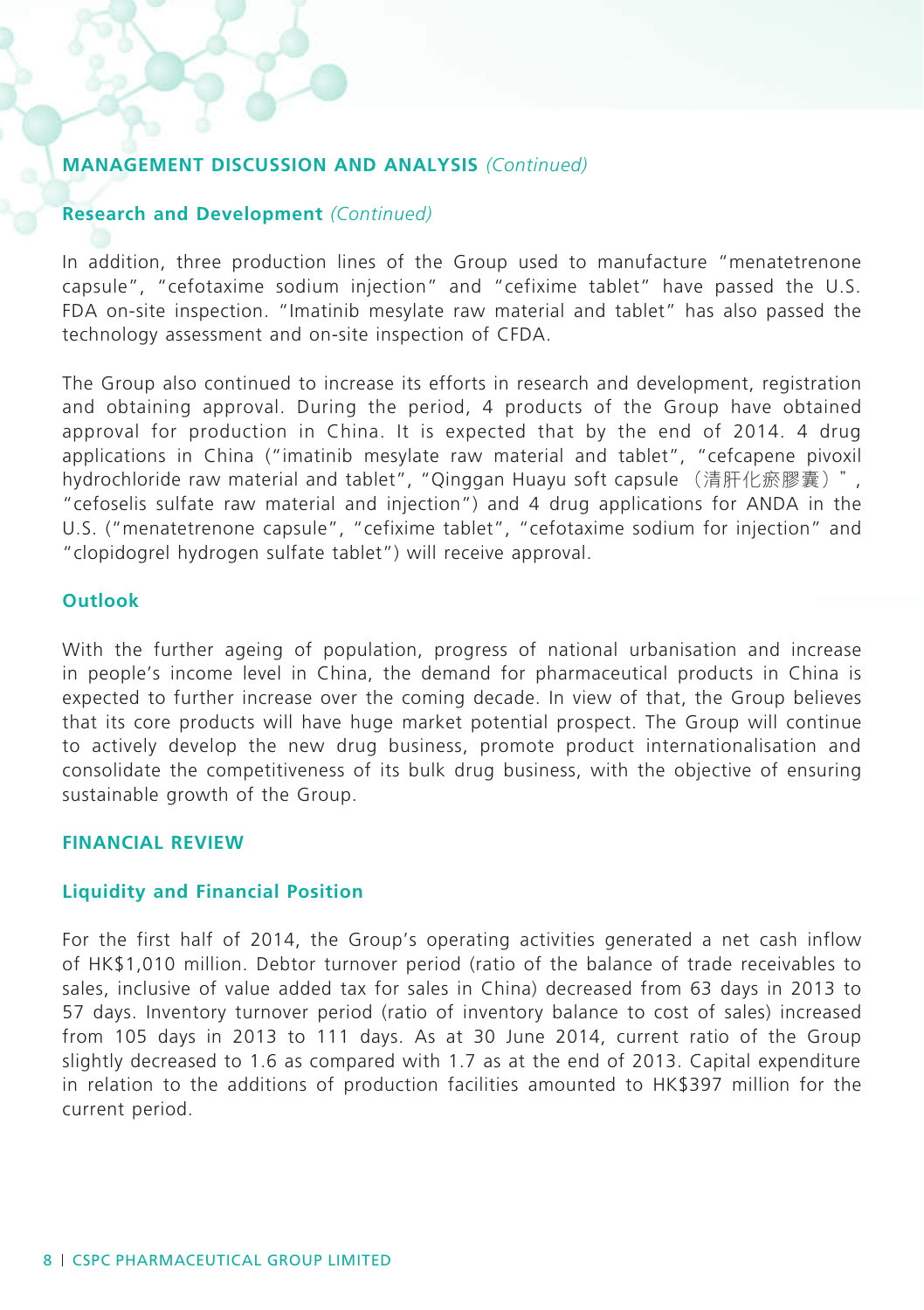### **Financial Review** *(Continued)*

### **Liquidity and Financial Position** *(Continued)*

The financial position of the Group remained healthy. As at 30 June 2014, total bank balances and cash amounted to HK\$1,089 million (31 December 2013: HK\$1,271 million) and total bank borrowings amounted to HK\$1,306 million (31 December 2013: HK\$1,340 million). Of the total bank borrowings, HK\$752 million will be repayable with one year and the remaining HK\$554 million repayable between two to three years. Net gearing ratio (calculated on the basis of the Group's total bank borrowings net of bank balances and cash over total equity) was 2.9% as compared with 1% at the end of 2013.

34% of the Group's bank borrowings are denominated in Hong Kong dollars, 19% in US dollars and the remaining 47% in Renminbi. The Group's revenue is mainly denominated either in Renminbi or in US dollars. The Group has been monitoring closely the currency movement and will use appropriate hedging arrangements to reduce the foreign exchange risk when considered necessary.

#### **Contingent Liabilities**

The Company and CSPC Weisheng Pharmaceutical (Shijiazhuang) Co. Ltd. ("Weisheng", a wholly-owned subsidiary of the Company) are named as, among others, defendants in a number of antitrust complaints filed in the United States of America ("United States"). These complaints alleged that certain manufacturers of vitamin C in the PRC have since at least December 2001 conspired to control prices and volumes of exports of vitamin C to the United States and elsewhere in the world and that as such have been in violation of the federal and state laws of the United States. The plaintiffs brought these cases on behalf of direct purchasers under the federal antitrust laws of the United States and indirect purchasers under various state antirust, unfair trade and consumer protection statutes, seeking damages and other relief.

Details of development of the complaints in prior years are set out in the Company's consolidated financial statements for the year ended 31 December 2013.

On 15 March 2013, the Company, Weisheng, the direct purchaser class and injunctive class in the direct purchaser action entered into a settlement agreement for US\$22.5 million to resolve all the claims in their entirety and terminate the litigation in the direct purchaser action. On 16 October 2013, the court granted approval of the settlement and dismissed the Company and Weisheng as to the direct purchaser action. The first instalment of the settlement amounting to US\$20 million has been paid by the Company and Weisheng on 13 April 2013 and the remaining US\$2.5 million will be due for payment on 16 October 2014.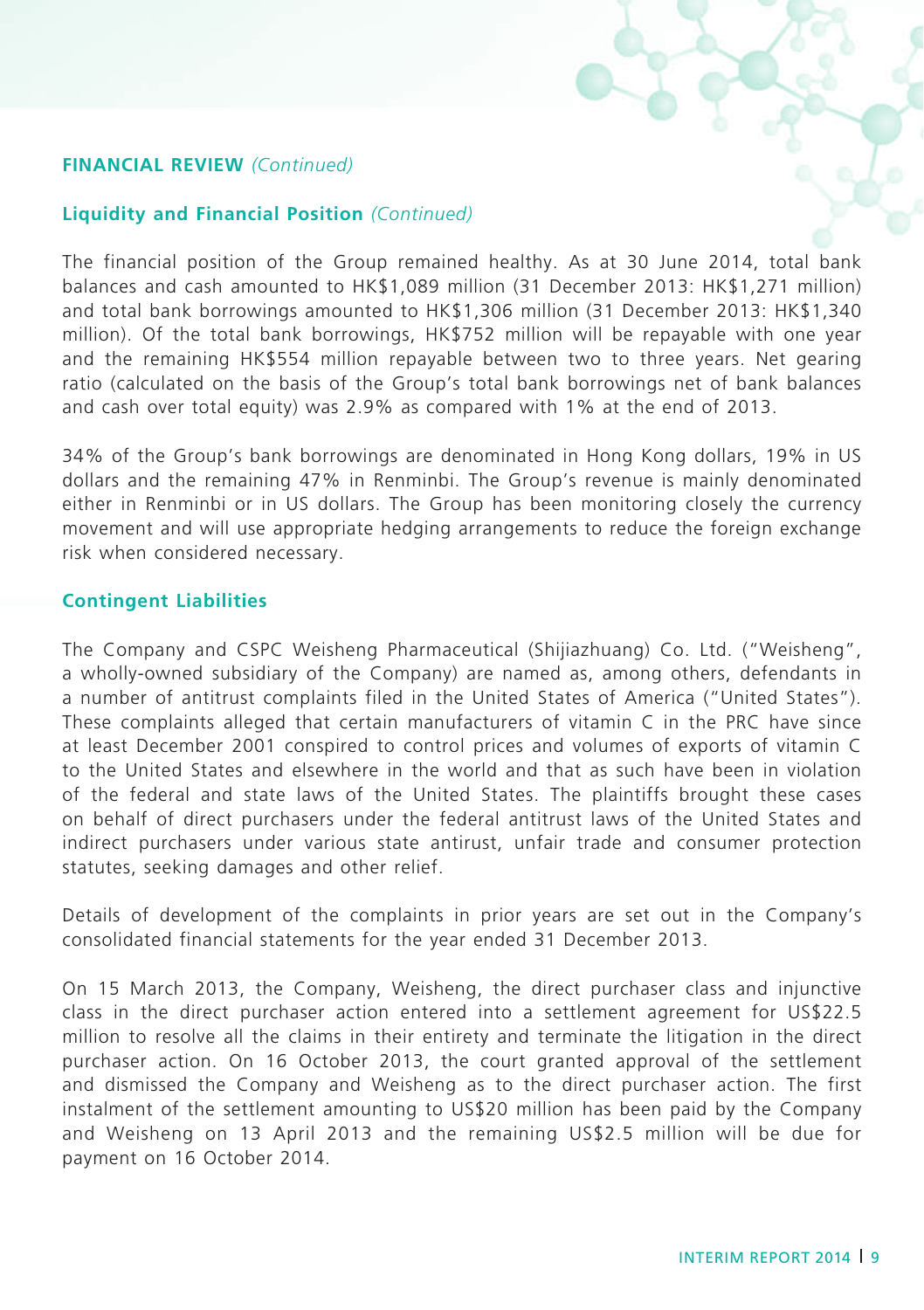# **Financial Review** *(Continued)*

### **Contingent Liabilities** *(Continued)*

On 13 November 2013, the Company, Weisheng and the putative indirect purchaser class in the indirect purchaser actions entered into a settlement agreement for US\$2.2 million to fully and finally resolve all the claims in the indirect purchaser actions. On 16 May 2014, the Court granted approval of the settlement agreement and dismissed the Company and Weisheng as to the indirect purchase actions. The settlement amount of US\$2.2 million has been paid by the Company and Weisheng on 9 January 2014.

Adequate provision for the above remaining settlement amount and the related legal costs has been made in the Company's condensed consolidated financial statements for the six months ended 30 June 2014.

### **Employees**

As at 30 June 2014, the Group had about 10,391 employees. The majority of them are employed in mainland China. The Group will continue to offer competitive remuneration packages, discretionary share options and bonuses to staff based on the performance of the Group and the individual employee.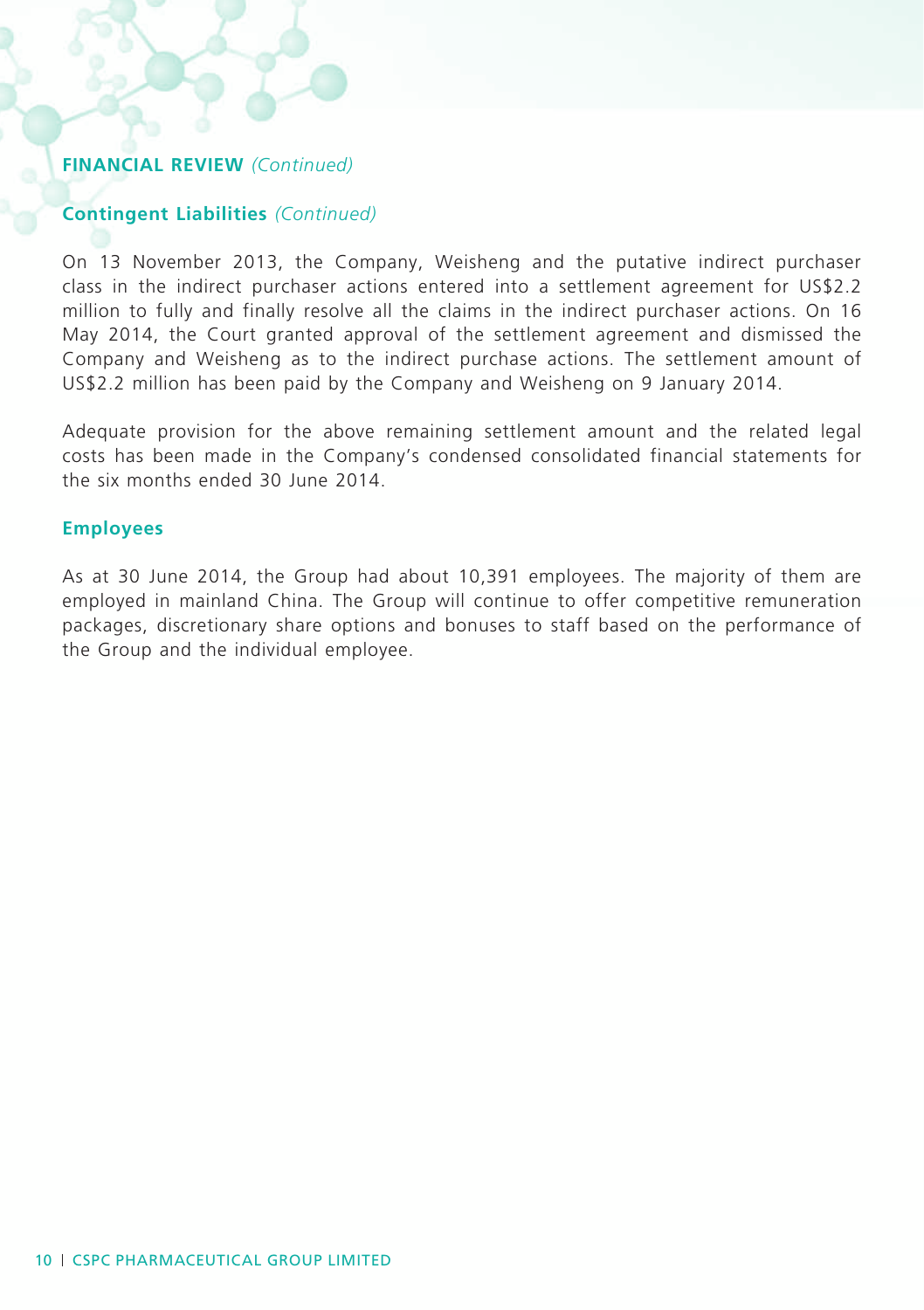**REPORT ON REVIEW OF CONDENSED CONSOLIDATED FINANCIAL STATEMENTS**

**Deloitte.** TO THE BOARD OF DIRECTORS OF **CSPC PHARMACEUTICAL GROUP LIMITED**

**石藥集團有限公司** *(incorporated in Hong Kong with limited liability)*

### **Introduction**

We have reviewed the condensed consolidated financial statements of CSPC Pharmaceutical Group Limited (the "Company") and its subsidiaries (collectively referred to as the "Group") set out on pages 13 to 38, which comprises the condensed consolidated statement of financial position as of 30 June 2014 and the related condensed consolidated statement of profit or loss and other comprehensive income, statement of changes in equity and statement of cash flows for the six-month period then ended, and certain explanatory notes. The Main Board Listing Rules Governing the Listing of Securities on The Stock Exchange of Hong Kong Limited require the preparation of a report on interim financial information to be in compliance with the relevant provisions thereof and Hong Kong Accounting Standard 34 "Interim Financial Reporting" ("HKAS 34") issued by the Hong Kong Institute of Certified Public Accountants. The directors of the Company are responsible for the preparation and presentation of these condensed consolidated financial statements in accordance with HKAS 34. Our responsibility is to express a conclusion on these condensed consolidated financial statements based on our review, and to report our conclusion solely to you, as a body, in accordance with our agreed terms of engagement, and for no other purpose. We do not assume responsibility towards or accept liability to any other person for the contents of this report.

### **Scope of Review**

We conducted our review in accordance with Hong Kong Standard on Review Engagements 2410 "Review of Interim Financial Information Performed by the Independent Auditor of the Entity" issued by the Hong Kong Institute of Certified Public Accountants. A review of these condensed consolidated financial statements consists of making inquiries, primarily of persons responsible for financial and accounting matters, and applying analytical and other review procedures. A review is substantially less in scope than an audit conducted in accordance with Hong Kong Standards on Auditing and consequently does not enable us to obtain assurance that we would become aware of all significant matters that might be identified in an audit. Accordingly, we do not express an audit opinion.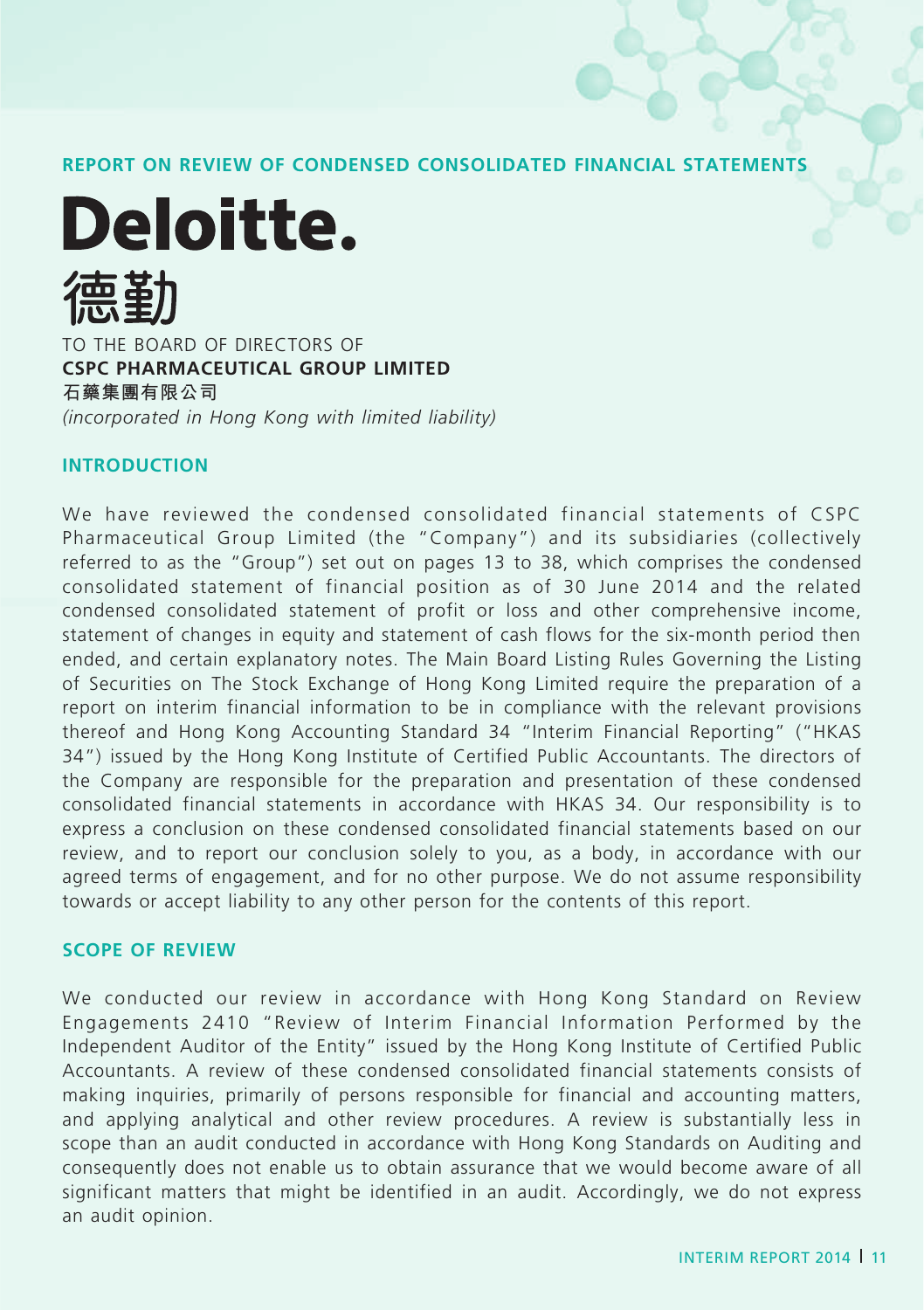# **Conclusion**

Based on our review, nothing has come to our attention that causes us to believe that the condensed consolidated financial statements are not prepared, in all material respects, in accordance with HKAS 34.

# **Deloitte Touche Tohmatsu**

*Certified Public Accountants* Hong Kong

26 August 2014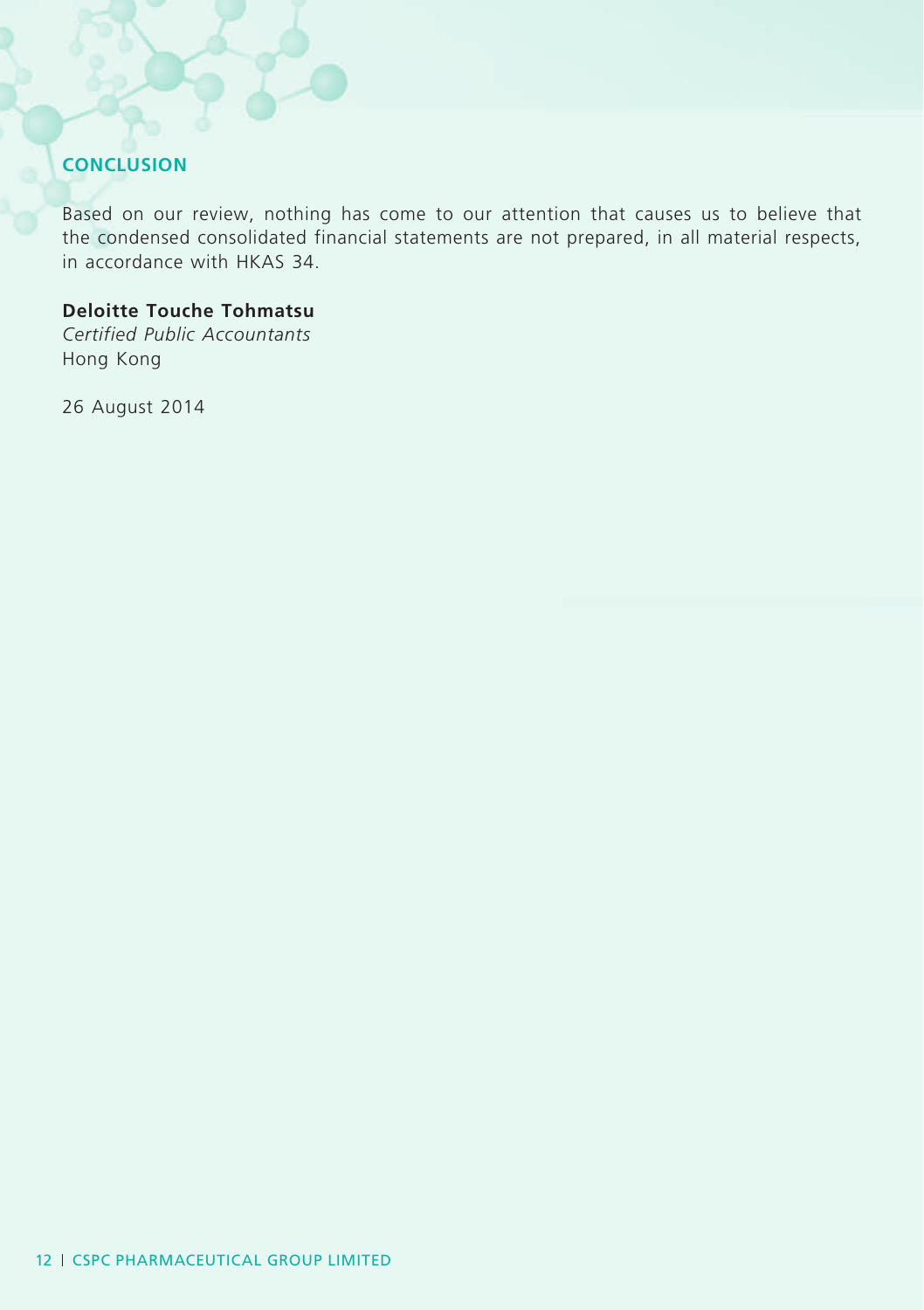# **CONDENSED CONSOLIDATED STATEMENT OF PROFIT OR LOSS AND OTHER COMPREHENSIVE INCOME**

*For the six months ended 30 June 2014*

|                                                                                                                                                   |                     | For the six months<br>ended 30 June                           |                                                             |  |  |
|---------------------------------------------------------------------------------------------------------------------------------------------------|---------------------|---------------------------------------------------------------|-------------------------------------------------------------|--|--|
|                                                                                                                                                   | <b>Notes</b>        | 2014<br><b>HK\$'000</b><br>(Unaudited)                        | 2013<br>HK\$'000<br>(Unaudited)                             |  |  |
| Revenue<br>Cost of sales                                                                                                                          | 3                   | 5,342,470<br>(3,321,420)                                      | 5,075,665<br>(3,534,056)                                    |  |  |
| Gross profit<br>Other income<br>Selling and distribution expenses<br>Administrative expenses<br>Other expenses                                    |                     | 2,021,050<br>90,530<br>(846, 327)<br>(302, 889)<br>(160, 918) | 1,541,609<br>92,997<br>(659, 707)<br>(308, 628)<br>(83,901) |  |  |
| Operating profit<br>Finance costs<br>Share of results of a joint venture<br>Gain on disposal of subsidiaries                                      | 5                   | 801,446<br>(29, 231)<br>(526)                                 | 582,370<br>(36, 636)<br>(11, 420)<br>117,330                |  |  |
| Profit before taxation<br>Income tax expenses                                                                                                     | $\overline{A}$<br>6 | 771,689<br>(162, 263)                                         | 651,644<br>(123, 814)                                       |  |  |
| Profit for the period                                                                                                                             |                     | 609,426                                                       | 527,830                                                     |  |  |
| Other comprehensive (expense)<br>income:<br>Items that will not be reclassified to<br>profit or loss:                                             |                     |                                                               |                                                             |  |  |
| Exchange differences on translation of<br>financial statements to presentation<br>currency<br>Share of exchange differences of a joint<br>venture |                     | (216, 076)<br>(444)                                           | 76,642<br>175                                               |  |  |
| Other comprehensive (expense) income<br>for the period                                                                                            |                     | (216, 520)                                                    | 76,817                                                      |  |  |
| Total comprehensive income for the<br>period                                                                                                      |                     | 392,906                                                       | 604,647                                                     |  |  |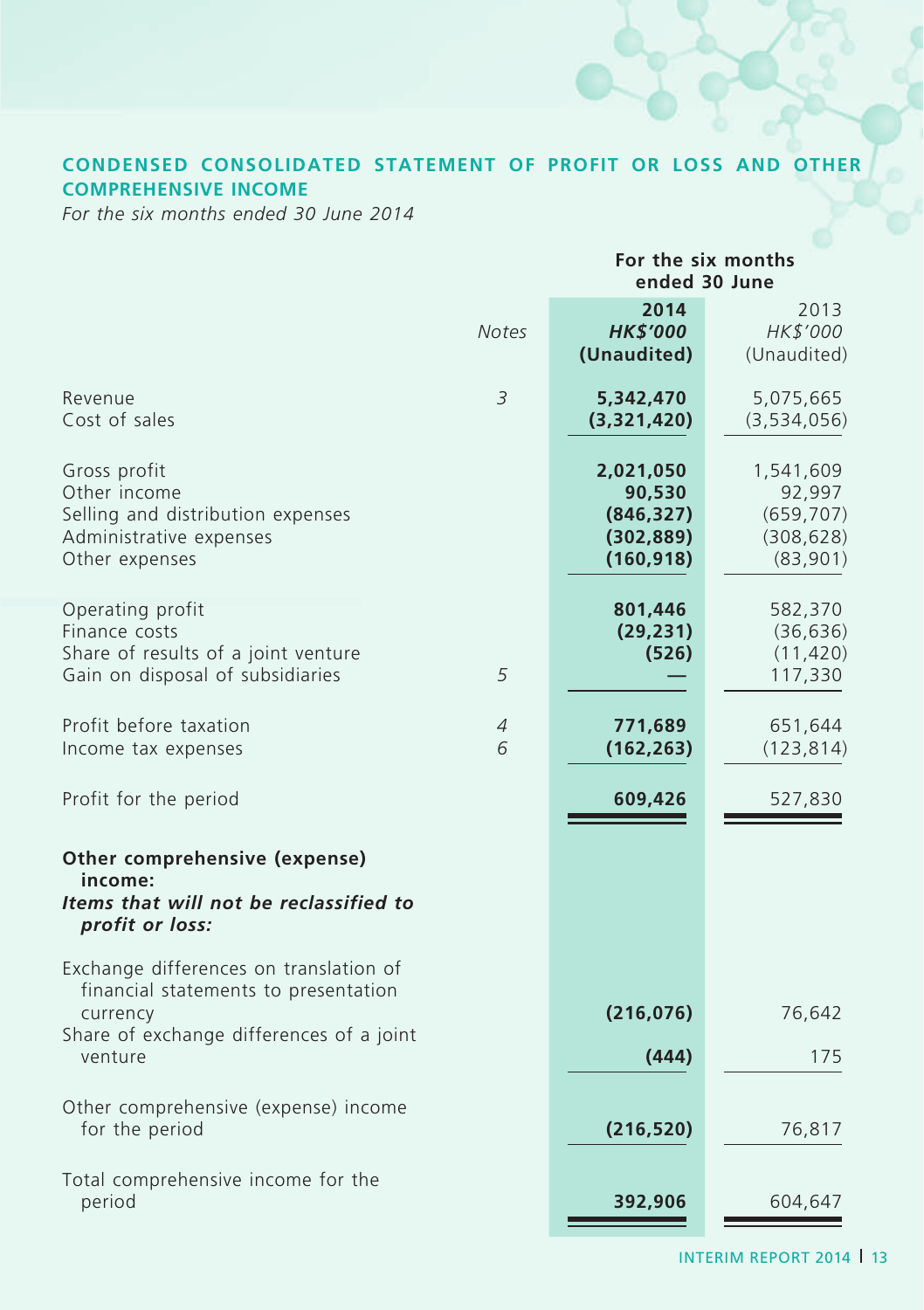# **CONDENSED CONSOLIDATED STATEMENT OF PROFIT OR LOSS AND OTHER COMPREHENSIVE INCOME** *(Continued)*

*For the six months ended 30 June 2014*

|                                                                                                                     |                                        | For the six months<br>ended 30 June |
|---------------------------------------------------------------------------------------------------------------------|----------------------------------------|-------------------------------------|
| Note                                                                                                                | 2014<br><b>HK\$'000</b><br>(Unaudited) | 2013<br>HK\$'000<br>(Unaudited)     |
| Profit for the period attributable to:<br>Owners of the Company<br>Non-controlling interests                        | 600,665<br>8,761                       | 515,201<br>12,629                   |
|                                                                                                                     | 609,426                                | 527,830                             |
| Total comprehensive income for the<br>period attributable to:<br>Owners of the Company<br>Non-controlling interests | 386,683<br>6,223                       | 589,598<br>15,049                   |
|                                                                                                                     | 392,906                                | 604,647                             |
|                                                                                                                     | <b>HK</b> cents                        | HK cents                            |
| Earnings per share<br>8<br>— Basic                                                                                  | 10.17                                  | 9.30                                |
| Diluted                                                                                                             | 10.07                                  | 8.81                                |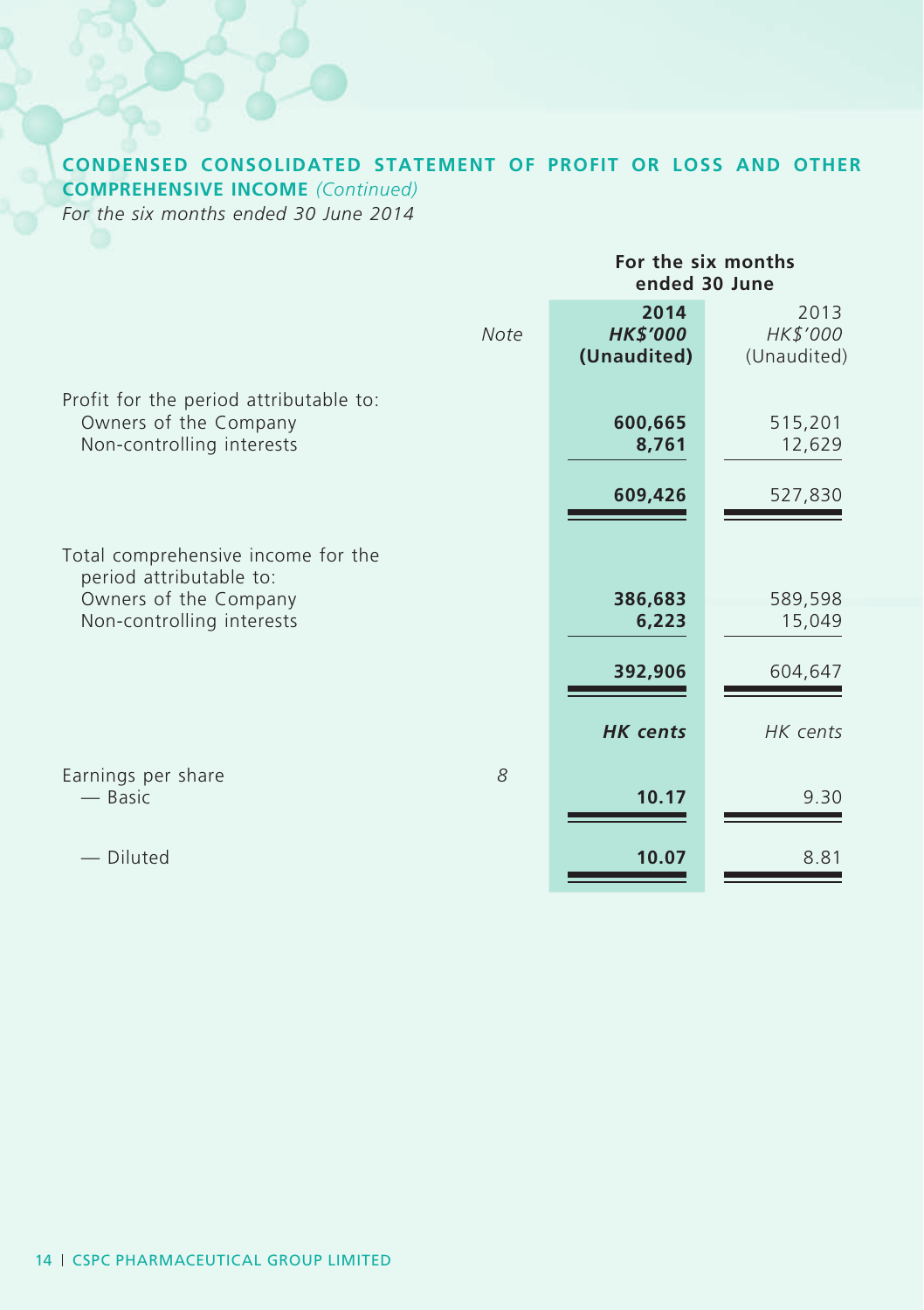# **CONDENSED CONSOLIDATED STATEMENT OF FINANCIAL POSITION**

*As at 30 June 2014*

|                                                                                                                                                                                                                                                                                                                                                              | <b>Notes</b>               | As at<br>30 June<br>2014<br><b>HK\$'000</b><br>(Unaudited)                                          | As at<br>31 December<br>2013<br>HK\$'000<br>(Audited)                                                          |
|--------------------------------------------------------------------------------------------------------------------------------------------------------------------------------------------------------------------------------------------------------------------------------------------------------------------------------------------------------------|----------------------------|-----------------------------------------------------------------------------------------------------|----------------------------------------------------------------------------------------------------------------|
| <b>Non-current assets</b><br>Property, plant and equipment<br>Prepaid lease payments<br>Goodwill<br>Other intangible assets<br>Interest in a joint venture<br>Available-for-sale investments<br>Deferred tax assets                                                                                                                                          | 9                          | 4,934,087<br>527,489<br>125,232<br>116,863<br>17,067<br>1.705<br>34,456<br>5,756,899                | 4,961,171<br>547,754<br>128,438<br>127,597<br>18,038<br>1,705<br>43,071<br>5,827,774                           |
| <b>Current assets</b><br>Inventories<br>Trade and other receivables<br><b>Bills receivables</b><br>Trade receivables due from related<br>companies<br>Amount due from a joint venture<br>Prepaid lease payments<br>Tax recoverable<br>Held for trading investments<br>Derivative financial instruments<br>Restricted bank deposits<br>Bank balances and cash | 10<br>10<br>11<br>11<br>12 | 2,032,478<br>2,105,510<br>935,524<br>114,491<br>99,518<br>15,451<br>388<br>405<br>90,081<br>998,984 | 1,855,188<br>2,029,961<br>982,437<br>122,137<br>91,519<br>16,909<br>226<br>438<br>3,428<br>82,779<br>1,187,751 |
|                                                                                                                                                                                                                                                                                                                                                              |                            | 6,392,830                                                                                           | 6,372,773                                                                                                      |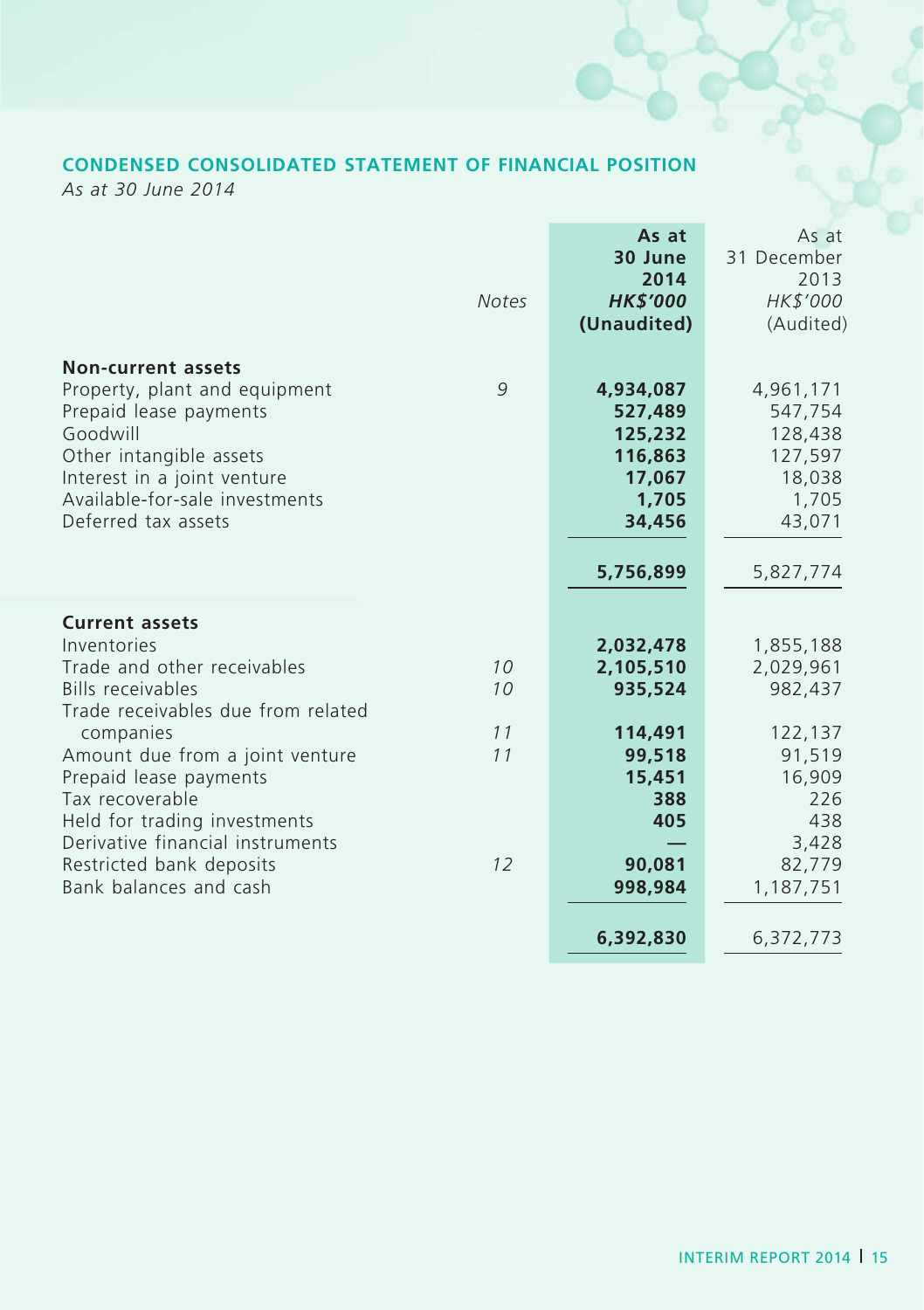# **CONDENSED CONSOLIDATED STATEMENT OF FINANCIAL POSITION** *(continued)*

*As at 30 June 2014*

|                                                                                                                                                                                                                                                | <b>Notes</b>                     | As at<br>30 June<br>2014<br><b>HK\$'000</b><br>(Unaudited)              | As at<br>31 December<br>2013<br>HK\$'000<br>(Audited)                   |
|------------------------------------------------------------------------------------------------------------------------------------------------------------------------------------------------------------------------------------------------|----------------------------------|-------------------------------------------------------------------------|-------------------------------------------------------------------------|
| <b>Current liabilities</b><br>Trade and other payables<br>Bills payables<br>Trade payables due to related companies<br>Trade payable due to a joint venture<br>Amounts due to related companies<br><b>Tax liabilities</b><br><b>Bank loans</b> | 13<br>13<br>11<br>11<br>11<br>14 | 2,507,867<br>345,105<br>12,628<br>3,166<br>195,856<br>87,046<br>751,504 | 2,303,199<br>273,397<br>47,607<br>2,007<br>475,179<br>77,116<br>659,946 |
|                                                                                                                                                                                                                                                |                                  | 3,903,172                                                               | 3,838,451                                                               |
| Net current assets                                                                                                                                                                                                                             |                                  | 2,489,658                                                               | 2,534,322                                                               |
| <b>Total assets less current liabilities</b>                                                                                                                                                                                                   |                                  | 8,246,557                                                               | 8,362,096                                                               |
| <b>Non-current liabilities</b><br>Bank loans<br>Deferred tax liabilities<br>Government grants                                                                                                                                                  | 14                               | 554,380<br>42,148<br>104,014                                            | 680,120<br>33,117<br>52,059                                             |
|                                                                                                                                                                                                                                                |                                  | 700,542                                                                 | 765,296                                                                 |
| <b>Net assets</b>                                                                                                                                                                                                                              |                                  | 7,546,015                                                               | 7,596,800                                                               |
| <b>Capital and reserves</b><br>Share capital<br>Reserves                                                                                                                                                                                       | 15                               | 9,819,731<br>(2,399,068)                                                | 558,636<br>6,893,984                                                    |
| Equity attributable to owners of the<br>Company<br>Non-controlling interests                                                                                                                                                                   |                                  | 7,420,663<br>125,352                                                    | 7,452,620<br>144,180                                                    |
| <b>Total equity</b>                                                                                                                                                                                                                            |                                  | 7,546,015                                                               | 7,596,800                                                               |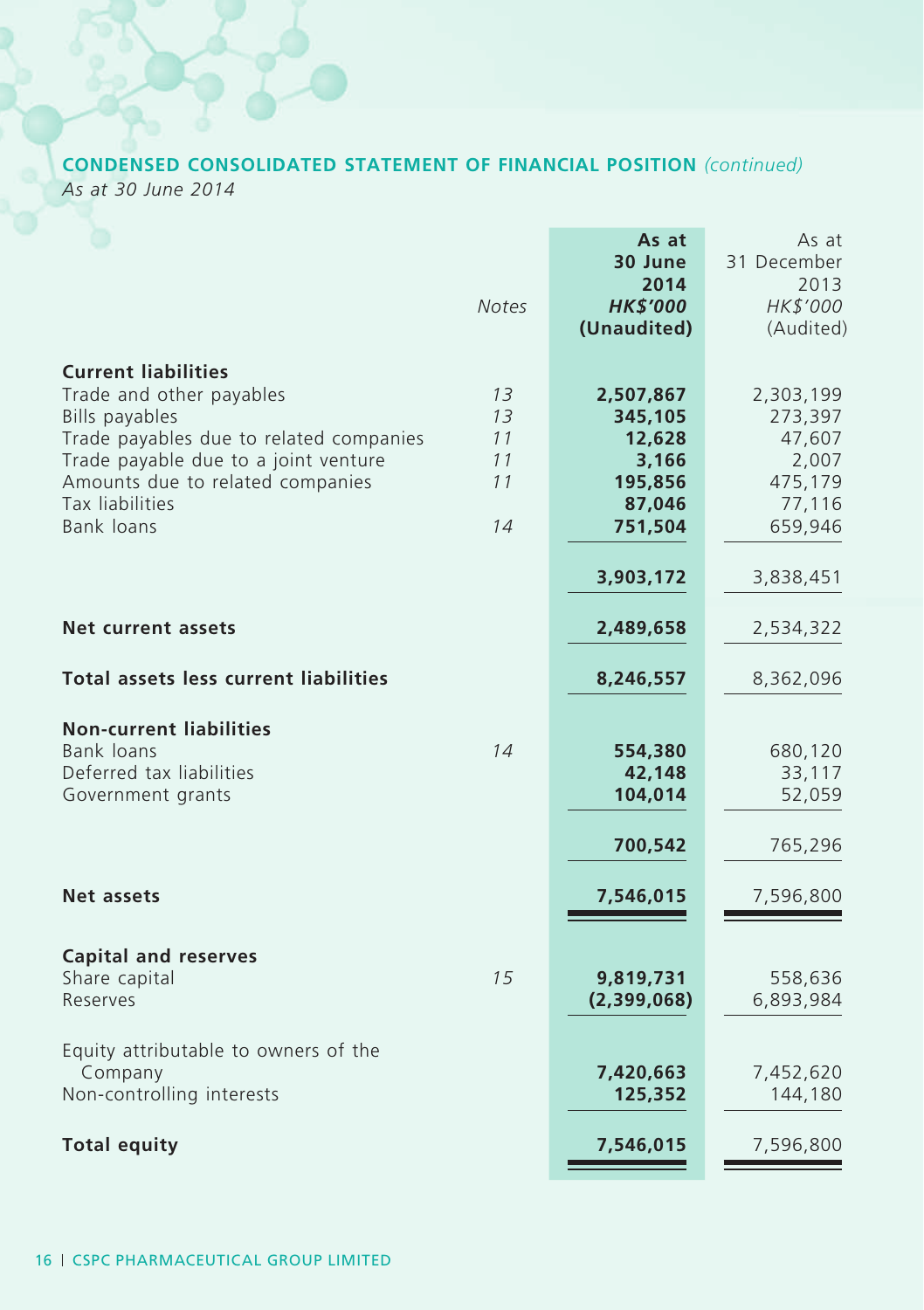# **CONDENSED CONSOLIDATED STATEMENT OF CHANGES IN EQUITY**

*FOR THE SIX MONTHS ENDED 30 JUNE 2014*

|                                                                                                                               | Equity attributable to owners of the Company |                              |                                          |                                  |                                                                                    |                                |                                         |                                   |                                                       |                                    |                                              |                      |
|-------------------------------------------------------------------------------------------------------------------------------|----------------------------------------------|------------------------------|------------------------------------------|----------------------------------|------------------------------------------------------------------------------------|--------------------------------|-----------------------------------------|-----------------------------------|-------------------------------------------------------|------------------------------------|----------------------------------------------|----------------------|
|                                                                                                                               | Share<br>capital<br>HK\$'000                 | Share<br>premium<br>HK\$'000 | Other<br>reserve<br>HK\$'000<br>(note i) | reserve<br>HK\$'000<br>(note ii) | Capital<br>Statutory contribution Convertible<br>reserve<br>HK\$'000<br>(note iii) | bonds<br>HK\$'000<br>(note iv) | Share<br>options<br>reserve<br>HK\$'000 | reserve<br>HK\$'000               | <b>Translation Accumulated</b><br>profits<br>HK\$'000 | Total<br>HK\$'000                  | Non-<br>controlling<br>interests<br>HK\$'000 | Total<br>HK\$'000    |
| At 1 January 2013 (Audited)<br>Profit for the period<br>Other comprehensive income                                            | 272,542                                      | 3,268,906                    | (5, 523, 729)                            | 114,006                          | 45,564                                                                             | 6,278,283                      |                                         | 117,677                           | 2,013,511<br>515,201                                  | 6,586,760<br>515,201               | 176,985<br>12,629                            | 6,763,745<br>527,830 |
| for the period                                                                                                                |                                              |                              |                                          |                                  |                                                                                    |                                |                                         | 74,397                            |                                                       | 74,397                             | 2,420                                        | 76,817               |
| Total comprehensive income<br>for the period<br>Dividends recognised as                                                       |                                              |                              |                                          |                                  |                                                                                    |                                |                                         | 74,397                            | 515,201                                               | 589,598                            | 15,049                                       | 604,647              |
| distribution                                                                                                                  |                                              |                              |                                          |                                  |                                                                                    |                                |                                         |                                   | (382, 542)                                            | (382, 542)                         | (15, 111)                                    | (397, 653)           |
| Transfer to statutory reserve<br>Conversion of convertible bonds<br>Recognition of equity-settled<br>share-based payments     | 110,000                                      | 2,129,575                    |                                          | 4,198                            |                                                                                    | (2, 239, 575)                  |                                         |                                   | (4, 198)                                              |                                    |                                              |                      |
| expenses<br>Disposal of subsidiaries (note 5)                                                                                 |                                              |                              |                                          |                                  |                                                                                    |                                | 36,784<br>$\overline{\phantom{0}}$      | $\overline{\phantom{0}}$<br>1,935 | $\overline{\phantom{0}}$<br>(1, 935)                  | 36,784<br>$\overline{\phantom{a}}$ | $\overline{\phantom{0}}$<br>(8,939)          | 36,784<br>(8,939)    |
| At 30 June 2013 (Unaudited)                                                                                                   | 382,542                                      | 5,398,481                    | (5, 523, 729)                            | 118,204                          | 45,564                                                                             | 4,038,708                      | 36,784                                  | 194,009                           | 2,140,037                                             | 6,830,600                          | 167,984                                      | 6,998,584            |
| At 1 January 2014 (Audited)<br>Profit for the period<br>Other comprehensive expense                                           | 558,636                                      | 8,700,054                    | (5,523,729)                              | 244,994                          | 45,564                                                                             | 561,041                        | 128,246                                 | 263,637                           | 2,474,177<br>600,665                                  | 7,452,620<br>600,665               | 144,180<br>8,761                             | 7,596,800<br>609,426 |
| for the period                                                                                                                |                                              |                              |                                          |                                  |                                                                                    |                                |                                         | (213,982)                         |                                                       | (213,982)                          | (2,538)                                      | (216, 520)           |
| Total comprehensive (expense)<br>income for the period<br>Dividends recognised as                                             |                                              |                              |                                          |                                  |                                                                                    |                                |                                         | (213,982)                         | 600,665                                               | 386,683                            | 6,223                                        | 392,906              |
| distribution (note 7)<br>Transfer to statutory reserve<br>Transfer pursuant to the new<br>Hong Kong Companies<br>Ordinance on |                                              |                              |                                          | 6,397                            |                                                                                    |                                |                                         |                                   | (472, 641)<br>(6, 397)                                | (472, 641)                         | (17, 997)                                    | (490, 638)           |
| 3 March 2014 (note v)<br>Conversion of convertible bonds<br>Recognition of equity-settled<br>share-based payments             | 8,700,054<br>561,041                         | (8,700,054)                  |                                          |                                  |                                                                                    | (561, 041)                     |                                         |                                   |                                                       |                                    |                                              |                      |
| expenses<br>Acquisition of additional interest in                                                                             |                                              |                              |                                          |                                  |                                                                                    |                                | 53,187                                  |                                   |                                                       | 53,187                             |                                              | 53,187               |
| a subsidiary (note vi)                                                                                                        |                                              |                              |                                          |                                  |                                                                                    |                                |                                         |                                   | 814                                                   | 814                                | (7,054)                                      | (6, 240)             |
| At 30 June 2014 (Unaudited)                                                                                                   | 9,819,731                                    |                              | (5, 523, 729)                            | 251,391                          | 45,564                                                                             |                                | 181,433                                 | 49,655                            | 2,596,618                                             | 7,420,663                          | 125,352                                      | 7,546,015            |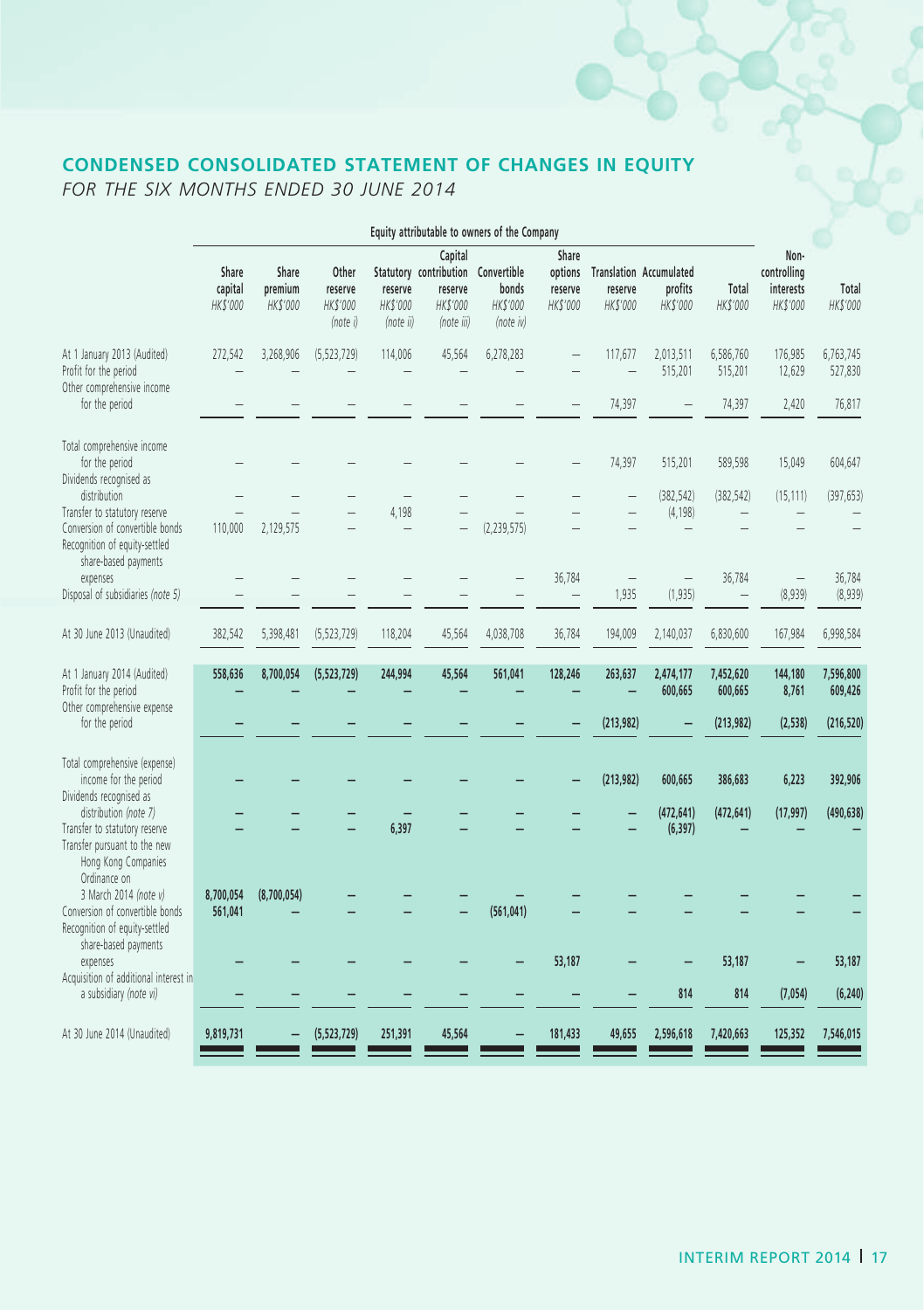### **CONDENSED CONSOLIDATED STATEMENT OF CHANGES IN EQUITY** *FOR THE SIX MONTHS ENDED 30 JUNE 2014*

#### *Notes:*

- (i) The balance in other reserve included an amount of HK\$5,038,291,000 which represents the difference between the fair value of the deemed consideration under the reverse acquisition of HK\$3,288,998,000 and the fair value of the consideration paid by the Company of HK\$8,327,289,000 in the reverse acquisition on 29 October 2012. Details are set out in the Company's consolidated financial statements for the year ended 31 December 2013.
- (ii) The statutory reserves were appropriated from the profit after tax of the Company's subsidiaries in the People's Republic of China (the "PRC") under the laws and regulations of the PRC.
- (iii) The balance in capital contribution reserve represents the deemed contribution by Shijiazhuang Pharmaceutical Group Company Limited ("SPG") which comprise (1) the difference between the carrying amount of the net assets of entities comprising the Robust Sun Holdings Limited and its subsidiaries (collectively referred to as the "Robust Sun Group") and the consideration paid to SPG and its subsidiaries during group reorganisation under Robust Sun Group and (2) the imputed interest arising on loan from SPG (see note 11 for details).
- (iv) Details of the convertible bonds are set out in note 34 to the Company's consolidated financial statements for the year ended 31 December 2013. During the period, the convertible bonds holder exercised the remaining part of its conversion rights and converted the convertible bonds of HK\$561,041,000 (2013: HK\$2,239,575,000) into 321,661,732 (2013: 1,100,000,000) shares of the Company.
- (v) On 3 March 2014, the new Hong Kong Companies Ordinance Chapter 622 (the "new CO") came into effect. The new CO abolishes the concepts of nominal (par) value, share premium and authorised share capital for all shares of Hong Kong incorporated companies. All amounts received for issuing equity shares of a company should be recorded as share capital. Pursuant to the adoption of the new CO, the balance of share premium was transferred to share capital.
- (vi) On 29 January 2014, the Company entered into an equity transfer arrangement with China Charmaine Pharmaceutical Company Limited in relation to acquisition of additional 21.43% equity interest in Unigene Biotechnology Company Limited ("Unigene") for consideration of US\$800,000 (equivalent to approximately HK\$6,240,000). The transaction was completed on 19 March 2014. The consideration was settled during the period. Unigene became a wholly-owned subsidiary of the Company after the completion of transaction.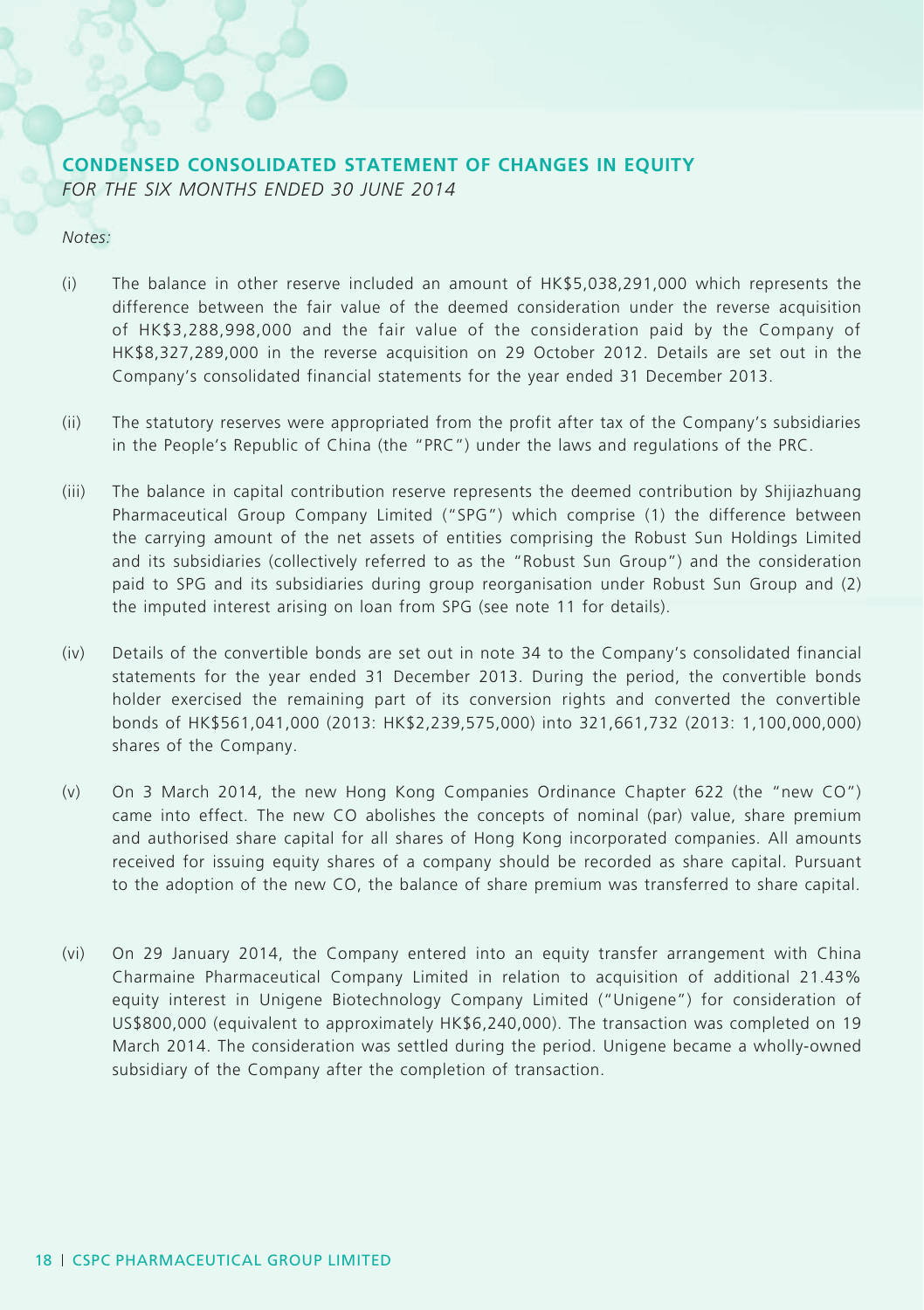# **CONDENSED CONSOLIDATED STATEMENT OF CASH FLOWS**

*FOR THE SIX MONTHS ENDED 30 JUNE 2014*

|                                                    | For the six months<br>ended 30 June |               |  |
|----------------------------------------------------|-------------------------------------|---------------|--|
|                                                    | 2014                                | 2013          |  |
|                                                    | <b>HK\$'000</b>                     | HK\$'000      |  |
|                                                    | (Unaudited)                         | (Unaudited)   |  |
| Net cash from operating activities                 | 1,009,912                           | 505,376       |  |
| Net cash used in investing activities:             |                                     |               |  |
| Purchases of property, plant and equipment         | (370, 847)                          | (322, 859)    |  |
| (Advance to) repayment from related parties        | (9,849)                             | 14,388        |  |
| Acquisition of additional interest in a subsidiary | (6, 240)                            |               |  |
| Purchases of intangible assets                     | (2, 130)                            | (9, 505)      |  |
| Interest received                                  | 2,873                               | 3,175         |  |
| Proceeds on disposal of property, plant and        |                                     |               |  |
| equipment                                          | 7,316                               | 7,529         |  |
| Disposal of subsidiaries (note 5)                  |                                     | 275,765       |  |
| Other investing cash flows                         | (9, 490)                            | (16, 870)     |  |
|                                                    | (388, 367)                          | (48, 377)     |  |
| Net cash used in financing activities:             |                                     |               |  |
| Dividend paid                                      | (472, 641)                          | (382, 542)    |  |
| (Repayment to) advance from related parties        | (273, 955)                          | 74,444        |  |
| Repayments of bank loans                           | (249, 988)                          | (1, 497, 828) |  |
| Dividend paid to non-controlling interests         | (17, 997)                           | (15, 111)     |  |
| New bank loans raised                              | 231,949                             | 859,750       |  |
|                                                    |                                     |               |  |
|                                                    | (782, 632)                          | (961, 287)    |  |
| Net decrease in cash and cash equivalents          | (161, 087)                          | (504, 288)    |  |
| Cash and cash equivalents at 1 January             | 1,187,751                           | 1,449,977     |  |
| Effect of foreign exchange rate changes            | (27, 680)                           | 8,299         |  |
|                                                    |                                     |               |  |
| Cash and cash equivalents at 30 June               | 998,984                             | 953,988       |  |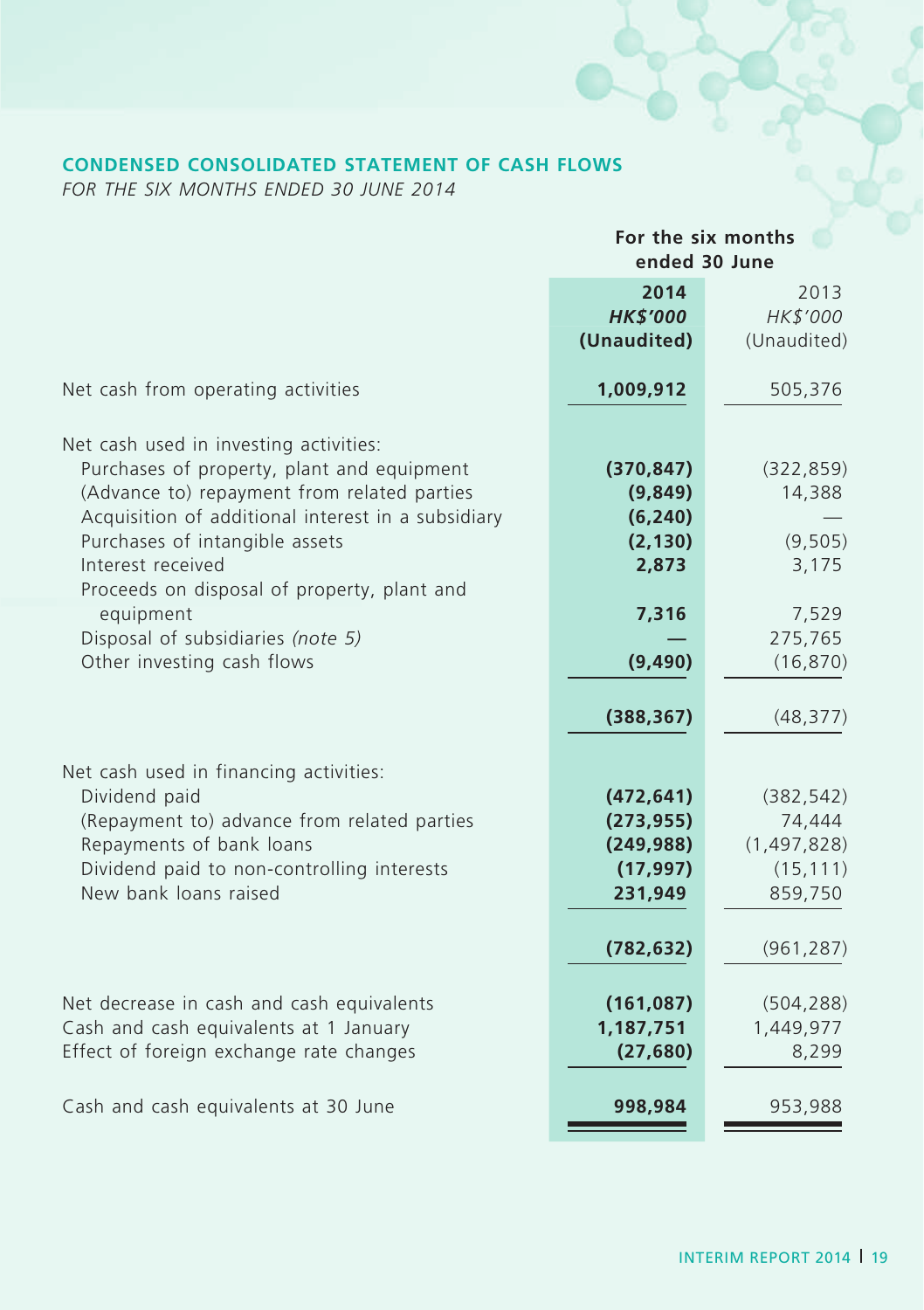### **NOTES TO THE CONDENSED CONSOLIDATED FINANCIAL STATEMENTS**

*FOR THE SIX MONTHS ENDED 30 JUNE 2014*

#### **1. BASIS OF PREPARATION**

The condensed consolidated financial statements have been prepared in accordance with Hong Kong Accounting Standard ("HKAS") 34 *Interim Financial Reporting* issued by the Hong Kong Institute of Certified Public Accountants ("HKICPA") as well as with the applicable disclosure requirements of Appendix 16 to the Rules Governing the Listing of Securities on The Stock Exchange of Hong Kong Limited.

The Company is a public limited company incorporated in Hong Kong and its shares are listed on The Stock Exchange of Hong Kong Limited.

As at 30 June 2014, Hony Capital Fund III, L.P., through its subsidiaries, indirectly controls more than 50% of the Company's shares.

#### **2. PRINCIPAL ACCOUNTING POLICIES**

The condensed consolidated financial statements have been prepared on the historical cost basis, except for certain financial instruments, which are measured at fair values, as appropriate.

Except as described below, the accounting policies and methods of computation used in the condensed consolidated financial statements for the six months ended 30 June 2014 are the same as those followed in the preparation of the Group's annual financial statements for the year ended 31 December 2013.

In the current interim period, the Group has applied, for the first time, the following new Interpretation and amendments to Hong Kong Financial Reporting Standards ("HKFRSs") issued by the HKICPA that are relevant for the preparation of the Company's condensed consolidated financial statements:

- • Amendments to HKFRS 10, HKFRS 12 and HKAS 27 *Investment Entities*;
- Amendments to HKAS 32 Offsetting Financial Assets and Financial Liabilities;
- Amendments to HKAS 36 Recoverable Amount Disclosures for Non-Financial Assets;
- Amendments to HKAS 39 *Novation of Derivatives and Continuation of Hedge Accounting*; and
- • HK(IFRIC) Int 21 *Levies*

The application of the above new Interpretation and amendments to HKFRSs in the current interim period has had no material effect on the amounts reported in these condensed consolidated financial statements and/or disclosures set out in these condensed consolidated financial statements.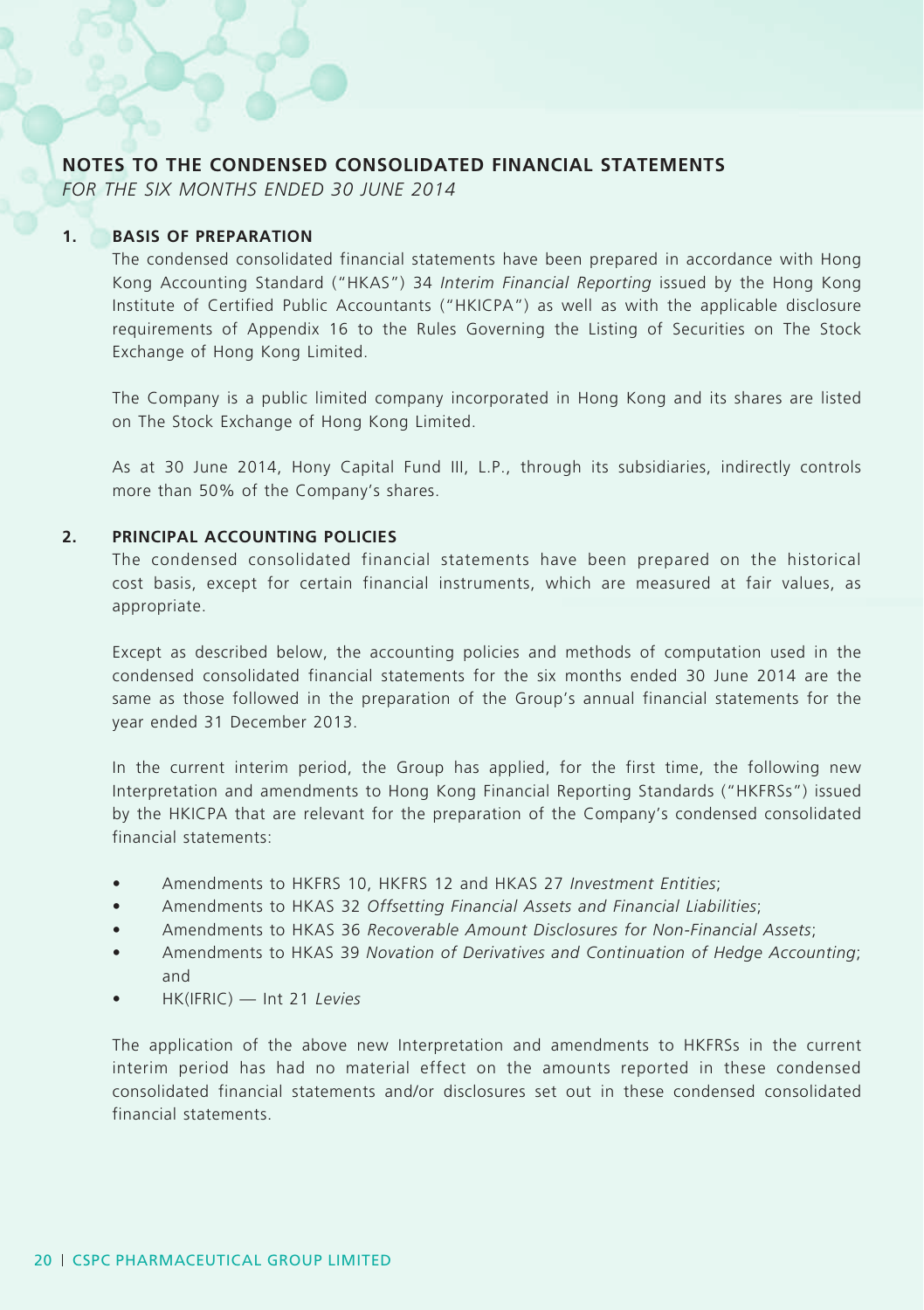#### **3. SEGMENT INFORMATION**

The Group's operating segments are identified on the basis of internal reports about components of the Group that are regularly reviewed by the board of directors, being chief operating decision makers (the "CODM"), in order to allocate resources to the segments and to assess their performance.

Information reported to the directors is based upon which the Group is organised. The Group has changed its internal reporting structure to improve operational efficiency during 2013 and subsequent to the changes, the Group's reportable and operating segments for financial reporting purposes are as follows:

- (a) Finished drugs
- (b) Antibiotics (intermediates and bulk drugs)
- (c) Vitamin C (bulk drugs)
- (d) Caffeine and others (bulk drugs)

Accordingly, the comparative figures have been restated as a result of the change of segment information presented.

All reportable and operating segments are engaged in the manufacture and sales of pharmaceutical products.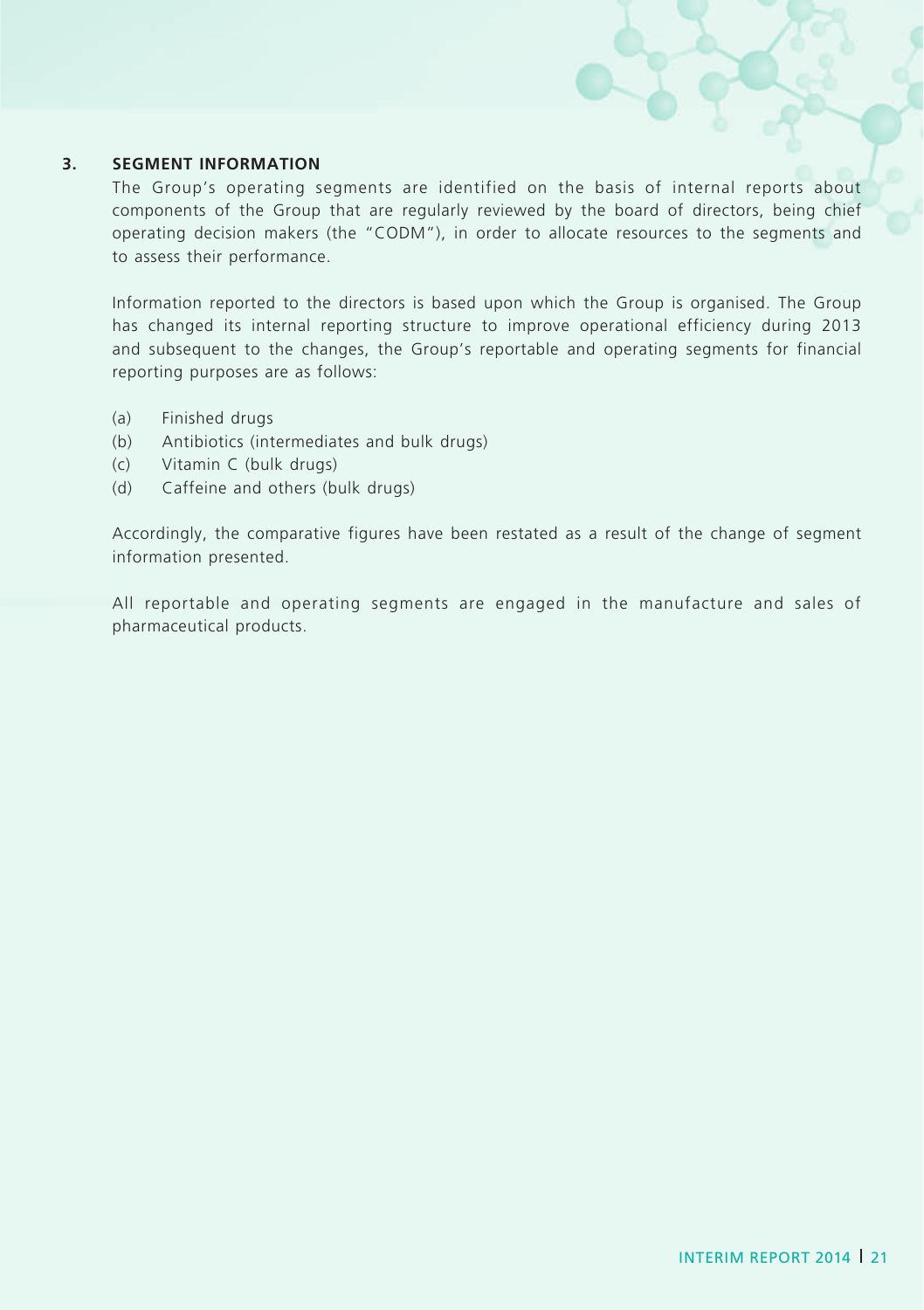### **3. SEGMENT INFORMATION** *(Continued)*

The following is an analysis of the Group's revenue and results by reportable and operating segments:

# **For the six months ended 30 June 2014 (Unaudited):**

|                                                                  | <b>Finished</b><br><b>Drugs</b><br><b>HK\$'000</b> | <b>Antibiotics</b><br><b>HKS'000</b> | Vitamin C<br><b>HK\$'000</b> | Caffeine<br>and others<br><b>HK\$'000</b> | Segment<br><b>HKS'000</b> | <b>HK\$'000</b> | total Eliminations Consolidated<br><b>HK\$'000</b> |
|------------------------------------------------------------------|----------------------------------------------------|--------------------------------------|------------------------------|-------------------------------------------|---------------------------|-----------------|----------------------------------------------------|
| SEGMENT REVENUE<br>External sales<br>Inter-segment sales         | 3,189,617                                          | 1,173,402<br>23,676                  | 656,137<br>4,273             | 323,314<br>3,627                          | 5,342,470<br>31,576       | (31, 576)       | 5,342,470                                          |
| <b>TOTAL</b>                                                     | 3,189,617                                          | 1,197,078                            | 660,410                      | 326,941                                   | 5,374,046                 | (31, 576)       | 5,342,470                                          |
| Inter-segment sales are charged<br>at prevailing market rates.   |                                                    |                                      |                              |                                           |                           |                 |                                                    |
| SEGMENT PROFIT (LOSS)                                            | 789,265                                            | 75,250                               | (18, 464)                    | 58,100                                    |                           |                 | 904,151                                            |
| Unallocated income<br>Unallocated expenses                       |                                                    |                                      |                              |                                           |                           |                 | 2,873<br>(105, 578)                                |
| Operating profit<br>Finance costs<br>Share of results of a joint |                                                    |                                      |                              |                                           |                           |                 | 801,446<br>(29, 231)                               |
| venture                                                          |                                                    |                                      |                              |                                           |                           |                 | (526)                                              |
| Profit before taxation                                           |                                                    |                                      |                              |                                           |                           |                 | 771,689                                            |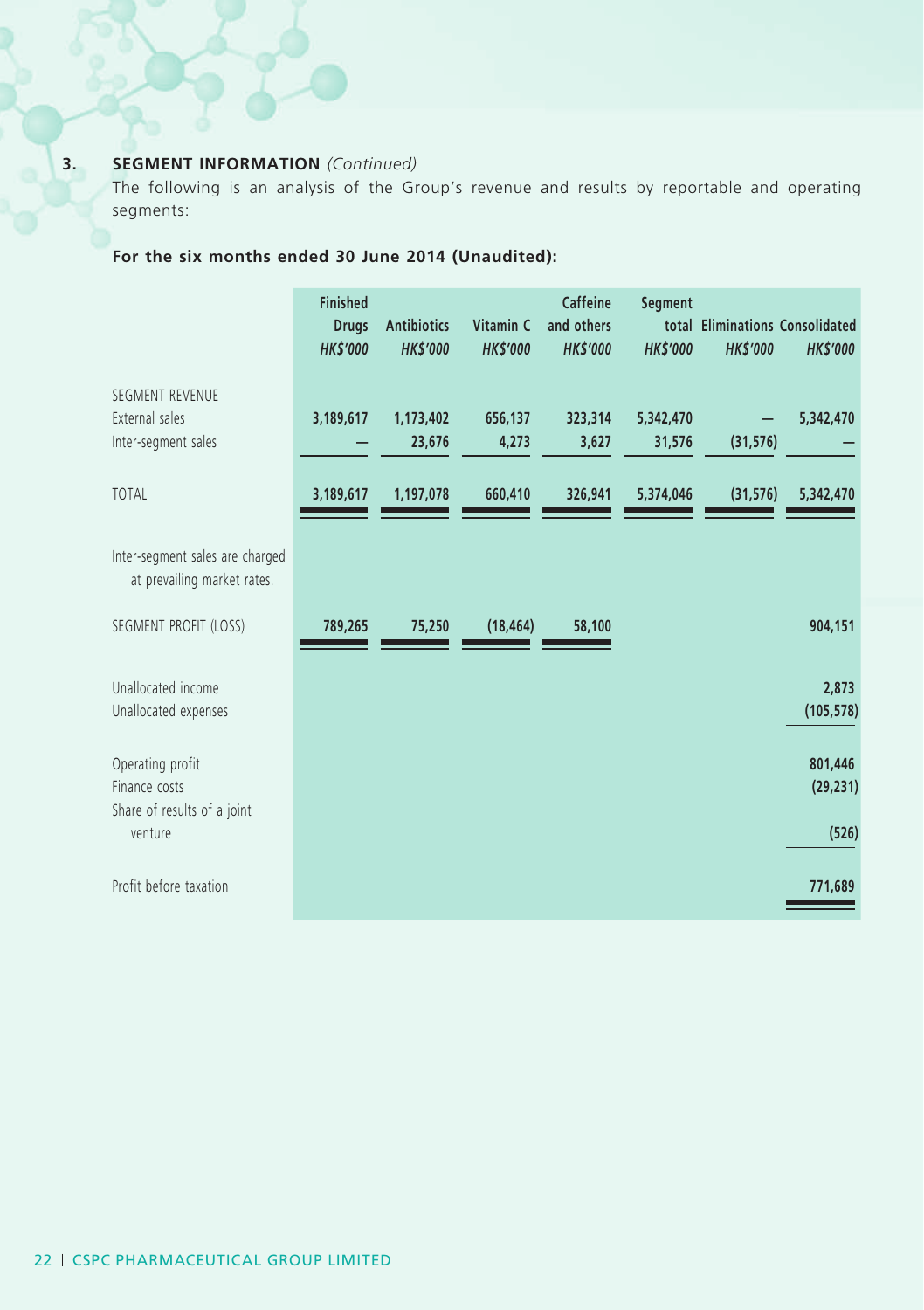### **3. SEGMENT INFORMATION** *(Continued)*

**For the six months ended 30 June 2013 (Unaudited) (restated):**

|                                                                  | Finished<br>Drugs<br>HK\$'000 | Antibiotics<br>HK\$'000 | Vitamin C<br>HK\$'000 | Caffeine<br>and others<br>HK\$'000 | Segment<br>total<br>HK\$'000 | HK\$'000  | Eliminations Consolidated<br>HK\$'000 |
|------------------------------------------------------------------|-------------------------------|-------------------------|-----------------------|------------------------------------|------------------------------|-----------|---------------------------------------|
| SEGMENT REVENUE<br>External sales<br>Inter-segment sales         | 2,761,971                     | 1,437,602<br>94,185     | 553,446<br>1,549      | 322,646<br>2,834                   | 5,075,665<br>98,568          | (98, 568) | 5,075,665                             |
| <b>TOTAL</b>                                                     | 2,761,971                     | 1,531,787               | 554,995               | 325,480                            | 5,174,233                    | (98, 568) | 5,075,665                             |
| Inter-segment sales are charged<br>at prevailing market rates.   |                               |                         |                       |                                    |                              |           |                                       |
| SEGMENT PROFIT (LOSS)                                            | 633,997                       | 23,110                  | (86, 847)             | 86,084                             |                              |           | 656,344                               |
| Unallocated income<br>Unallocated expenses                       |                               |                         |                       |                                    |                              |           | 23,124<br>(97,098)                    |
| Operating profit<br>Finance costs<br>Share of results of a joint |                               |                         |                       |                                    |                              |           | 582,370<br>(36, 636)                  |
| venture<br>Gain on disposal of subsidiaries                      |                               |                         |                       |                                    |                              |           | (11, 420)<br>117,330                  |
| Profit before taxation                                           |                               |                         |                       |                                    |                              |           | 651,644                               |

Segment profit (loss) represents the profit (loss) earned by each segment without allocation of interest income, finance costs, central administrative expenses, share of results of a joint venture, gain on disposal of subsidiaries. This is the measure reported to the CODM for the purposes of resource allocation and performance assessment.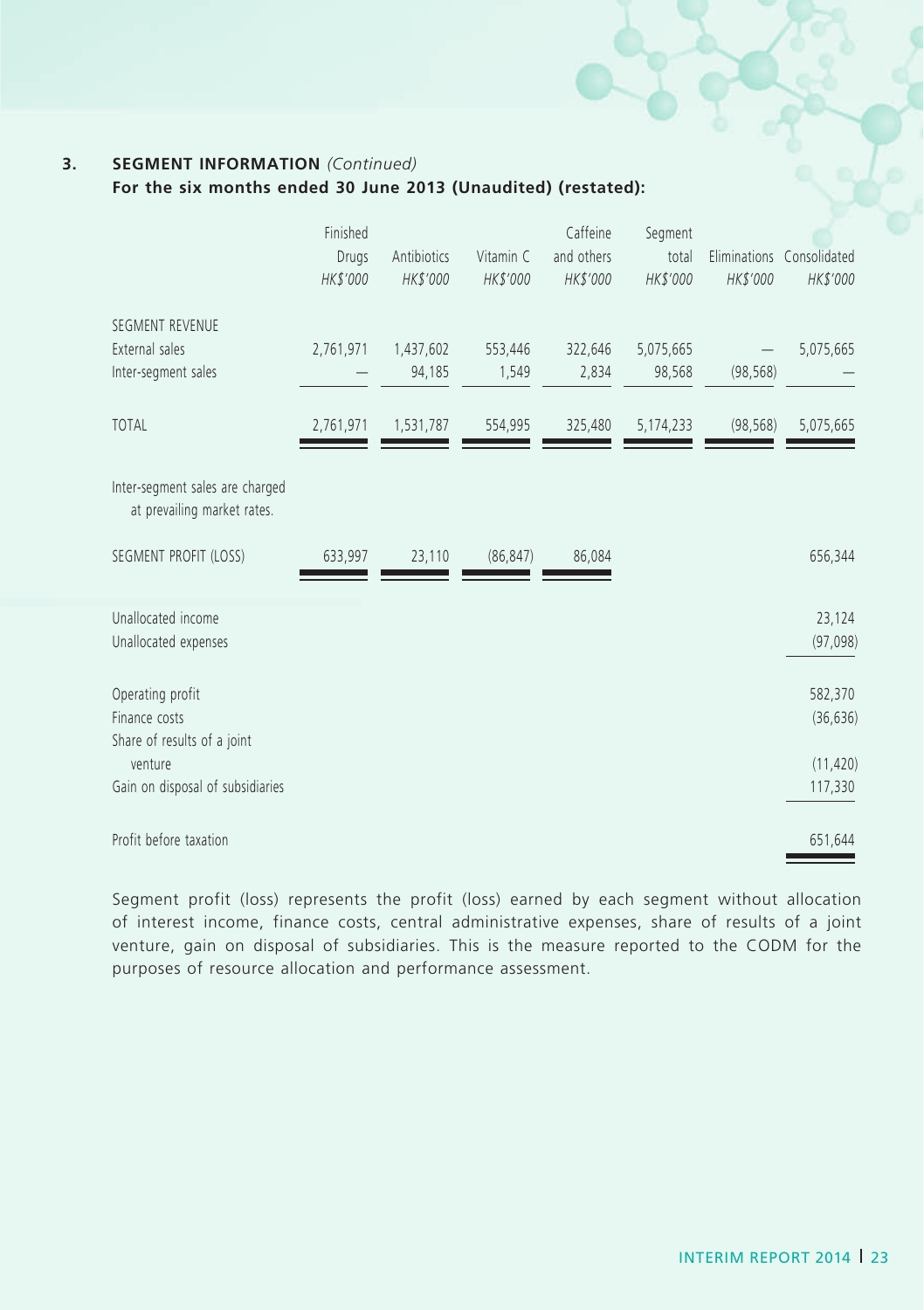**4. PROFIT BEFORE TAXATION**

# **For the six months ended 30 June 2014** 2013 *HK\$'000 HK\$'000* **(Unaudited)** (Unaudited) Profit before taxation has been arrived at after charging (crediting) the following items: Amortisation of intangible assets (included in cost of sales) **9,790** 4,167 Amortisation of prepaid lease payments **7,704** 6,873 Depreciation of property, plant and equipment **294,000** 353,695 (Reversal of) allowance for inventories (included in cost of sales) **(9,873)** 17,649 Gain on disposal of property, plant and equipment (included in other income) **(2,828)** (672) Net foreign exchange losses **1,344** 2,455 Research and development expenses (included in other expenses) **155,631** 83,847 Share-based payment expense (included in administrative expenses) *(note 16)* **53,187** 36,784 Government grant income *(note ii)* **(67,150)** (63,212) Interest income **(2,873)** (3,175)

#### *Notes:*

- (i) For the six months ended 30 June 2013 and 2014, cost of inventories recognised as an expense approximated cost of sales as shown in the condensed consolidated statement of profit or loss and other comprehensive income.
- (ii) Government grant income includes cash subsidies received from the PRC government in relation to development of pharmaceutical products or improvement of the production efficiency or enhancement of environmental protection. Those costs related to these activities have been expended when they were incurred.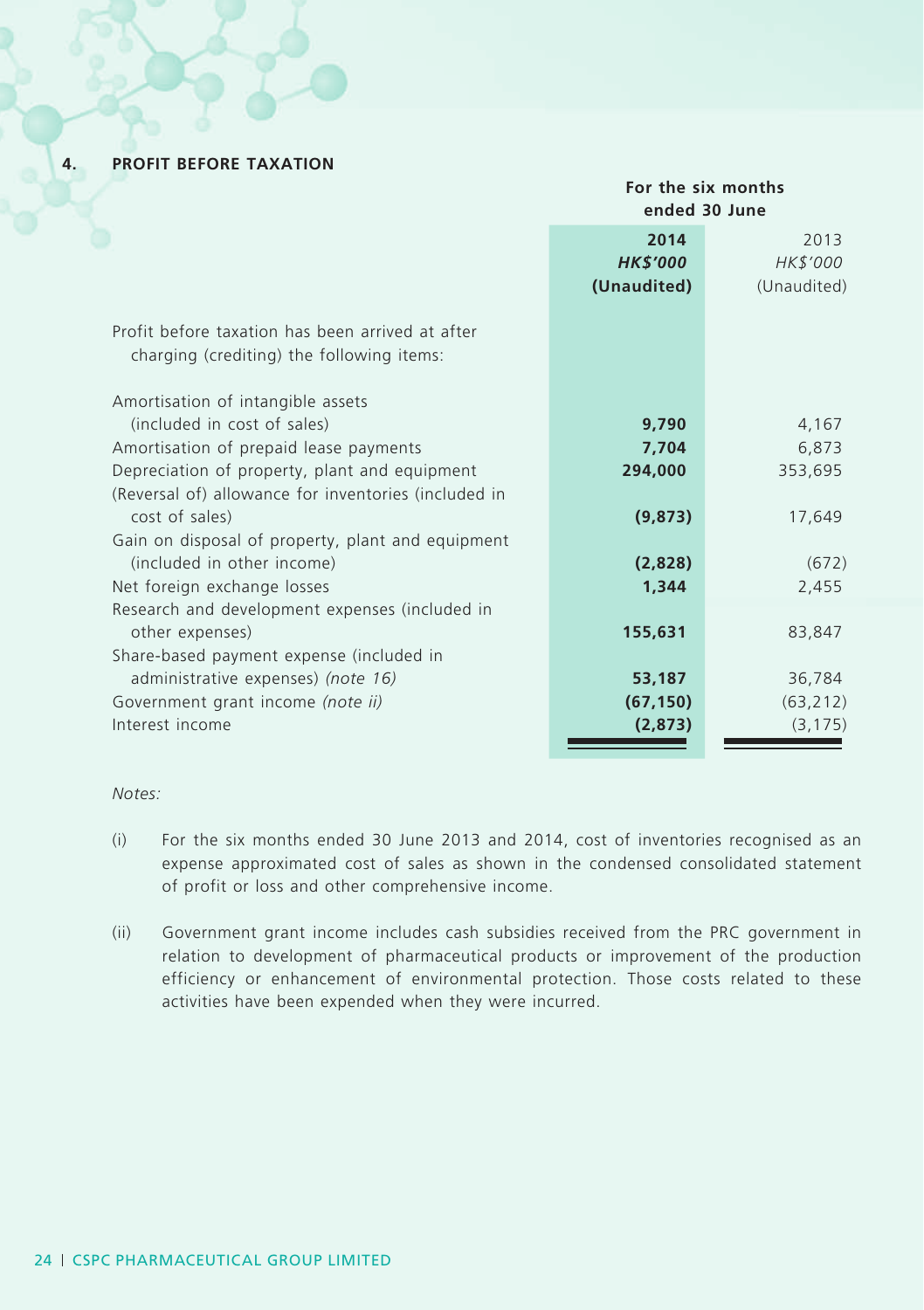#### **5. DISPOSAL OF SUBSIDIARIES**

On 4 June 2013, the Group entered into a sale and purchase agreement with an independent third party to dispose of its entire equity interest in CSPC Zhongrun Pharmaceutical (Inner Mongolia) Co., Ltd. and its subsidiaries (collectively referred to as the "Disposal Group") for a consideration of RMB288,000,000 (equivalent to approximately HK\$364,557,000) to be satisfied in cash. The disposal was completed on 18 June 2013 on which date the Group lost control over the Disposal Group.

The Disposal Group is principally engaged in the manufacture and sales of penicillin intermediates and bulk drugs, which is included in Antibiotics segment as disclosed in Note 3. Subsequent to this disposal, the Group still continues to carry out the manufacture and sale of penicillin intermediates and bulk drugs in other subsidiaries, which was hence not classified as discontinued operations within the scope of HKFRS 5 *Non-current Assets Held for Sales and Discontinued Operations*.

The net assets of the Disposal Group at the date of disposal were as follows:

|                                                                                                                                                                                             | <i>HK\$'000</i>                                                                        |
|---------------------------------------------------------------------------------------------------------------------------------------------------------------------------------------------|----------------------------------------------------------------------------------------|
| Property, plant and equipment<br>Prepaid lease payments<br>Deferred tax assets<br>Inventories                                                                                               | 1,059,463<br>11,790<br>6,407<br>191,383                                                |
| Trade and other receivables<br>Bills receivables<br>Restricted bank deposits<br>Bank balances and cash<br>Trade and other payables (Note)<br>Bills payable<br>Tax liabilities<br>Bank loans | 523,878<br>77,171<br>6,329<br>88,792<br>(1,632,986)<br>(37, 721)<br>(365)<br>(37, 975) |
| Net assets disposed of                                                                                                                                                                      | 256,166                                                                                |
| Gain on disposal of subsidiaries:                                                                                                                                                           |                                                                                        |
| Cash consideration received<br>Net asset disposal<br>Non-controlling interests                                                                                                              | 364,557<br>(256, 166)<br>8,939                                                         |
| Gain on disposal                                                                                                                                                                            | 117,330                                                                                |
| Net cash inflow arising on disposal:                                                                                                                                                        |                                                                                        |
| Cash consideration<br>Less: bank balances and cash disposed of                                                                                                                              | 364,557<br>(88, 792)                                                                   |
|                                                                                                                                                                                             | 275,765                                                                                |

*Note:* Intragroup balance due from the Disposal Group to the Group amounting to approximately HK\$887,845,000 was included in trade and other payables and settled in December 2013.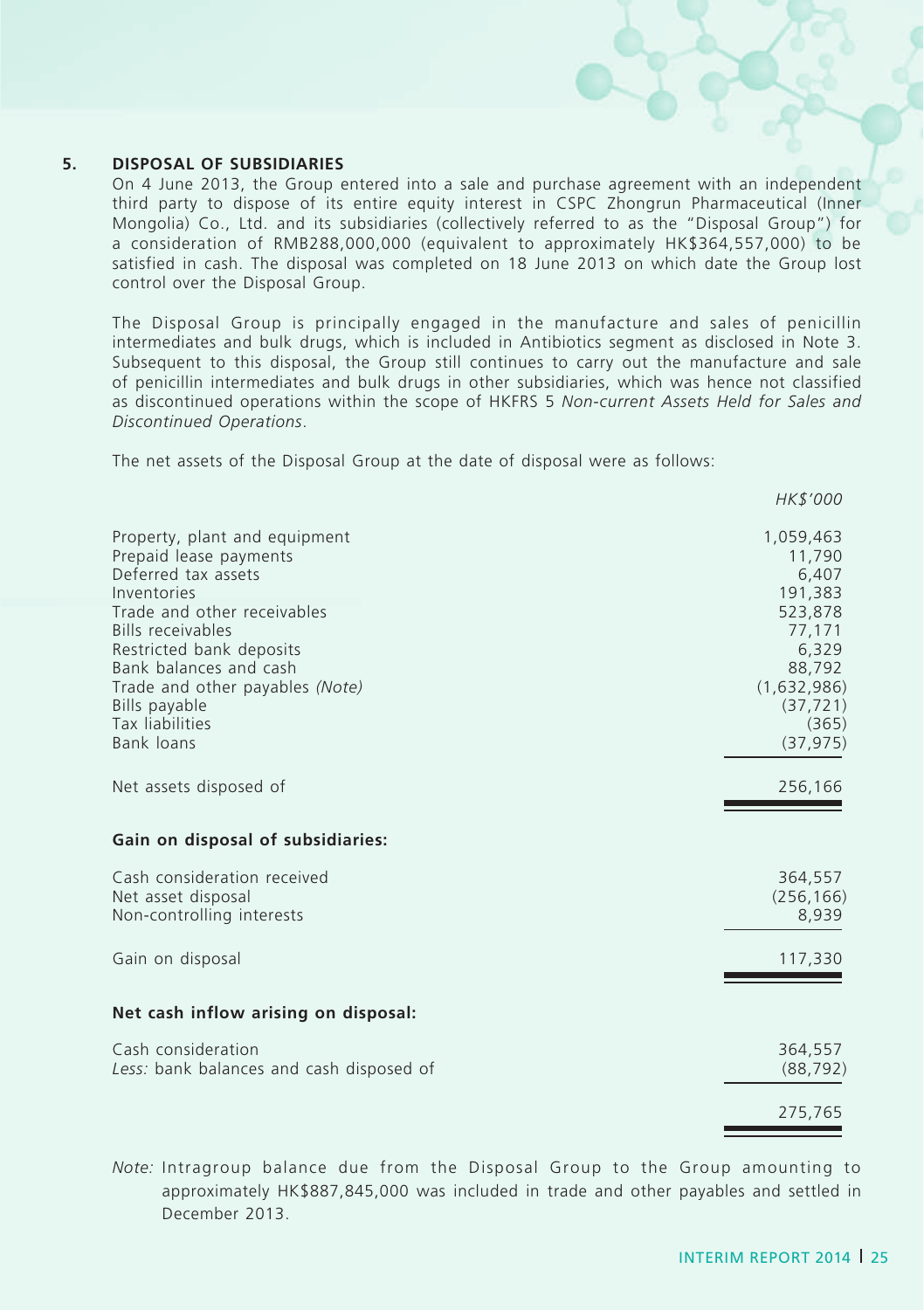#### **6. INCOME TAX EXPENSES**

|                                   |                         | For the six months<br>ended 30 June |  |  |
|-----------------------------------|-------------------------|-------------------------------------|--|--|
|                                   | 2014<br><b>HK\$'000</b> | 2013<br>HK\$'000                    |  |  |
|                                   | (Unaudited)             | (Unaudited)                         |  |  |
| The tax charge comprises:         |                         |                                     |  |  |
| PRC Enterprise Income Tax         |                         |                                     |  |  |
| - Current period                  | 141,093                 | 109,342                             |  |  |
| - Underprovision in prior periods | 3,268                   | 3,405                               |  |  |
|                                   | 144,361                 | 112,747                             |  |  |
| Deferred taxation                 | 17,902                  | 11,067                              |  |  |
|                                   | 162,263                 | 123,814                             |  |  |

The Company and its subsidiaries incorporated in Hong Kong are subject to 16.5% of the estimated assessable profit under Hong Kong Profits Tax. No Hong Kong Profits Tax has been recognised as the Company and its subsidiaries incorporated in Hong Kong had no assessable income for both periods.

The basic tax rate of the Company's PRC subsidiaries is 25% under the Law of the PRC on Enterprise Income Tax (the "EIT Law") and Implementation Regulation of the EIT law. Certain subsidiaries of the Company are qualified as advanced technology enterprises and have obtained approvals from the relevant tax authorities for the applicable tax rate to be at a reduced rate of 15% for a period of 3 years up to 2016.

Capital gain tax was determined based on the applicable PRC withholding tax rate of 10% applied on the surplus of sales proceeds from disposal of subsidiaries as set out in note 5 over investment cost of those disposed subsidiaries according to the relevant tax rule in the PRC.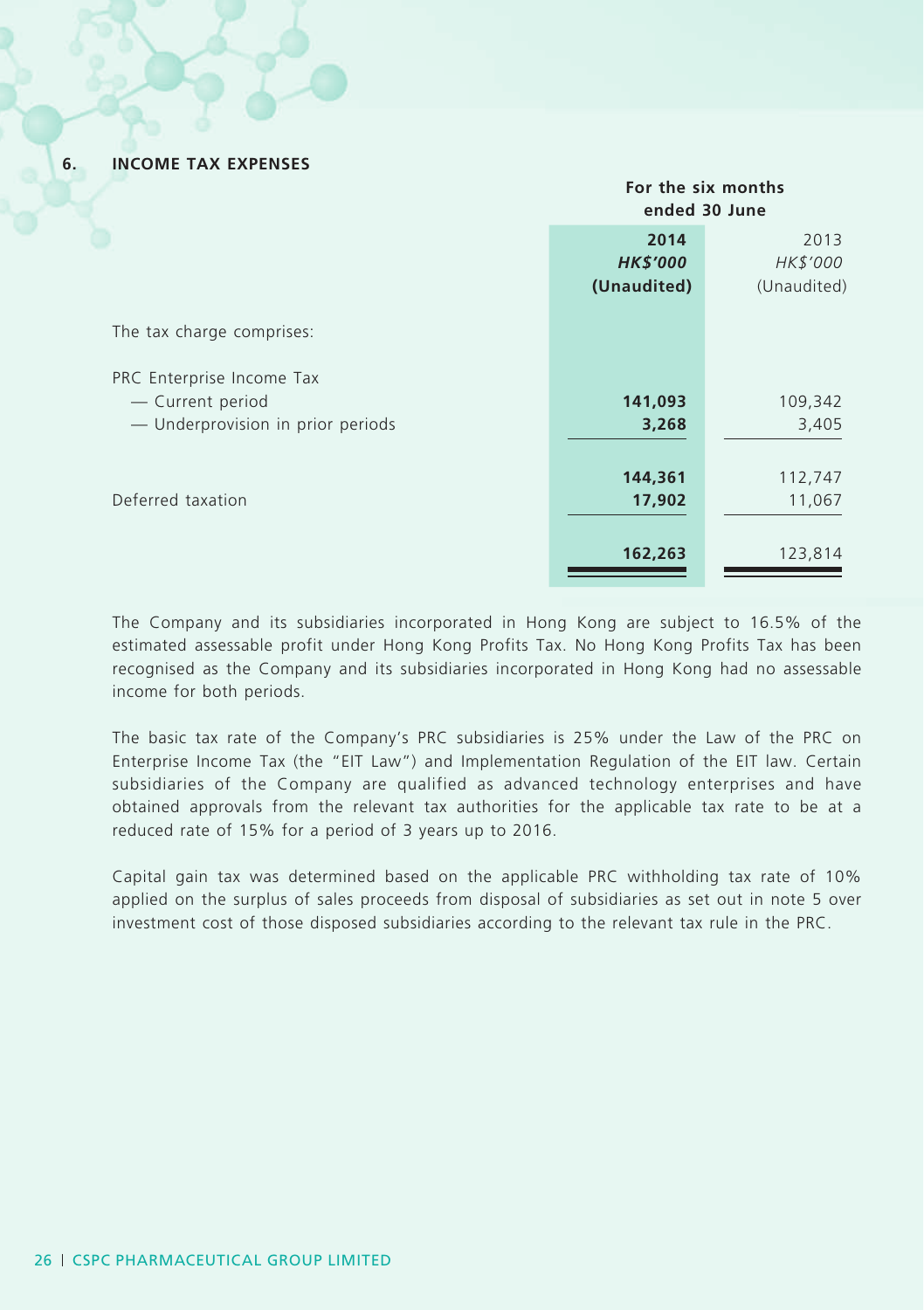#### **6. INCOME TAX EXPENSES** *(Continued)*

Under the EIT Law of PRC, withholding tax is imposed on dividends distributed in respect of profits earned by PRC subsidiaries from 1 January 2008 onwards. PRC withholding tax is applicable to dividends payable to investors that are "non-PRC tax resident enterprises", which do not have an establishment or place of business in the PRC, or which have such establishment or place of business but the relevant income is not effectively connected with the establishment or place of business, to the extent such dividends have their sources within the PRC. Under such circumstances, dividends distributed from the PRC subsidiaries in respect of profits earned from 1 January 2008 onwards to non-PRC tax resident group entities shall be subject to the withholding income tax at 10% or a lower tax rate, if applicable.

In respect of the withholding tax upon the distribution of undistributed retained profits earned by the PRC subsidiaries to the shareholders, deferred taxation of approximately HK\$13,475,000 (2013: HK\$9,724,000) has been provided for in the condensed consolidated financial statements in respect of the temporary differences attributable to such profits.

#### **7. DIVIDENDS**

During the six months ended 30 June 2014, final dividend of HK8 cents (2013: HK10 cents) per share was distributed to shareholders in respect of the year ended 31 December 2013. The aggregate amount of final dividend distributed and paid in the current period amounted to approximately HK\$472,641,000 (2013: HK\$382,542,000).

The directors do not declare the payment of an interim dividend for the six months ended 30 June 2014 (2013: nil).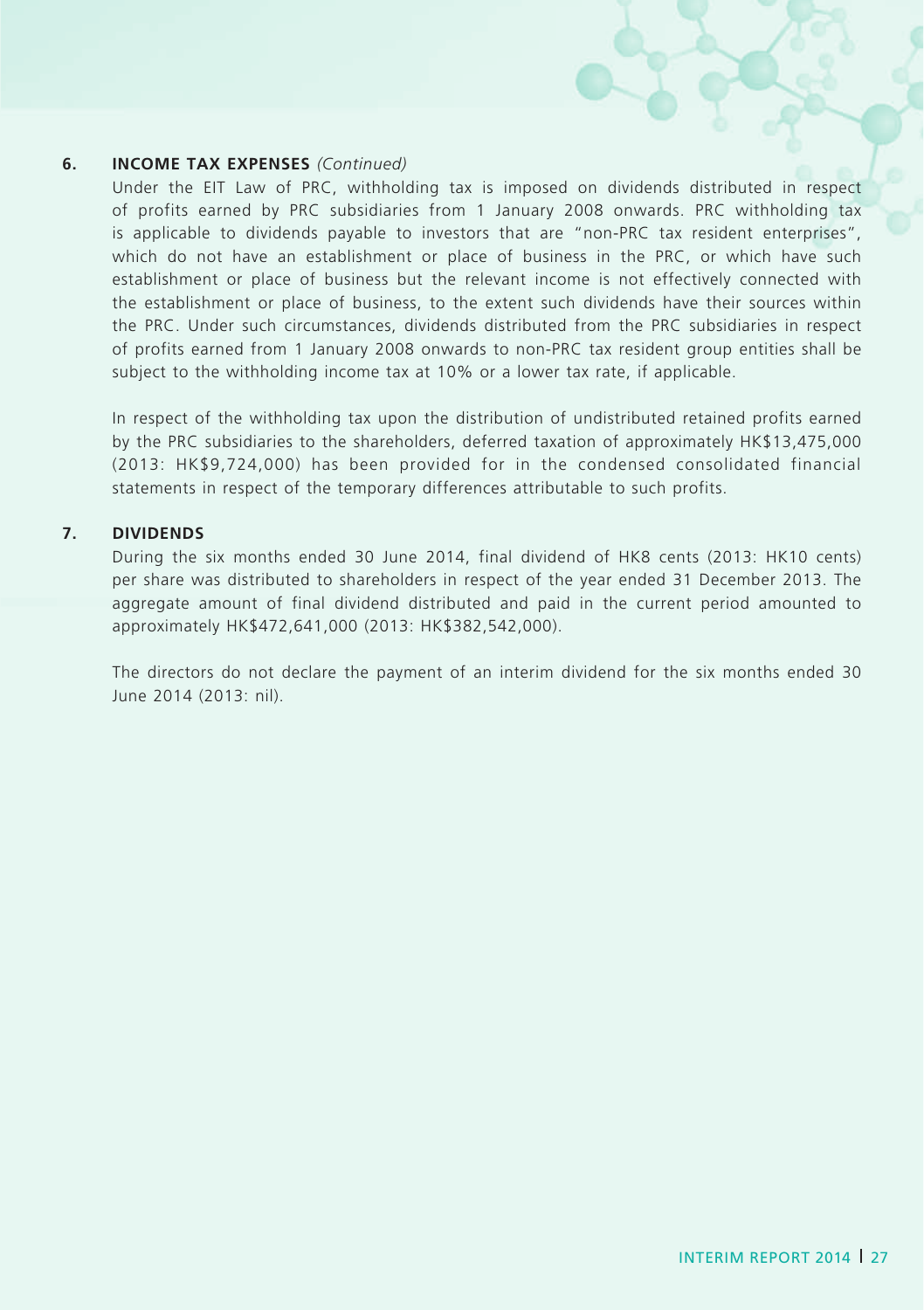#### **8. EARNINGS PER SHARE**

The calculation of the basic and diluted earnings per share attributable to the owners of the Company is based on the following data:

|                                                                      | For the six months<br>ended 30 June |             |
|----------------------------------------------------------------------|-------------------------------------|-------------|
|                                                                      | 2014                                | 2013        |
|                                                                      | <b>HK\$'000</b>                     | HK\$'000    |
|                                                                      | (Unaudited)                         | (Unaudited) |
| Earnings                                                             |                                     |             |
| Earnings for the purposes of basic and diluted<br>earnings per share | 600,665                             | 515,201     |

|                                                                                             | For the six months<br>ended 30 June |           |
|---------------------------------------------------------------------------------------------|-------------------------------------|-----------|
|                                                                                             | 2014                                | 2013      |
|                                                                                             | '000                                | '000'     |
| Number of shares                                                                            |                                     |           |
| Weighted average number of ordinary shares<br>for the purpose of basic earnings per share   | 5,908,018                           | 5,537,570 |
| Effect of dilutive potential ordinary shares:                                               |                                     |           |
| Tranche II Convertible Bonds as if converted (note)                                         |                                     | 312,750   |
| Share options granted by the Company                                                        | 59,249                              |           |
| Weighted average number of ordinary shares<br>for the purpose of diluted earnings per share | 5,967,267                           | 5,850,320 |

The computation of diluted earnings per share in 2013 does not assume the exercise of the Company's share options because the adjusted exercise price of those options was higher than the average market price for shares from the date of grant of the options to the end of that reporting period.

*Note:* On 29 October 2012, the Company issued two tranches of convertible bonds with respective principal amount of US\$774,029,472.70 (equivalent to HK\$6,037,429,887.06) and US\$86,003,274.70 (equivalent to HK\$670,825,542.66) ("Tranche II Convertible Bonds"). Details of the convertible bonds are set out in the Company's consolidated financial statements for the year ended 31 December 2013.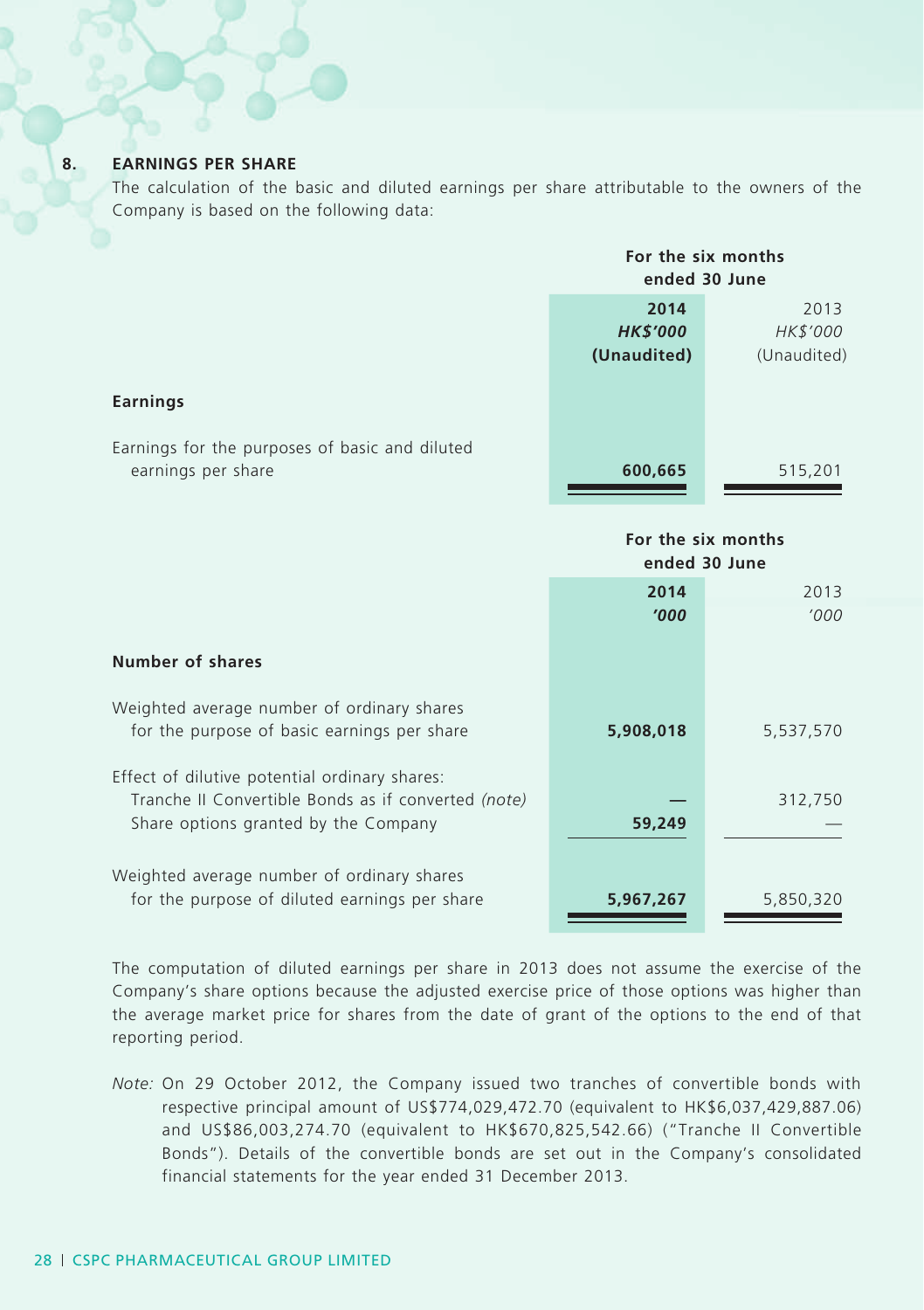#### **9. MOVEMENTS IN PROPERTY, PLANT AND EQUIPMENT**

During the period, the Group had addition of property, plant and equipment of approximately HK\$396,660,000 (2013: HK\$236,859,000) in order to upgrade its manufacturing capabilities.

In addition, the Group disposed of certain property, plant and equipment with a carrying amount of approximately HK\$4,488,000 (2013: HK\$6,857,000), resulting in a gain of approximately HK\$2,828,000 (2013: HK\$672,000).

#### **10. TRADE AND OTHER RECEIVABLES/BILLS RECEIVABLES**

|                                          | As at           | As at       |
|------------------------------------------|-----------------|-------------|
|                                          | 30 June         | 31 December |
|                                          | 2014            | 2013        |
|                                          | <b>HK\$'000</b> | HK\$'000    |
|                                          | (Unaudited)     | (Audited)   |
| Trade receivables                        | 1,773,084       | 1,720,828   |
| Less: allowance for doubtful debts       | (2,525)         | (1,588)     |
|                                          |                 |             |
|                                          | 1,770,559       | 1,719,240   |
| Prepayment for purchase of raw materials | 165,200         | 126,911     |
| Utility deposits                         | 20,479          | 12,846      |
| Other tax recoverable                    | 50,961          | 62,879      |
| Others                                   | 98,311          | 108,085     |
|                                          |                 |             |
|                                          | 2,105,510       | 2,029,961   |

The Group allows a general credit period of up to 90 days to its trade customers. The following is an aged analysis of trade receivables (net of allowance for doubtful debts) presented based on invoice date which approximated the revenue recognition date.

|                 | As at           | As at       |
|-----------------|-----------------|-------------|
|                 | 30 June         | 31 December |
|                 | 2014            | 2013        |
|                 | <b>HK\$'000</b> | HK\$'000    |
|                 | (Unaudited)     | (Audited)   |
|                 |                 |             |
| 0 to 90 days    | 1,577,955       | 1,484,861   |
| 91 to 180 days  | 160,794         | 174,391     |
| 181 to 365 days | 26,178          | 11,377      |
| Over 365 days   | 5,632           | 48,611      |
|                 |                 |             |
|                 | 1,770,559       | 1,719,240   |

Bills receivables represent bills on hand. All bills receivables of the Group are with a maturity period of less than 180 days (31 December 2013: 180 days) and not yet due at the end of the reporting period, and management considers the default rate is low based on historical information and experience.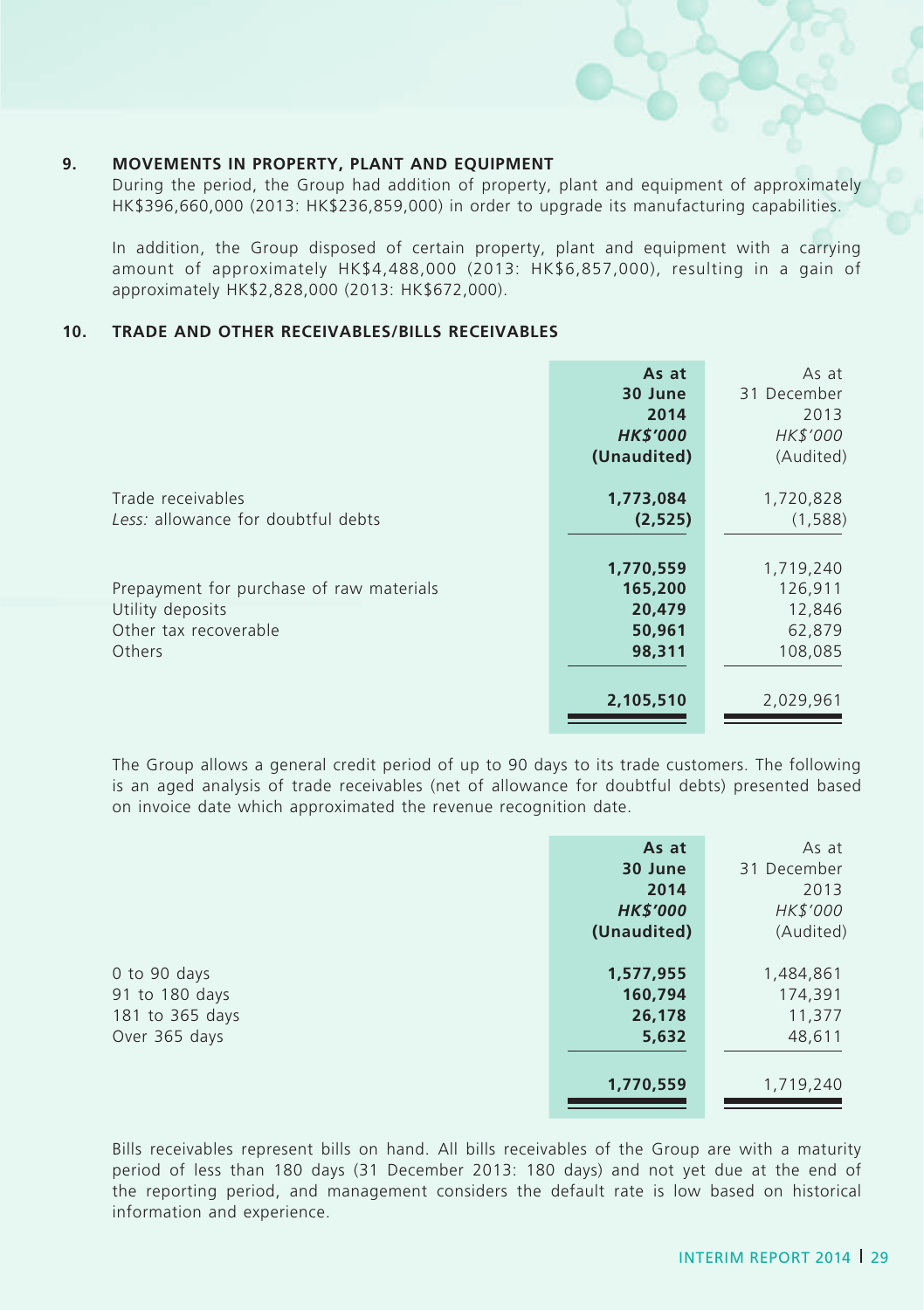### **11. RELATED PARTY DISCLOSURES**

During the period, the Group had significant transactions and balances with related parties. Apart from acquisition of additional interest in a subsidiary as set out in note (vi) to condensed consolidated statement of change in equity, the Group had also entered into the following transactions. The significant transactions with these companies during the period, and balances with them at the end of the reporting period, are as follows:

### **(I) Related Parties**

|                                   |                                    |                 | For the six months |
|-----------------------------------|------------------------------------|-----------------|--------------------|
|                                   |                                    |                 | ended 30 June      |
| Name of company                   | Nature of transactions/balances    | 2014            | 2013               |
|                                   |                                    | <b>HK\$'000</b> | HK\$'000           |
|                                   |                                    | (Unaudited)     | (Unaudited)        |
|                                   |                                    |                 |                    |
| Shijiazhuang Pharmaceutical Group | Purchase of finished drugs         | 6,808           |                    |
| Company Limited ("SPG"), its      | Purchase of raw materials          | 93,596          | 145,939            |
| subsidiaries and associates       | Rental expense                     | 7,865           | 1,035              |
|                                   | Sales of finished drugs            | 93,952          | 156,675            |
|                                   | Purchase of steam                  | 7,481           |                    |
|                                   |                                    |                 |                    |
|                                   |                                    |                 |                    |
|                                   |                                    | As at           | As at              |
|                                   |                                    | 30 June         | 31 December        |
|                                   |                                    | 2014            | 2013               |
|                                   |                                    | <b>HK\$'000</b> | HK\$'000           |
|                                   |                                    | (Unaudited)     | (Audited)          |
|                                   |                                    |                 |                    |
|                                   | Balance due from/to the SPG Group  |                 |                    |
|                                   | - trade receivables aged 0-90 days | 74,697          | 77,284             |
|                                   | - trade payables aged 0-90 days    | 12,628          | 47,607             |
|                                   | - other payables (note ii)         | 195,856         | 468,425            |
|                                   | - dividend payable                 |                 | 6,754              |
|                                   |                                    |                 |                    |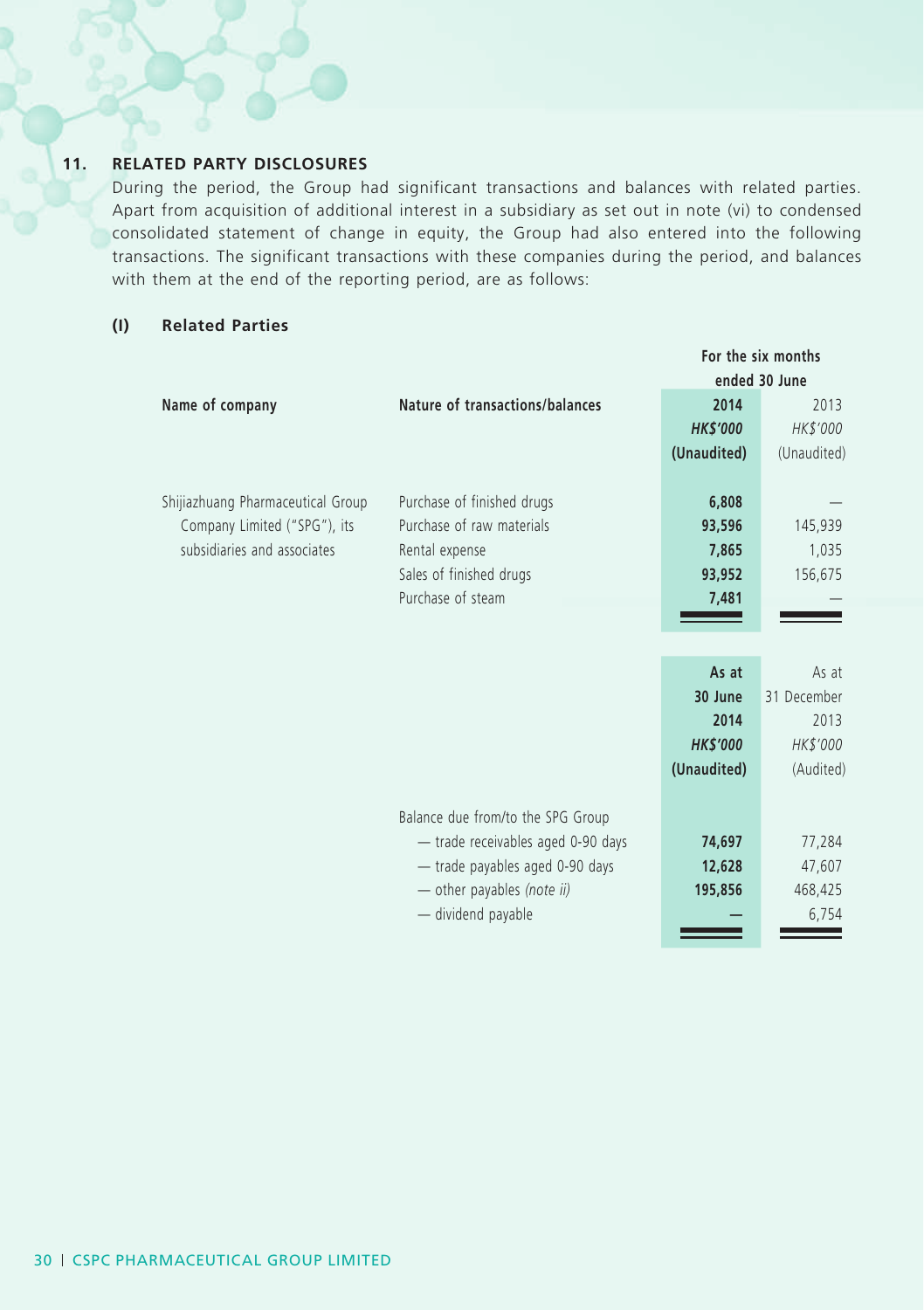### **11. RELATED PARTY DISCLOSURES** *(Continued)*

**(I) Related Parties** *(Continued)*

|                                                                                                                            |                                                                                    |                              | For the six months           |
|----------------------------------------------------------------------------------------------------------------------------|------------------------------------------------------------------------------------|------------------------------|------------------------------|
|                                                                                                                            |                                                                                    |                              | ended 30 June                |
| Name of company                                                                                                            | Nature of transactions/balances                                                    | 2014                         | 2013                         |
|                                                                                                                            |                                                                                    | <b>HK\$'000</b>              | HK\$'000                     |
|                                                                                                                            |                                                                                    | (Unaudited)                  | (Unaudited)                  |
| Guangdong Titan Pharmaceutical Co.,<br>Ltd., a wholly-owned subsidiary<br>by a non-controlling interest of a<br>subsidiary | Sales of finished goods                                                            | 119,450                      | 50,722                       |
|                                                                                                                            |                                                                                    | As at                        | As at                        |
|                                                                                                                            |                                                                                    | 30 June                      | 31 December                  |
|                                                                                                                            |                                                                                    | 2014                         | 2013                         |
|                                                                                                                            |                                                                                    | <b>HK\$'000</b>              | HK\$'000                     |
|                                                                                                                            |                                                                                    | (Unaudited)                  | (Audited)                    |
|                                                                                                                            | Balance due from Guangdong Titan<br>- trade receivables aged 0-90 days             | 39,794                       | 44,853                       |
|                                                                                                                            |                                                                                    | As at                        | As at                        |
|                                                                                                                            |                                                                                    | 30 June                      | 31 December                  |
| <b>Total</b>                                                                                                               |                                                                                    | 2014                         | 2013                         |
|                                                                                                                            |                                                                                    | <b>HK\$'000</b>              | HK\$'000                     |
|                                                                                                                            |                                                                                    | (Unaudited)                  | (Audited)                    |
|                                                                                                                            | Balance due from/to<br>- trade receivables<br>- trade payables<br>- other payables | 114,491<br>12,628<br>195,856 | 122,137<br>47,607<br>468,425 |
|                                                                                                                            | - dividend payable                                                                 |                              | 6,754                        |
|                                                                                                                            |                                                                                    |                              |                              |

As at 30 June 2014, SPG has also given corporate guarantees to banks in the PRC to secure loan facilities to the extent of approximately HK\$318,750,000 (31 December 2013: HK\$346,154,000) granted to the Group. As at 30 June 2014, the extent of utilisation by the Group amounted to approximately HK\$318,750,000 (31 December 2013: HK\$346,154,000).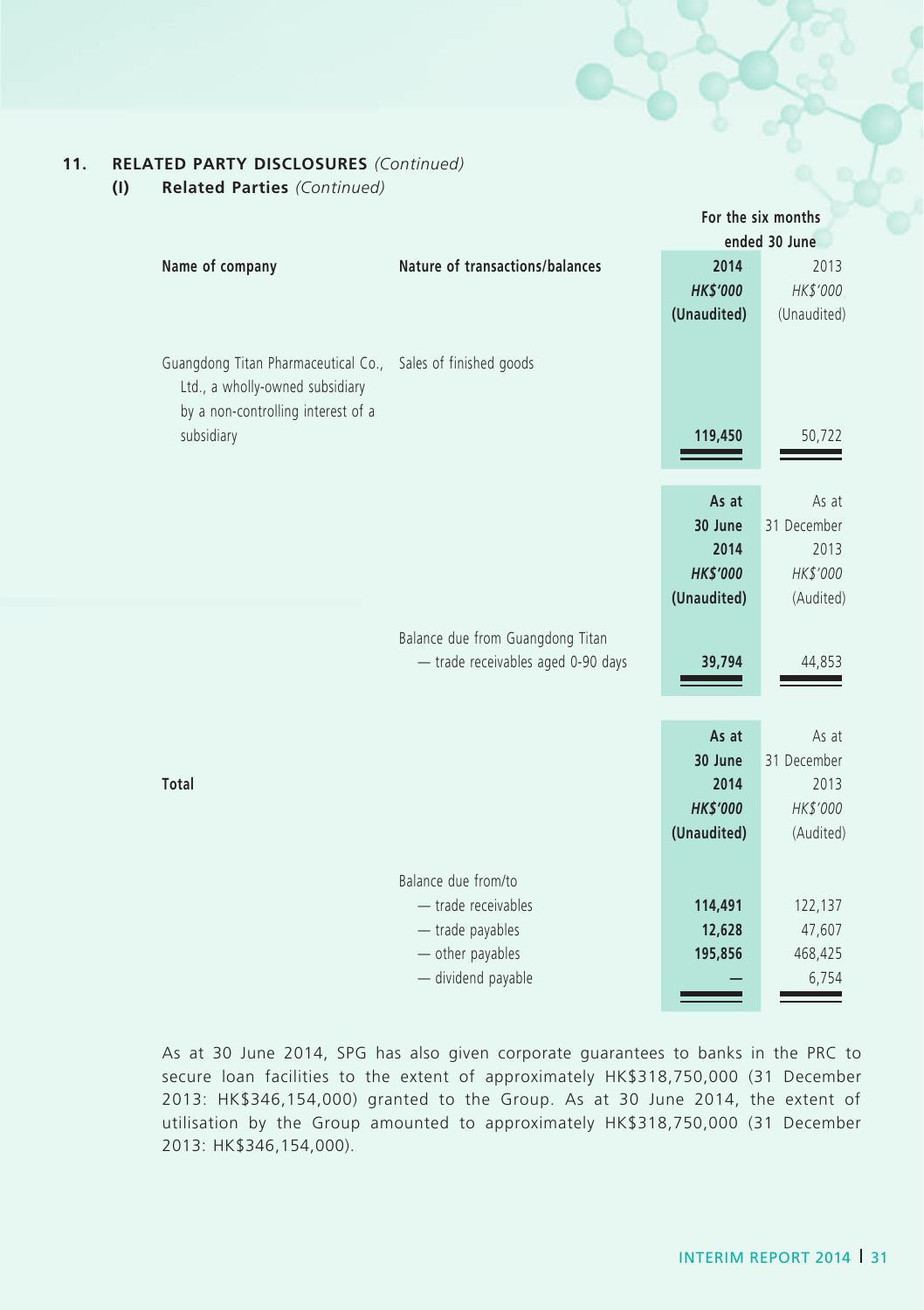#### **11. RELATED PARTY DISCLOSURES** *(Continued)*

**(II) A Joint Venture**

|                              |                                 |                 | For the six months |
|------------------------------|---------------------------------|-----------------|--------------------|
|                              |                                 |                 | ended 30 June      |
| Name of company              | Nature of transactions/balances | 2014            | 2013               |
|                              |                                 | <b>HK\$'000</b> | HK\$'000           |
|                              |                                 | (Unaudited)     | (Unaudited)        |
|                              |                                 |                 |                    |
| Hebei Huarong Pharmaceutical | Purchase of raw materials       | 7,754           | 4,266              |
| Co., Ltd. ("Huarong")        | Sales of raw materials          | 4,352           | 2,879              |
|                              | Sales of consumables            |                 | 195                |
|                              | Provision of utility services   | 20,930          | 16,976             |
|                              |                                 |                 |                    |
|                              |                                 |                 |                    |
|                              |                                 | As at           | As at              |
|                              |                                 | 30 June         | 31 December        |
|                              |                                 | 2014            | 2013               |
|                              |                                 | <b>HK\$'000</b> | HK\$'000           |
|                              |                                 | (Unaudited)     | (Audited)          |
|                              |                                 |                 |                    |
|                              | Balance due from/to Huarong     |                 |                    |
|                              | - other receivables (note i)    | 99,518          | 91,519             |
|                              | - trade payables aged 0-90 days | 3,166           | 2,007              |
|                              |                                 |                 |                    |

#### *Notes:*

- (i) Amounts are unsecured, non-interest bearing and repayable on demand.
- (ii) Amounts are unsecured, non-interest bearing and repayable on demand except that on 31 May 2012, SPG agreed to change the maturity of a balance of RMB97,705,193 (equivalent to approximately HK\$104,503,000) to 31 May 2014. Accordingly, such balance was presented as amount due to a related party under current liabilities as at 31 December 2013. Imputed interest is computed using the prevailing market interest rate of 6.56% per annum for comparable long term borrowings on 31 May 2012. The discount at 31 May 2012 amounting to approximately HK\$14,649,000 was recorded as capital contribution in the condensed consolidated statement of changes in equity.

During the six month ended 30 June 2014, the balance was fully repaid and imputed interest arising on loan from SPG of approximately HK\$3,126,000 (2013: HK\$3,611,000) is recorded as finance costs in the condensed consolidated statement of profit or loss and other comprehensive income.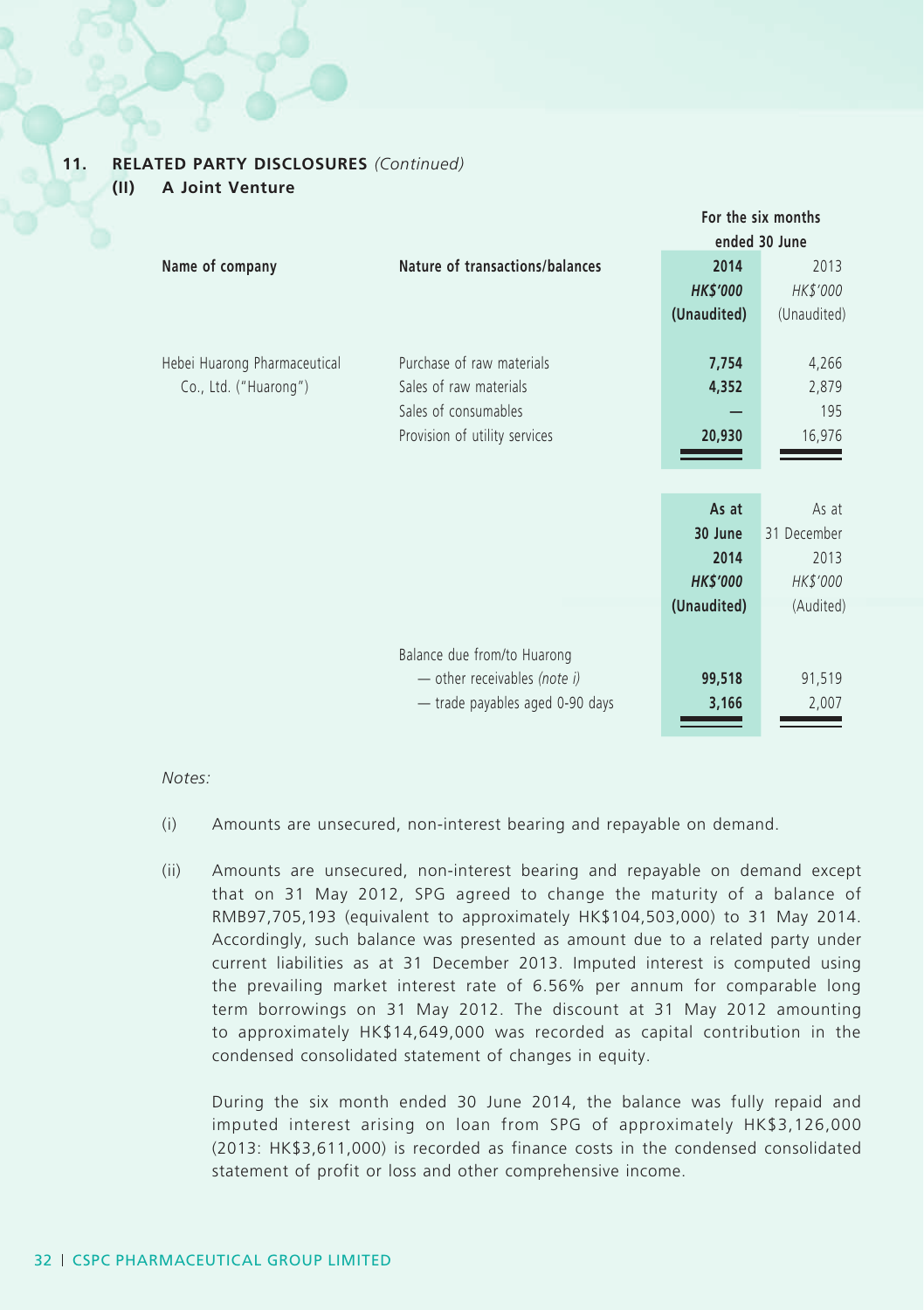#### **11. RELATED PARTY DISCLOSURES** *(Continued)*

#### **(III) Compensation of Key Management Personnel**

The remuneration of key management personnel of the Group during the period is as follows:

|                                                                                  | For the six months<br>ended 30 June    |                                 |
|----------------------------------------------------------------------------------|----------------------------------------|---------------------------------|
|                                                                                  | 2014<br><b>HK\$'000</b><br>(Unaudited) | 2013<br>HK\$'000<br>(Unaudited) |
| Short-term benefits<br>Post-employment benefits<br>Share-based payments expenses | 5,814<br>468<br>45,032                 | 4,008<br>439<br>31,143          |
|                                                                                  | 51,314                                 | 35,590                          |

#### **12. RESTRICTED BANK DEPOSITS**

As at 30 June 2014, the Group had restricted bank deposits of approximately HK\$90,081,000 (31 December 2013: HK\$82,779,000) placed in banks to secure short-term banking facilities granted to the Group and the deposits were therefore classified as current assets.

#### **13. TRADE AND OTHER PAYABLES/BILLS PAYABLES**

|                                                | As at           | As at       |
|------------------------------------------------|-----------------|-------------|
|                                                | 30 June         | 31 December |
|                                                | 2014            | 2013        |
|                                                | <b>HK\$'000</b> | HK\$'000    |
|                                                | (Unaudited)     | (Audited)   |
|                                                |                 |             |
| Trade payables                                 | 1,124,121       | 935,534     |
| Other tax payables                             | 80,206          | 37,313      |
| Freight and utilities charges payables         | 4,363           | 27,727      |
| Construction cost and acquisition of property, |                 |             |
| plant and equipment payable                    | 560,157         | 548,376     |
| Government grants                              | 87,221          | 182,235     |
| Customer deposits and advance from customers   | 377,662         | 280,999     |
| Staff welfare payable                          | 145,600         | 141,077     |
| Selling expense payable                        | 52,672          | 73,000      |
| Provision for litigation (note 18)             | 23,739          | 45,999      |
| <b>Others</b>                                  | 52,126          | 30,939      |
|                                                |                 |             |
|                                                | 2,507,867       | 2,303,199   |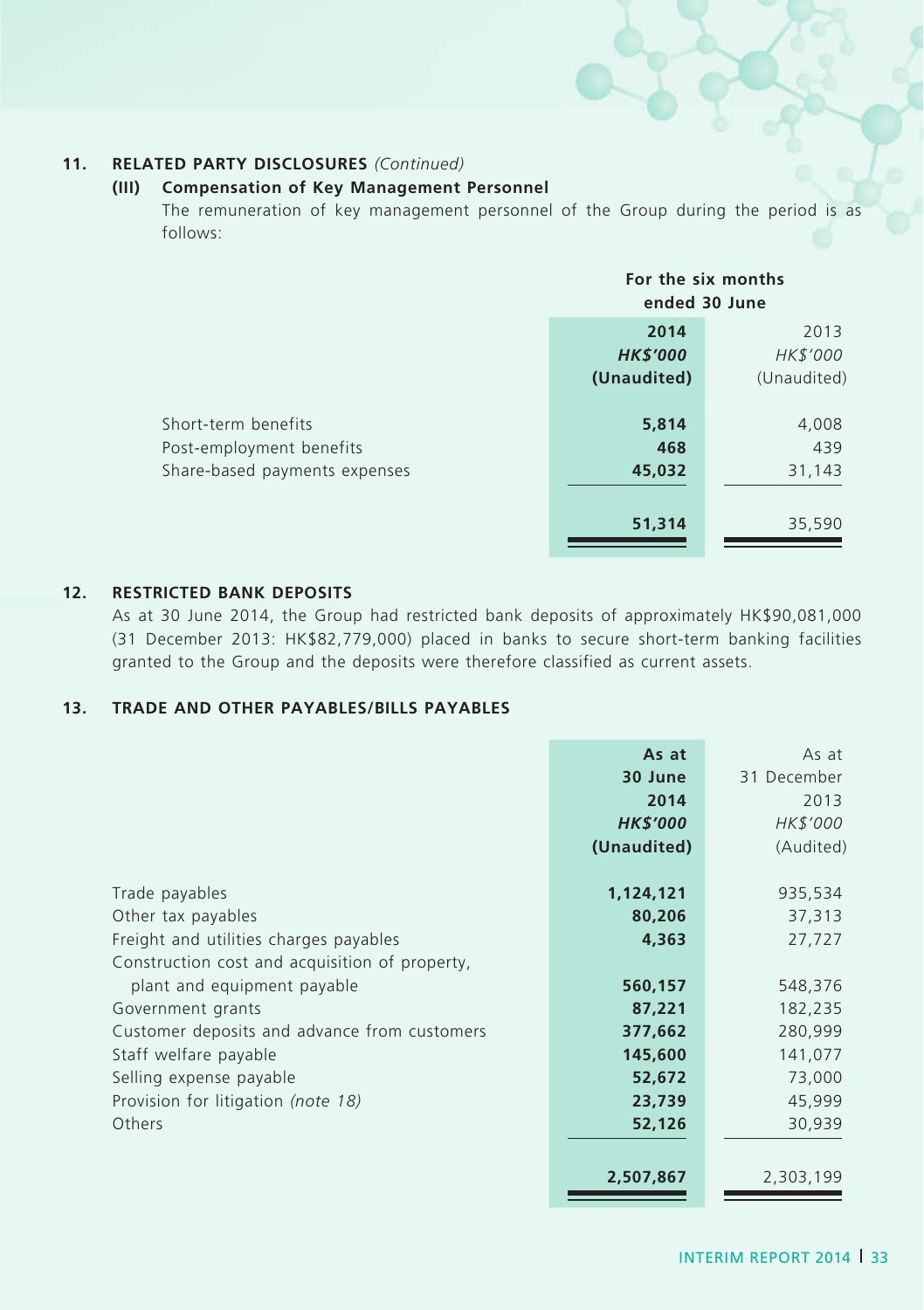### **13. TRADE AND OTHER PAYABLES/BILLS PAYABLES** *(Continued)*

The following is an aged analysis of trade payables presented based on the invoice date.

|                | As at           | As at       |
|----------------|-----------------|-------------|
|                | 30 June         | 31 December |
|                | 2014            | 2013        |
|                | <b>HK\$'000</b> | HK\$'000    |
|                | (Unaudited)     | (Audited)   |
|                |                 |             |
| 0 to 90 days   | 811,807         | 658,963     |
| 91 to 180 days | 111,728         | 78,391      |
| Over 180 days  | 200,586         | 198,180     |
|                |                 |             |
|                | 1,124,121       | 935,534     |

All bills payables of the Group are aged within 180 days at the end of the reporting period.

#### **14. BANK LOANS**

An analysis of bank loans of the Group is as follows:

|                                                                                    | 2014<br><b>HK\$'000</b> | 2013<br>HK\$'000 |
|------------------------------------------------------------------------------------|-------------------------|------------------|
| Current portion<br>- Unsecured bank loans (note a)<br>- Secured bank loan (note b) | 714,004<br>37,500       | 659,946          |
|                                                                                    | 751,504                 | 659,946          |
| Non-current portion<br>- Unsecured bank loans (note a)                             | 554,380                 | 680,120          |
| Total                                                                              | 1,305,884               | 1,340,066        |

*Notes:*

(a) During the period, the Group obtained various new unsecured bank loans of approximately HK\$194,449,000 (2013: HK\$859,750,000) with maturity dates ranging from 22 April 2015 to 9 October 2016.

In addition, the Group repaid unsecured bank loans of approximately HK\$249,988,000 (2013: HK\$1,497,828,000) during the period.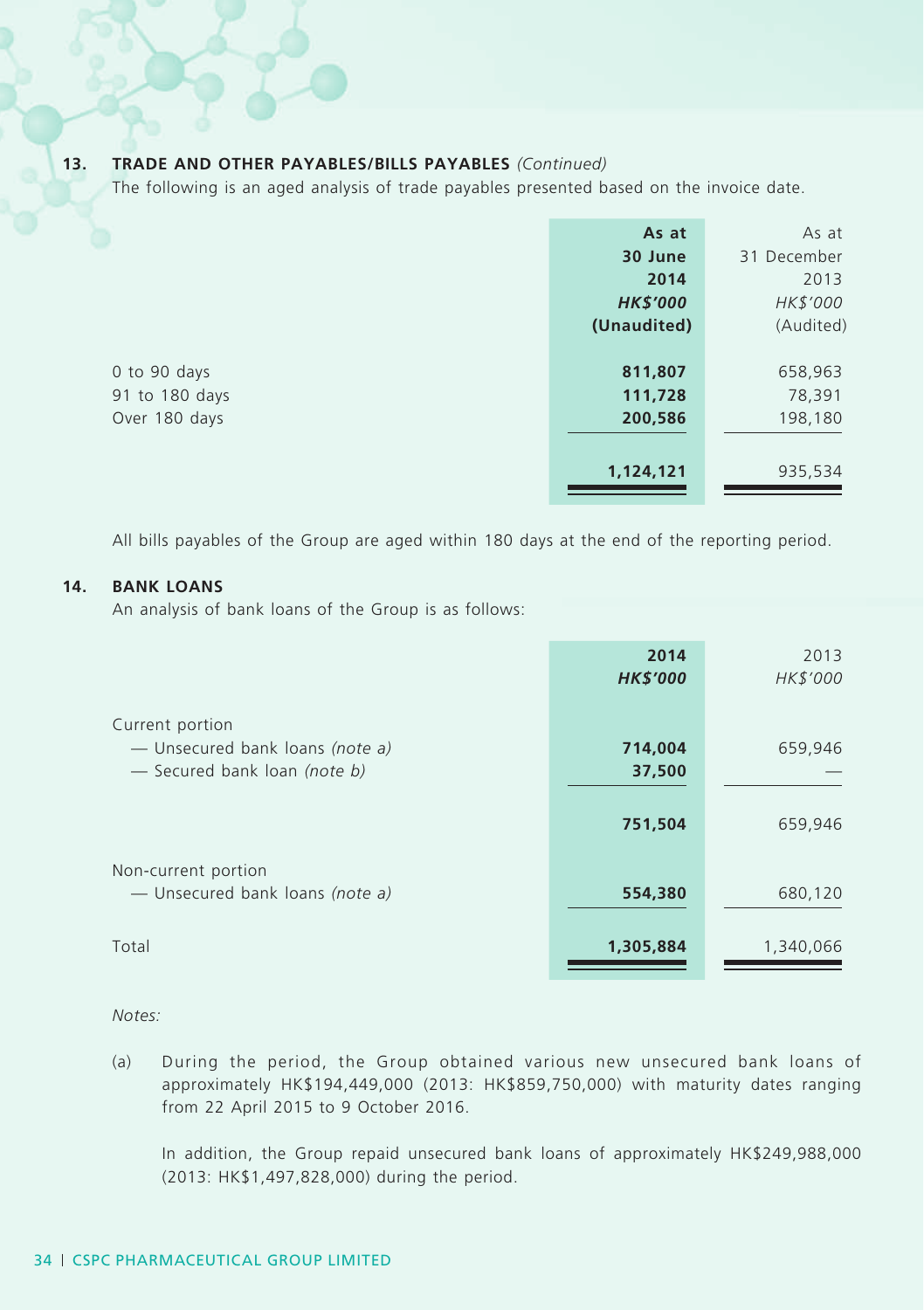#### **14. BANK LOANS** *(Continued)*

*Notes:*

(b) During the period, the Group obtained new secured bank loan of approximately HK\$37,500,000 with the maturity date on 22 April 2015. The Group pledged certain of its buildings and prepaid lease payments with aggregate carrying amounts of approximately HK\$40,045,000 to secure the bank loan.

The ranges of effective interest rates (which are also equal to contracted interest rates) on the Group's bank loans are as follows:

|                               | As at<br>30 June 2014    | As at<br>31 December 2013 |
|-------------------------------|--------------------------|---------------------------|
| Effective interest rate:      |                          |                           |
| Floating-rate HK\$ bank loans | 1.8% to 2.96% per annum  | 1.78% to 3.13% per annum  |
| Floating-rate US\$ bank loans | 2.65% to 3.17% per annum | 2.98% to 3.23% per annum  |
| Floating-rate RMB bank loans  | 4.2% to 6% per annum     | 4.2% to 6.56% per annum   |
| Fixed-rate RMB bank loans     | 3.25% to 6.6% per annum  | 3.25% to 5.70% per annum  |

The floating-rate of HK\$, US\$ and RMB bank loans are subject to interest at HIBOR plus a spread, LIBOR plus a spread and PRC Base Rate plus a spread, respectively.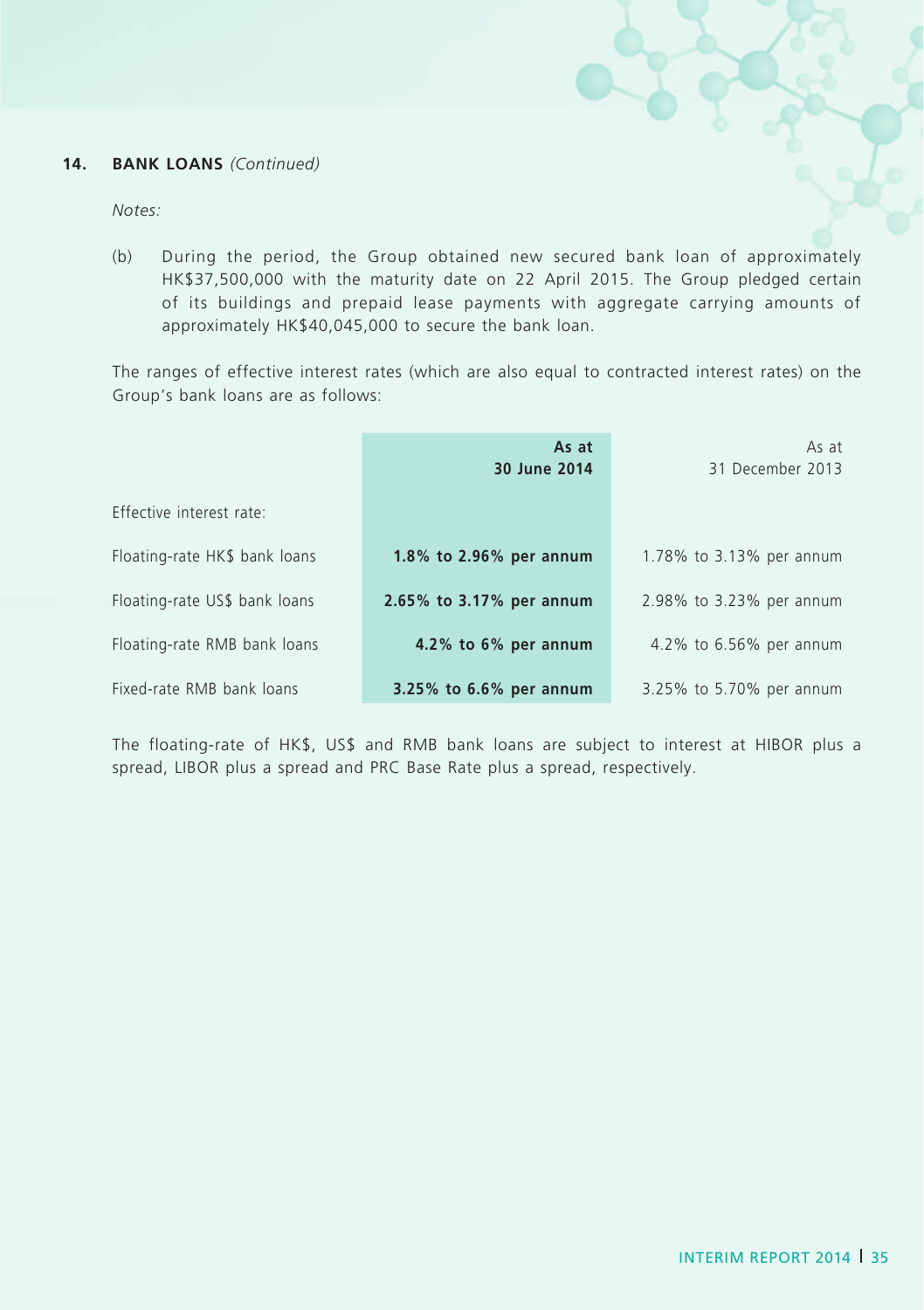**15. SHARE CAPITAL**

|                                                                                                                                                                                                                              | Number of<br>shares                                              | Share<br>capital<br><b>HK\$'000</b>      |
|------------------------------------------------------------------------------------------------------------------------------------------------------------------------------------------------------------------------------|------------------------------------------------------------------|------------------------------------------|
| Ordinary shares                                                                                                                                                                                                              |                                                                  |                                          |
| Authorised<br>At 1 January 2013, 30 June 2013, 31 December 2013 and 1<br>January 2014<br>- Ordinary shares of HK\$0.1 each                                                                                                   | 30,000,000,000                                                   | 3,000,000                                |
| At 30 June 2014 (note a)                                                                                                                                                                                                     | N/A                                                              | N/A                                      |
| Issued and fully paid<br>At 1 January 2013<br>- Ordinary shares of HK\$0.1 each<br>Conversion of convertible bonds on 13 May 2013 (note b)<br>At 30 June 2013<br>Conversion of convertible bonds on 17 October 2013 (note b) | 2,725,421,698<br>1,100,000,000<br>3,825,421,698<br>1,760,934,973 | 272,542<br>110,000<br>382,542<br>176,094 |
| At 31 December 2013 and 1 January 2014<br>Transfer pursuant to the new Hong Kong Companies Ordinance<br>on 3 March 2014 (note a)<br>Conversion of convertible bonds on 9 May 2014 (note b)                                   | 5,586,356,671<br>321,661,732                                     | 558,636<br>8,700,054<br>561,041          |
| At 30 June 2014                                                                                                                                                                                                              | 5,908,018,403                                                    | 9,819,731                                |

*Notes:*

- (a) On 3 March 2014, the new Hong Kong Companies Ordinance Chapter 622 (the "new CO") came into effect. The new CO abolishes the concepts of nominal (par) value, share premium and authorised share capital for all shares of Hong Kong incorporated companies. All amounts received for issuing equity shares of a company should be recorded as share capital. Pursuant to the adoption of the new CO, the balance of share premium was transferred to share capital.
- (b) Details of the convertible bonds and movement of convertible bonds in 2013 are set out in note 34 to the Company's consolidated financial statements for the year ended 31 December 2013. On 9 May 2014, the convertible bonds holder exercised the remaining part of its conversion rights and the convertible bonds with carrying amount of HK\$561,041,000 was converted into 321,661,732 shares of the Company.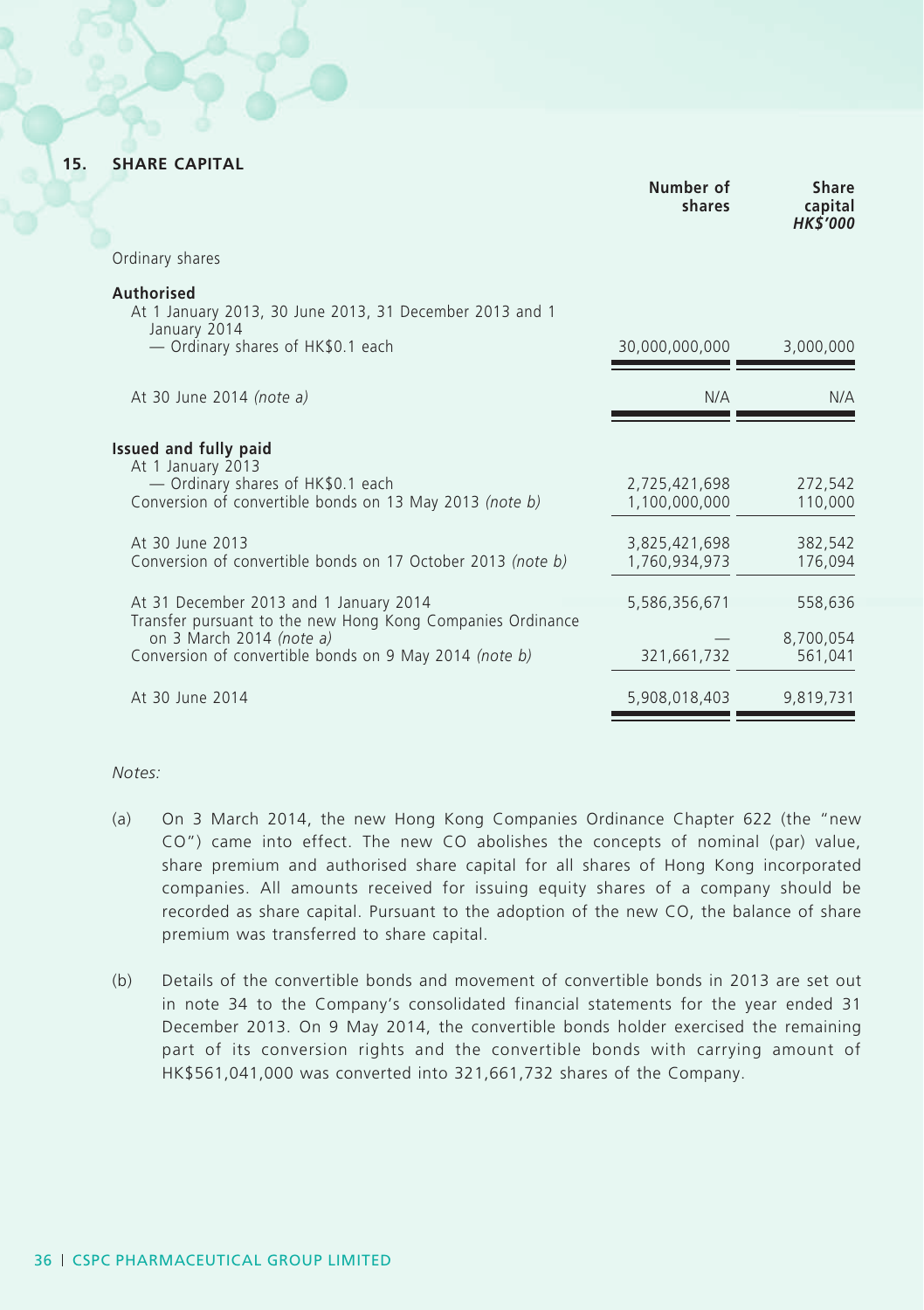#### **16. Share option scheme**

The Company's share option scheme was adopted on 6 July 2004 for the purpose of providing incentive to directors (or any persons proposed to be appointed as such, whether executive or non-executive) and employees (whether full-time or part-time) of each member of the Group; eligible business consultants, professionals and other advisers who have rendered service or will render service to the Group as determined by the board of directors. The scheme shall be valid and effective for a period of 10 years from its adoption.

On 17 April 2013, the Company granted a total of 150,000,000 options to its directors and eligible employees. The options granted will fully vest on the 1st anniversary of the date of grant.

The closing price of the Company's shares on 17 April 2013, the date of grant, was HK\$3.98.

The fair values of the options determined at the date of grant using the Binomial model were approximately HK\$181,433,000.

The following assumptions were used to calculate the fair values of share options:

| 17 April 2013 |
|---------------|
| HK\$3.98      |
| HK\$3.98      |
| 7.5 years     |
| 35.392%       |
| 2.57%         |
| 0.905%        |
|               |

The Binomial model has been used to estimate the fair value of the options. The variables and assumptions used in computing the fair value of the share options are based on the directors' best estimate. Changes in variables and assumptions may result in changes in the fair value of the options.

At the end of each reporting period, the Group shall revise its estimates of the number of options that are expected to vest ultimately. The impact of the revision of the estimates, if any, would be recognised in profit and loss, with a corresponding adjustment to the share options reserve. On 17 April 2014, the share options granted were fully vested and there is no exercise of share option during the period after vesting date.

During the period, HK\$53,187,000 (2013: HK\$36,784,000) share-based payment expense is recognised in profit and loss and included in administrative expenses, with a corresponding increase in the share options reserve.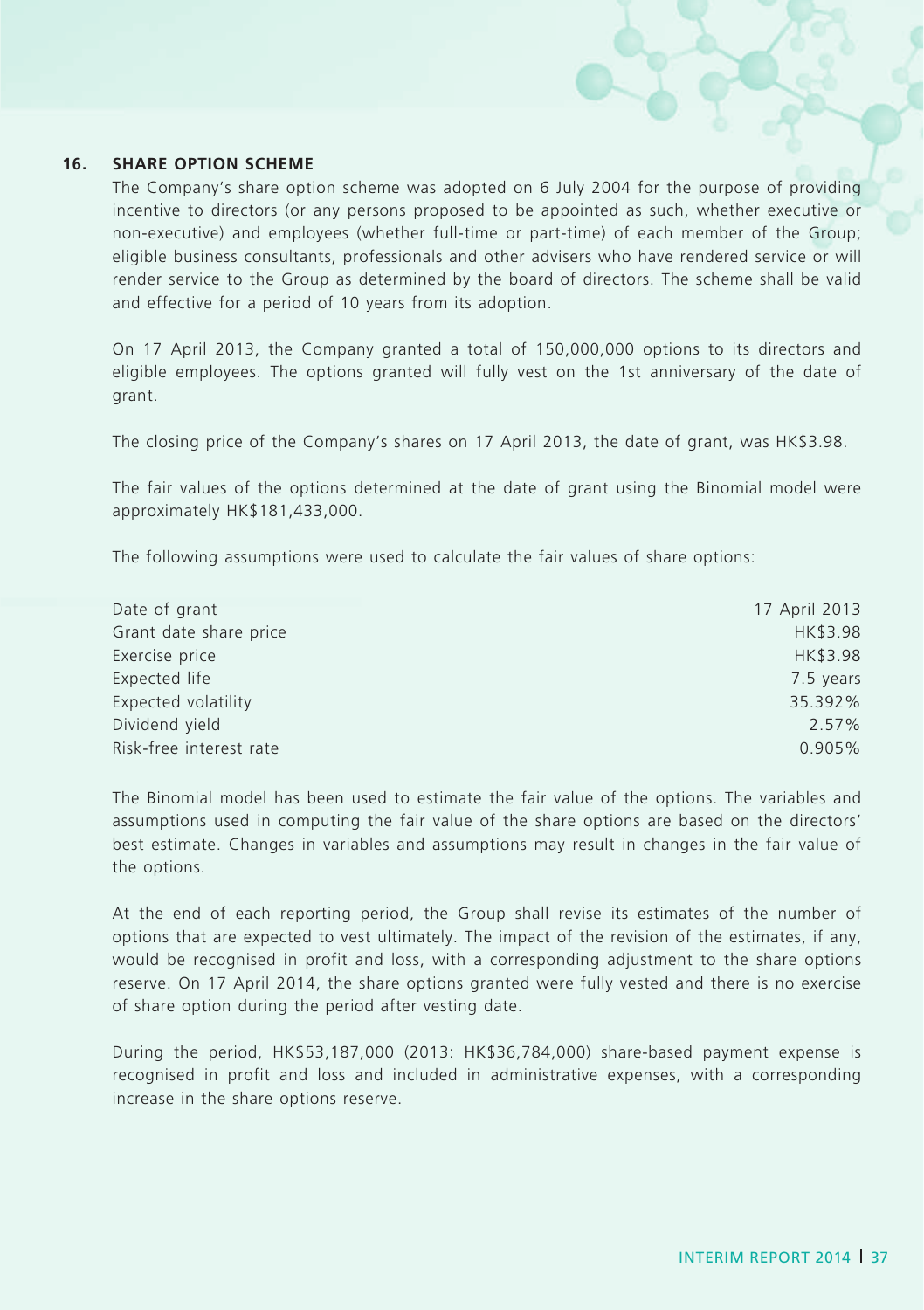#### **17. CAPITAL AND OTHER COMMITMENTS**

At the end of the reporting period, the Group had the following capital commitments:

|                                                                                                                                                               | As at<br>30 June<br>2014<br><b>HK\$'000</b><br>(Unaudited) | As at<br>31 December<br>2013<br>HK\$'000<br>(Audited) |
|---------------------------------------------------------------------------------------------------------------------------------------------------------------|------------------------------------------------------------|-------------------------------------------------------|
| Capital expenditure contracted for but not provided in<br>the condensed consolidated financial statements<br>in respect of acquisition of property, plant and |                                                            |                                                       |
| equipment<br>Other commitment (note)                                                                                                                          | 316,924<br>101,758                                         | 312,326<br>104,367                                    |

*Note:* Amount refers to commitment arising from research and development projects.

#### **18. CONTINGENT LIABILITIES**

The Company and CSPC Weisheng Pharmaceutical (Shijiazhuang) Co. Ltd. ("Weisheng", a wholly-owned subsidiary of the Company) are named as, among others, defendants in a number of antitrust complaints filed in the United States of America ("United States"). These complaints alleged that certain manufacturers of vitamin C in the PRC have since at least December 2001 conspired to control prices and volumes of exports of vitamin C to the United States and elsewhere in the world and that as such have been in violation of the federal and state laws of the United States. The plaintiffs brought these cases on behalf of direct purchasers under the federal antitrust laws of the United States and indirect purchasers under various state antirust, unfair trade and consumer protection statutes, seeking damages and other relief.

Details of development of the complaints in prior years are set out in the Company's consolidated financial statements for the year ended 31 December 2013.

On 15 March 2013, the Company, Weisheng, the direct purchaser class and injunctive class in the direct purchaser action entered into a settlement agreement for US\$22.5 million to resolve all the claims in their entirety and terminate the litigation in the direct purchaser action. On 16 October 2013, the court granted approval of the settlement and dismissed the Company and Weisheng as to the direct purchaser action. The first instalment of the settlement amounting to US\$20 million has been paid by the Company and Weisheng on 13 April 2013 and the remaining US\$2.5 million will be due for payment on 16 October 2014.

On 13 November 2013, the Company, Weisheng and the putative indirect purchaser class in the indirect purchaser actions entered into a settlement agreement for US\$2.2 million to fully and finally resolve all the claims in the indirect purchaser actions. On 16 May 2014, the Court granted approval of the settlement agreement and dismissed the Company and Weisheng as to the indirect purchase actions. The settlement amount of US\$2.2 million has been paid by the Company and Weisheng on 9 January 2014.

Adequate provision for the above remaining settlement amount and the related legal costs has been made in the Company's condensed consolidated financial statements for the six months ended 30 June 2014.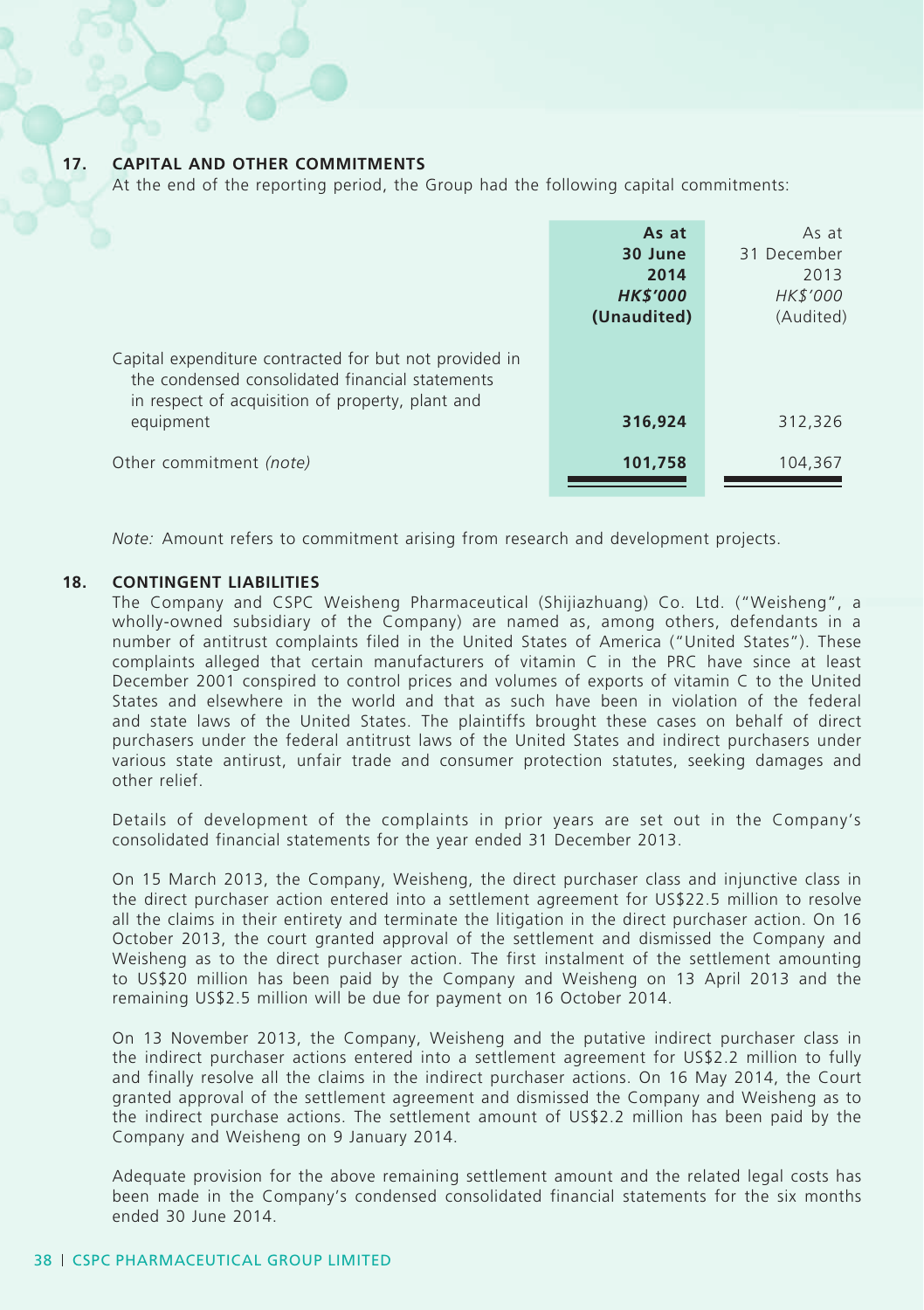### **Other Information**

### **Directors' Interest in Shares, Underlying Shares and Debentures**

As at 30 June 2014, the interests of the directors and their associates in the shares, underlying shares and debentures of the Company and its associated corporations (within the meaning of Part XV of the Securities and Future Ordinance ("SFO"), as recorded in the register maintained by the Company pursuant to Section 352 of the SFO, or as otherwise notified to the Company and The Stock Exchange of Hong Kong Limited (the "Stock Exchange") pursuant to the Model Code for Securities Transactions by Directors of Listed Companies (the "Model Code") contained in the Listing Rules, were as follows:

### *Long Positions*

| Name of        |                                       | Number of<br>issued ordinary | Number of<br>underlying<br>shares of share |               | Percentage<br>of the issued<br>share capital of |  |
|----------------|---------------------------------------|------------------------------|--------------------------------------------|---------------|-------------------------------------------------|--|
| director       | Capacity                              | shares held                  | options held<br>(Note i)                   | Total         | the Company                                     |  |
| Cai Dongchen   | Beneficial owner                      | 7,438,000                    | 80,000,000                                 | 87.438.000    | 1.48%                                           |  |
|                | Interest of controlled<br>corporation | 105,880,000                  |                                            | 105,880,000   | 1.79%                                           |  |
| Feng Zhenying  | Beneficial owner                      |                              | 3,000,000                                  | 3,000,000     | 0.05%                                           |  |
| Chak Kin Man   | Beneficial owner                      | 4,000                        | 3,000,000                                  | 3,004,000     | 0.05%                                           |  |
| Pan Weidong    | Beneficial owner                      |                              | 10,000,000                                 | 10,000,000    | 0.17%                                           |  |
| Zhao John Huan | Interest of controlled<br>corporation | 3,678,090,135<br>(Note ii)   |                                            | 3,678,090,135 | 62.26%                                          |  |
| Wang Huaiyu    | Beneficial owner                      |                              | 15,000,000                                 | 15,000,000    | 0.25%                                           |  |
| Lu Jianmin     | Beneficial owner                      |                              | 10,000,000                                 | 10,000,000    | 0.17%                                           |  |
| Wang Zhenguo   | Beneficial owner                      |                              | 3,000,000                                  | 3,000,000     | 0.05%                                           |  |
| Wang Jinxu     | Beneficial owner                      |                              | 3,000,000                                  | 3,000,000     | 0.05%                                           |  |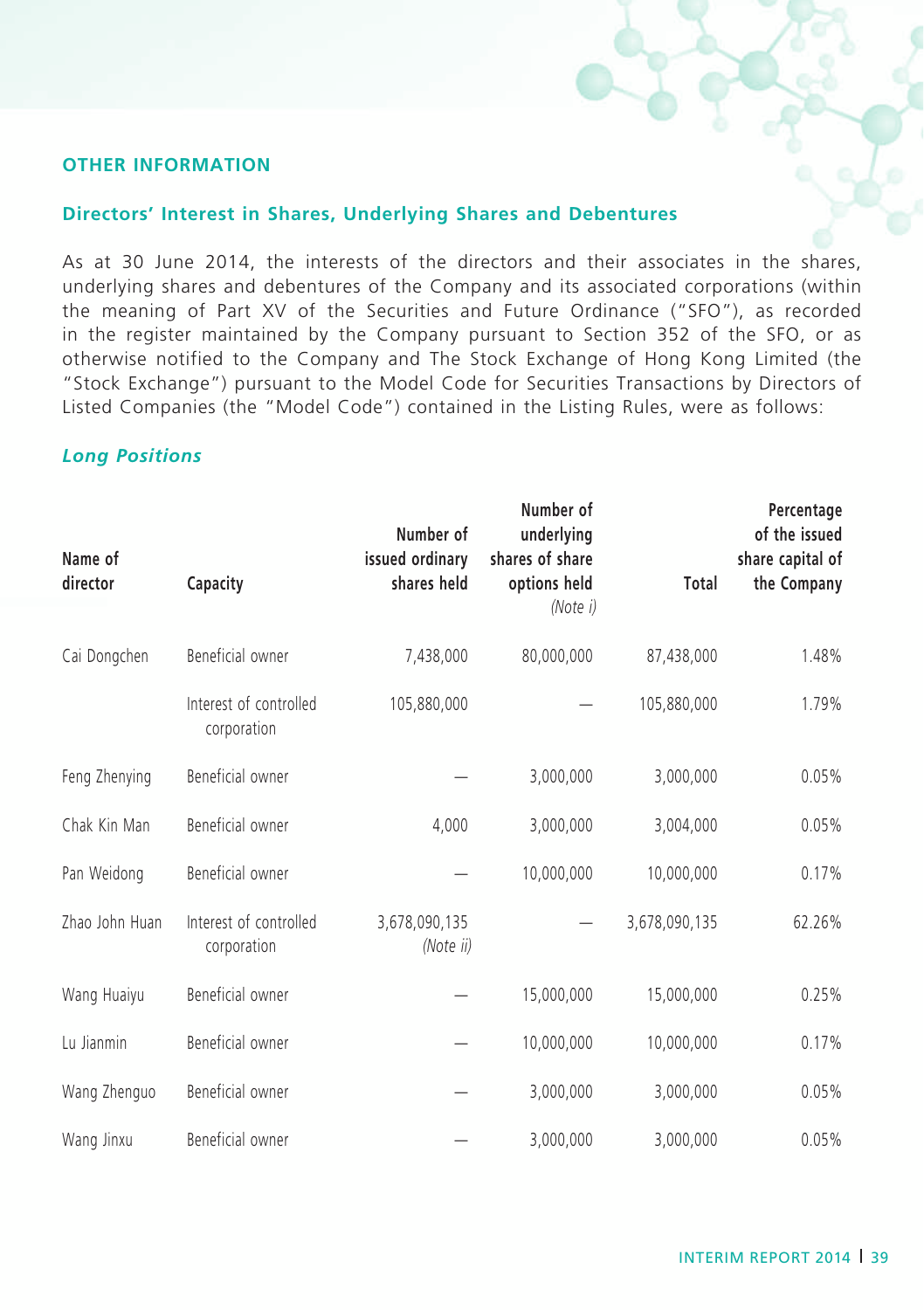### **Directors' Interest in Shares, Underlying Shares and Debentures** *(Continued)*

### *Long Positions (Continued)*

*Notes:*

- (i) The share options were granted pursuant to the share option scheme of the Company as set out in the section below headed "Share Option Scheme".
- (ii) Mr. Zhao John Huan is deemed to be interested in 3,678,090,135 shares through Hony Managing Partners Limited ("HMPL"), which is wholly-owned by Mr. Zhao John Huan. HMPL owns 80% of Hony Capital Management Limited, which wholly owns Hony Capital Fund III, G.P. Limited ("HCFL"). HCFL controls Hony Capital Fund III, G.P. L.P., which controls Hony Capital Fund III, L.P. ("HCFLP"). HCFLP wholly owns March Rise Limited, which owns 75% of Massive Top Limited ("MTL"). MTL wholly owns Shijiazhuang Pharmaceutical Group Company Limited ("SPG"), Massive Giant Group Limited ("MGGL") and Joyful Horizon Limited ("JHL"). SPG (through its direct and indirect wholly owned subsidiaries), MGGL and JHL hold an aggregate of 3,678,090,135 shares.

Other than as disclosed above, none of the directors nor their associates had any interests or short positions in the shares, underlying shares and debentures of the Company or any of its associated corporations as at 30 June 2014.

### **Arrangements to Purchase Shares or Debentures**

Other than the share option scheme of the Company, at no time during the period was the Company, any of its holding companies, subsidiaries or fellow subsidiaries, a party to any arrangements to enable the directors of the Company to acquire benefits by means of the acquisition of shares in, or debentures of, the Company or any other body corporate.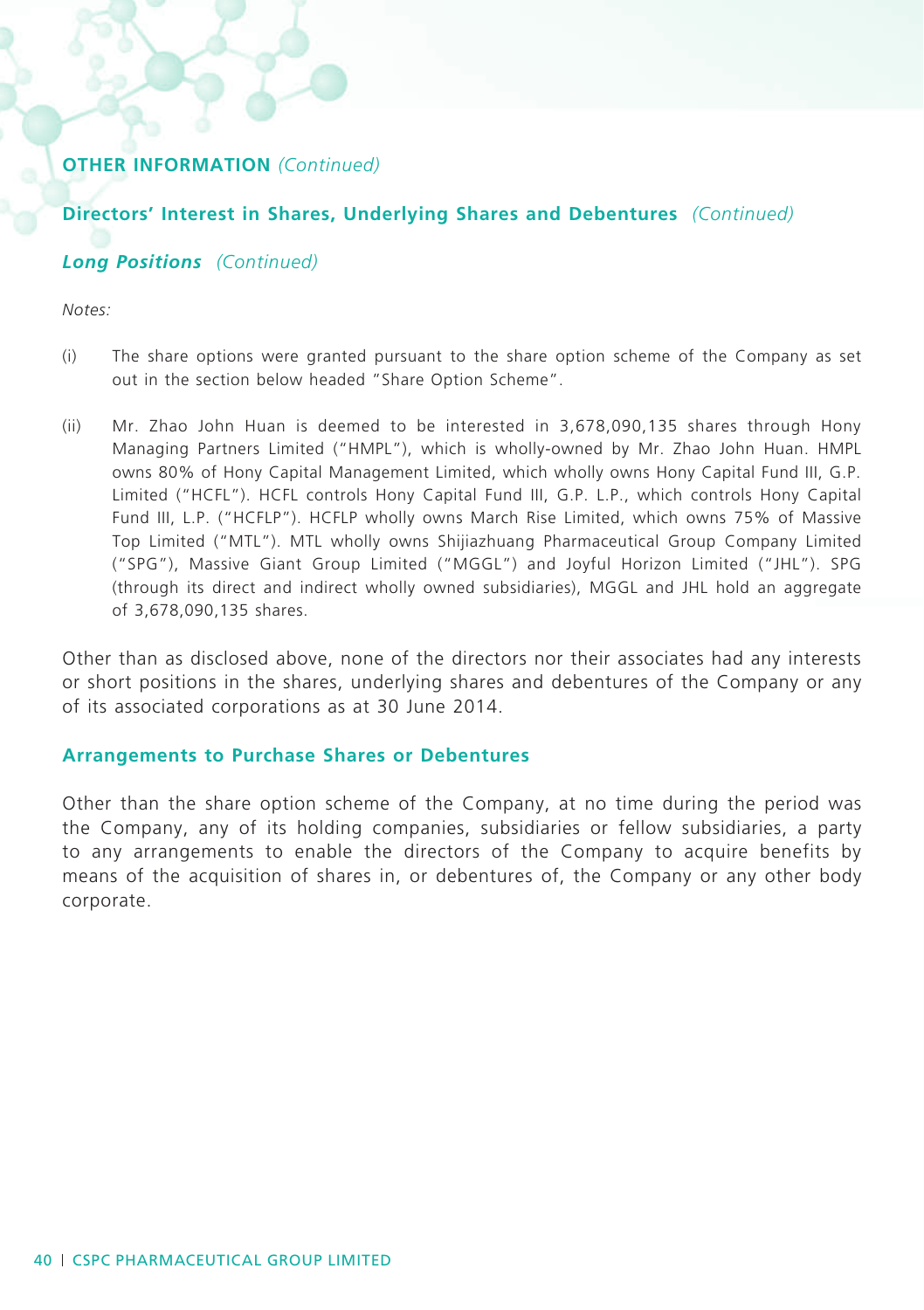#### **Substantial Shareholders**

As at 30 June 2014, the register of substantial shareholders maintained by the Company pursuant to Section 336 of the SFO shows that the following shareholders had notified the Company of relevant interests in the share capital of the Company.

| Name of substantial<br>shareholder     | Capacity                              | <b>Number</b><br>of issued<br>Ordinary<br>shares held | Approximate<br>percentage<br>of the issued<br>share capital of<br>the Company |
|----------------------------------------|---------------------------------------|-------------------------------------------------------|-------------------------------------------------------------------------------|
| Zhao John Huan                         | Interest in controlled<br>corporation | 3,678,090,135<br>(Note)                               | 62.26%                                                                        |
| Hony Managing<br>Partners Limited      | Interest in controlled<br>corporation | 3,678,090,135<br>(Note)                               | 62.26%                                                                        |
| Hony Capital<br>Management Limited     | Interest in controlled<br>corporation | 3,678,090,135<br>(Note)                               | 62.26%                                                                        |
| Hony Capital Fund III,<br>G.P. Limited | Interest in controlled<br>corporation | 3,678,090,135<br>(Note)                               | 62.26%                                                                        |
| Hony Capital Fund III,<br>G.P. L.P.    | Interest in controlled<br>corporation | 3,678,090,135<br>(Note)                               | 62.26%                                                                        |
| Hony Capital Fund III,<br>$\mathsf{P}$ | Interest in controlled<br>corporation | 3,678,090,135<br>(Note)                               | 62.26%                                                                        |
| March Rise Limited                     | Interest in controlled<br>corporation | 3,678,090,135<br>(Note)                               | 62.26%                                                                        |
| Massive Top Limited                    | Interest in controlled<br>corporation | 3,678,090,135<br>(Note)                               | 62.26%                                                                        |
| Joyful Horizon Limited                 | Beneficial owner                      | 2,468,168,101<br>(Note)                               | 41.78%                                                                        |
| Massive Giant Group<br>Limited         | Beneficial owner                      | 1,058,016,034<br>(Note)                               | 17.91%                                                                        |

*Note:*

Mr. Zhao John Huan is deemed to be interested in 3,678,090,135 shares through Hony Managing Partners Limited ("HMPL"), which is wholly-owned by Mr. Zhao John Huan. HMPL owns 80% of Hony Capital Management Limited, which wholly owns Hony Capital Fund III, G.P. Limited ("HCFL"). HCFL controls Hony Capital Fund III, G.P. L.P., which controls Hony Capital Fund III, L.P. ("HCFLP"). HCFLP wholly owns March Rise Limited, which owns 75% of Massive Top Limited ("MTL"). MTL wholly owns Shijiazhuang Pharmaceutical Group Company Limited ("SPG"), Massive Giant Group Limited ("MGGL") and Joyful Horizon Limited ("JHL"). SPG (through its direct and indirect wholly owned subsidiaries), MGGL and JHL hold an aggregate of 3,678,090,135 shares.

Other than as disclosed above, the Company has not been notified of any other relevant interests or short positions in the issued share capital of the Company or any other<br>interests representing 5% or more of the issued share capital of the Company as at 30 June 2014.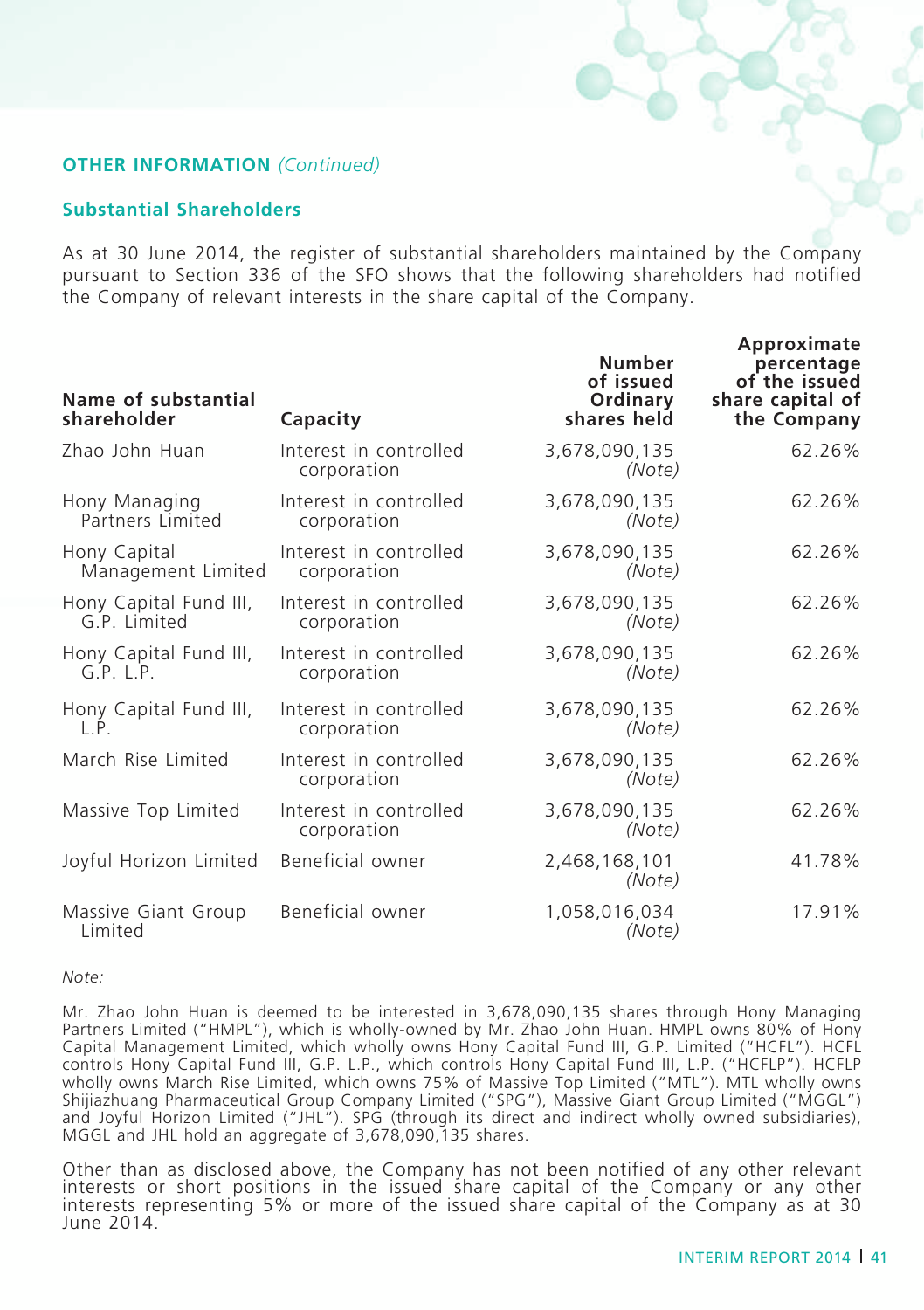#### **Share Option Scheme**

The Company's share option scheme was adopted on 6 July 2004 for the purpose of providing incentive to directors (or any persons proposed to be appointed as such, whether executive or non-executive) and employees (whether full-time or part-time) of each member of the Group, eligible business consultants, professionals and other advisers who have rendered services or will render service to the Group as determined by the board of directors. The scheme is valid and effective for a period of 10 years since its adoption and has expired on 5 July 2014.

The following table discloses movements in the Company's shares options during the period:

|                  |                  | Number of Share Options |                                  |                            |         |                  |           |        |                          |
|------------------|------------------|-------------------------|----------------------------------|----------------------------|---------|------------------|-----------|--------|--------------------------|
| Category         | Date of<br>grant | Exercise<br>price       | Exercisable<br>period            | As<br>at 1 January<br>2014 | Granted | <b>Exercised</b> | Cancelled | Lapsed | As<br>at 30 June<br>2014 |
|                  |                  | (HKS)                   |                                  |                            |         |                  |           |        |                          |
| <b>Directors</b> |                  |                         |                                  |                            |         |                  |           |        |                          |
| Cai Dongchen     | 17 April 2013    | 3.98                    | 17 April 2014 -<br>16 April 2023 | 80,000,000                 |         |                  |           |        | 80,000,000               |
| Feng Zhenying    | 17 April 2013    | 3.98                    | 17 April 2014 -<br>16 April 2023 | 3,000,000                  |         |                  |           |        | 3,000,000                |
| Chak Kin Man     | 17 April 2013    | 3.98                    | 17 April 2014 -<br>16 April 2023 | 3,000,000                  |         |                  |           |        | 3,000,000                |
| Pan Weidong      | 17 April 2013    | 3.98                    | 17 April 2014 -<br>16 April 2023 | 10,000,000                 |         |                  |           |        | 10,000,000               |
| Wang Huaiyu      | 17 April 2013    | 3.98                    | 17 April 2014 -<br>16 April 2023 | 15,000,000                 |         |                  |           |        | 15,000,000               |
| Lu Jianmin       | 17 April 2013    | 3.98                    | 17 April 2014 -<br>16 April 2023 | 10,000,000                 |         |                  |           |        | 10,000,000               |
| Wang Zhenguo     | 17 April 2013    | 3.98                    | 17 April 2014 -<br>16 April 2023 | 3,000,000                  |         |                  |           |        | 3,000,000                |
| Wang Jinxu       | 17 April 2013    | 3.98                    | 17 April 2014 -<br>16 April 2023 | 3,000,000                  |         |                  |           |        | 3,000,000                |
| <b>Employees</b> |                  |                         |                                  |                            |         |                  |           |        |                          |
| In aggregate     | 17 April 2013    | 3.98                    | 17 April 2014 -<br>16 April 2023 | 23,000,000                 |         |                  |           |        | 23,000,000               |
|                  |                  |                         |                                  |                            |         |                  |           |        |                          |
| Total            |                  |                         |                                  | 150,000,000                |         |                  |           |        | 150,000,000              |

The closing price of the Company's shares immediately before the date of grant of the options was HK\$3.98.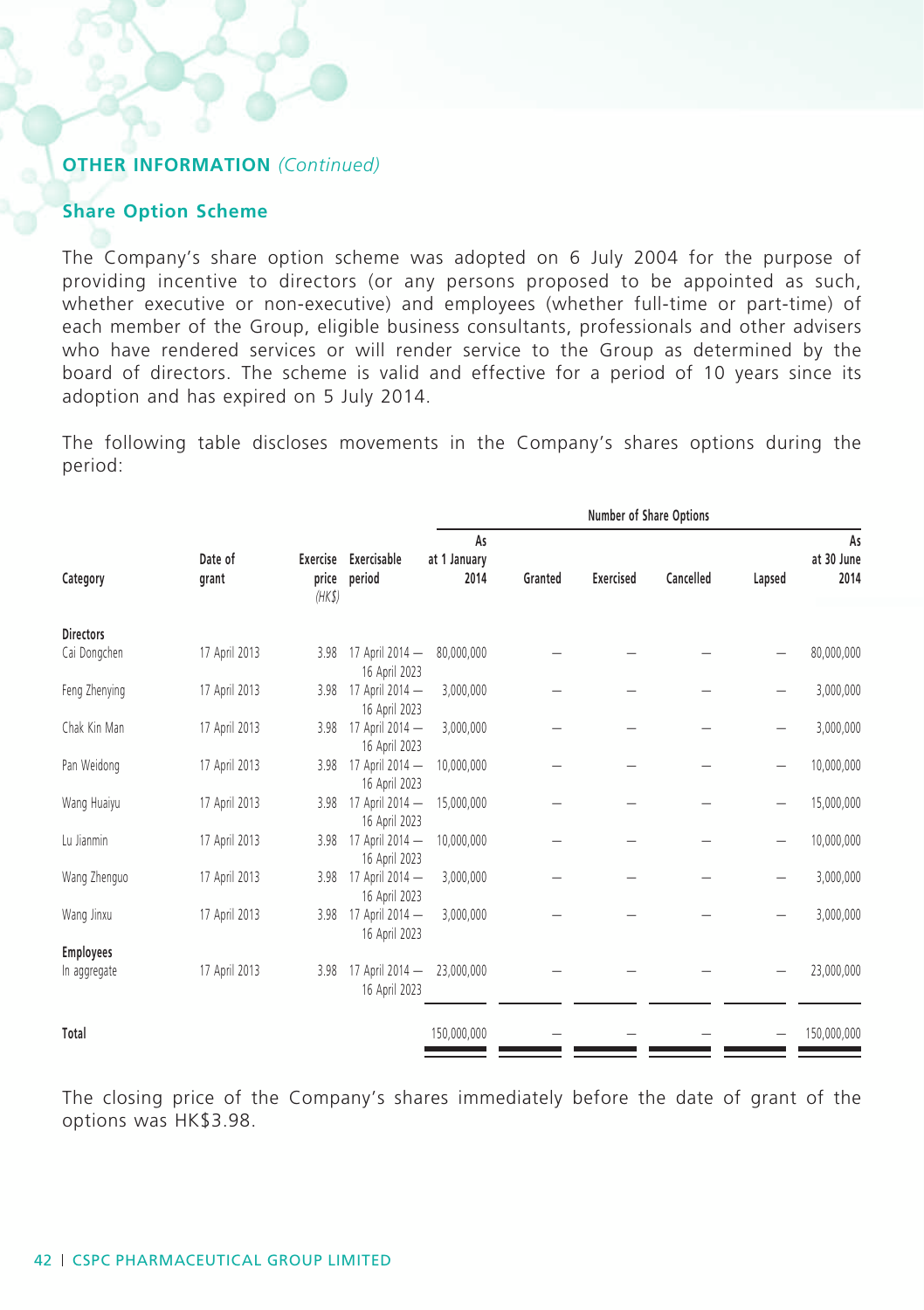#### **Corporate Governance**

The Company has complied with all the code provisions in the Corporate Governance Code (the "Code") contained in Appendix 14 of the Rules Governing the Listing of Securities on The Stock Exchange of Hong Kong Limited (the "Listing Rules") throughout the six months ended 30 June 2014 except the deviations from code provisions A.2.1 and A.5.1 as set out below.

Code provision A.2.1 of the Code stipulates that the roles of chairman and chief executive officer should be separate and should not be performed by the same individual. Mr. Cai Dongchen, the Company's Chairman, has also assumed the role as the chief executive officer of the Company. The Company believes that vesting both roles in Mr. Cai will allow for more effective planning and execution of business strategies. As all major decisions are made in consultation with members of the Board, the Company believes that there is adequate balance of power and authority in place.

Code provision A.5.1 of the Code stipulates that the nomination committee should comprise a majority of independent non-executive directors. Since the retirement of Mr. QI Moujia as an independent non-executive director on 20 May 2014, the number of independent non-executive directors of the nomination committee of the Company has fallen below a majority required by code provision A.5.1 of the Code. Following the appointment of Mr. LO Yuk Lam as a new independent non-executive director and a member of the nomination committee of the Company with effect from 1 June 2014, the Company has complied with the code provision A.5.1 of the Code from the same date.

According to rule 3.10A of the Listing Rules, the Company is required to appoint independent non-executive directors representing at least one-third of the members of the Board. Following the changes of independent non-executive directors on 19 March 2014, 20 May 2014 and 1 June 2014, the number of independent non-executive directors on the Board represents less than one-third of the members of the Board as required under rule 3.10A of the Listing Rules.

The composition of the Board currently comprises ten (10) executive directors, one (1) non-executive director and five (5) independent non-executive directors. The Company is endeavoring to identify a suitable candidate to act as an independent non-executive director to meet the requirement set out in rule 3.10A of the Listing Rules as soon as practicable and will make further announcements as and when appropriate.